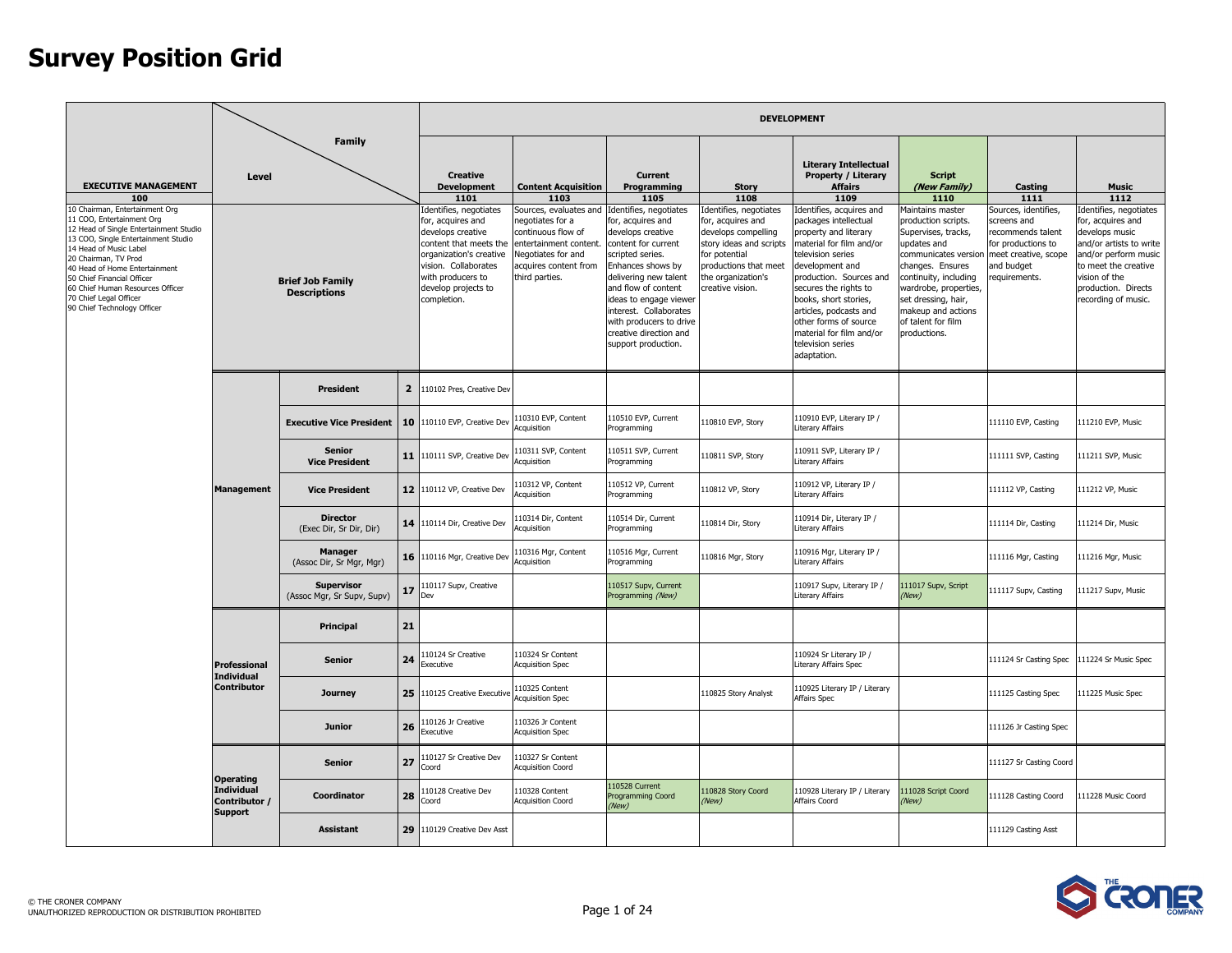|                                                      |                                                 |    |                                                                                                                                                                                                                                                    |                                                                                                                                                        | <b>PRODUCTION</b>                                                                                                                                |                                                                                                                                                                                                       |                                                                                                                                                                                                                                                                                                                                                                      |
|------------------------------------------------------|-------------------------------------------------|----|----------------------------------------------------------------------------------------------------------------------------------------------------------------------------------------------------------------------------------------------------|--------------------------------------------------------------------------------------------------------------------------------------------------------|--------------------------------------------------------------------------------------------------------------------------------------------------|-------------------------------------------------------------------------------------------------------------------------------------------------------------------------------------------------------|----------------------------------------------------------------------------------------------------------------------------------------------------------------------------------------------------------------------------------------------------------------------------------------------------------------------------------------------------------------------|
| Level                                                | <b>Family</b>                                   |    | <b>Physical Production</b>                                                                                                                                                                                                                         | <b>Production Assets and Archive</b>                                                                                                                   | Wardrobe                                                                                                                                         | <b>Talent Relations</b>                                                                                                                                                                               | <b>Music Production Operations</b>                                                                                                                                                                                                                                                                                                                                   |
|                                                      |                                                 |    | 1113                                                                                                                                                                                                                                               | 1115                                                                                                                                                   | 1119                                                                                                                                             | 1123                                                                                                                                                                                                  | 1124                                                                                                                                                                                                                                                                                                                                                                 |
|                                                      | <b>Brief Job Family</b><br><b>Descriptions</b>  |    | Plans, provides, manages and tracks all<br>needed sets, equipment and below the line procurement or manufacture, inventory,<br>personnel needed during production.<br>Determines physical production<br>requirements in all stages of development. | Oversees, and is responsible for, the<br>care and maintenance required production<br>assets (props, furniture, art, etc.) needed<br>during production. | Maintains, enhances and tracks the<br>organization's costume collection and<br>designs, tailors, supplies and rents<br>costumes and accessories. | Plans and implements logistical<br>arrangements for on-screen talent working<br>on productions, promotions or events to<br>ensure a positive experience for talent<br>while working with the company. | Plans, manages and tracks all aspects of<br>music production projects, including<br>budgeting, scheduling, recording and<br>personnel. Determines music production<br>requirements in all stages of development<br>and obtains needed resources. Ensures<br>music elements and soundtracks are<br>produced at the highest quality, within<br>budget and on schedule. |
|                                                      | <b>President</b>                                |    | 2 111302 Pres, Physical Prod                                                                                                                                                                                                                       |                                                                                                                                                        |                                                                                                                                                  |                                                                                                                                                                                                       |                                                                                                                                                                                                                                                                                                                                                                      |
|                                                      | <b>Executive Vice President</b>                 | 10 | 111310 EVP, Physical Prod                                                                                                                                                                                                                          |                                                                                                                                                        |                                                                                                                                                  | 112310 EVP, Talent Relations                                                                                                                                                                          | 112410 EVP, Music Prod Ops                                                                                                                                                                                                                                                                                                                                           |
|                                                      | <b>Senior</b><br><b>Vice President</b>          |    | 11 11311 SVP, Physical Prod                                                                                                                                                                                                                        |                                                                                                                                                        |                                                                                                                                                  | 112311 SVP, Talent Relations                                                                                                                                                                          | 112411 SVP, Music Prod Ops                                                                                                                                                                                                                                                                                                                                           |
| <b>Management</b>                                    | <b>Vice President</b>                           |    | 12 111312 VP, Physical Prod                                                                                                                                                                                                                        |                                                                                                                                                        |                                                                                                                                                  | 112312 VP, Talent Relations                                                                                                                                                                           | 112412 VP, Music Prod Ops                                                                                                                                                                                                                                                                                                                                            |
|                                                      | <b>Director</b><br>(Exec Dir, Sr Dir, Dir)      |    | 14 111314 Dir, Physical Prod                                                                                                                                                                                                                       | 111514 Dir, Prod Assets & Archive                                                                                                                      |                                                                                                                                                  | 112314 Dir, Talent Relations                                                                                                                                                                          | 112414 Dir, Music Prod Ops                                                                                                                                                                                                                                                                                                                                           |
|                                                      | <b>Manager</b><br>(Assoc Dir, Sr Mgr, Mgr)      |    | 16 111316 Mgr, Physical Prod                                                                                                                                                                                                                       | 111516 Mgr, Prod Assets & Archive                                                                                                                      | 111916 Mgr, Wardrobe                                                                                                                             | 112316 Mgr, Talent Relations                                                                                                                                                                          | 112416 Mgr, Music Prod Ops                                                                                                                                                                                                                                                                                                                                           |
|                                                      | <b>Supervisor</b><br>(Assoc Mgr, Sr Supv, Supv) | 17 |                                                                                                                                                                                                                                                    |                                                                                                                                                        |                                                                                                                                                  |                                                                                                                                                                                                       | 112417 Supv, Music Prod Ops                                                                                                                                                                                                                                                                                                                                          |
|                                                      | Principal                                       | 21 |                                                                                                                                                                                                                                                    |                                                                                                                                                        |                                                                                                                                                  |                                                                                                                                                                                                       |                                                                                                                                                                                                                                                                                                                                                                      |
| Professional<br><b>Individual</b>                    | <b>Senior</b>                                   | 24 |                                                                                                                                                                                                                                                    | 111524 Sr Prod Assets & Archive Spec                                                                                                                   |                                                                                                                                                  | 112324 Sr Talent Relations Spec                                                                                                                                                                       | 112424 Sr Music Prod Ops Spec                                                                                                                                                                                                                                                                                                                                        |
| Contributor                                          | <b>Journey</b>                                  | 25 |                                                                                                                                                                                                                                                    | 111525 Prod Assets & Archive Spec                                                                                                                      |                                                                                                                                                  | 112325 Talent Relations Spec                                                                                                                                                                          | 112425 Music Prod Ops Spec                                                                                                                                                                                                                                                                                                                                           |
|                                                      | <b>Junior</b>                                   | 26 |                                                                                                                                                                                                                                                    | 111526 Jr Prod Assets & Archive Spec                                                                                                                   |                                                                                                                                                  | 112326 Jr Talent Relations Spec                                                                                                                                                                       |                                                                                                                                                                                                                                                                                                                                                                      |
| <b>Operating</b>                                     | <b>Senior</b>                                   | 27 | 111327 Sr Prod Coord                                                                                                                                                                                                                               | 111527 Sr Prod Assets & Archive Coord                                                                                                                  |                                                                                                                                                  |                                                                                                                                                                                                       |                                                                                                                                                                                                                                                                                                                                                                      |
| <b>Individual</b><br>Contributor /<br><b>Support</b> | Coordinator                                     |    | 28 111328 Prod Coord                                                                                                                                                                                                                               | 111528 Prod Assets & Archive Coord                                                                                                                     |                                                                                                                                                  |                                                                                                                                                                                                       | 112428 Music Prod Ops Coord                                                                                                                                                                                                                                                                                                                                          |
|                                                      | <b>Assistant</b>                                | 29 | 111329 Prod Asst                                                                                                                                                                                                                                   | 111529 Jr Prod Assets & Archive Coord                                                                                                                  |                                                                                                                                                  |                                                                                                                                                                                                       |                                                                                                                                                                                                                                                                                                                                                                      |

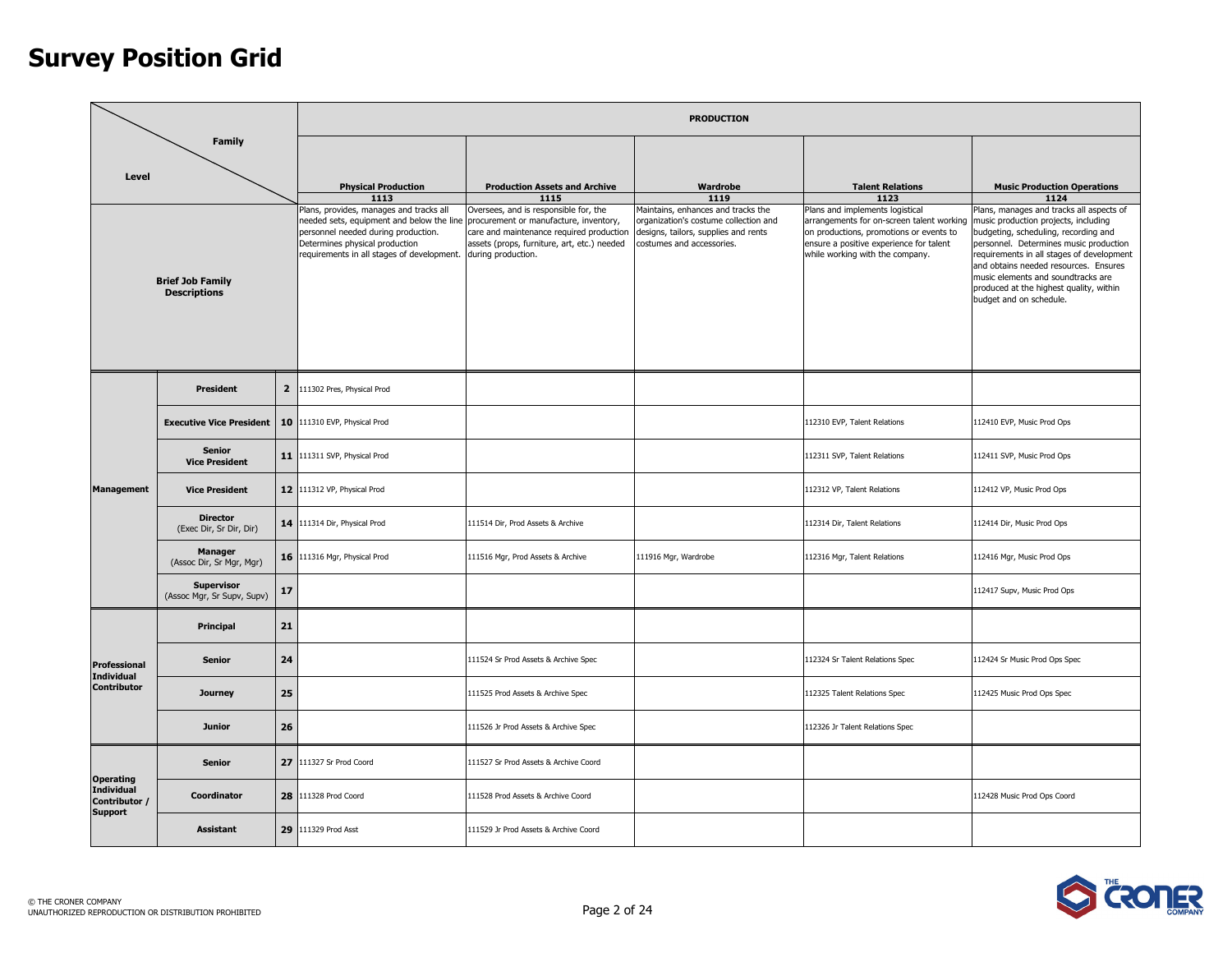|                                    |                                                                 |                |                                                                                                                                                                 |                                                                                                | PRODUCTION FINANCE AND ANALYSIS                                                                                                    |                                                                                                                                                                               |                                                                                                                                                                                                                                | <b>CONTENT PRODUCING / CURATION</b>                                  |                                                                                                        |
|------------------------------------|-----------------------------------------------------------------|----------------|-----------------------------------------------------------------------------------------------------------------------------------------------------------------|------------------------------------------------------------------------------------------------|------------------------------------------------------------------------------------------------------------------------------------|-------------------------------------------------------------------------------------------------------------------------------------------------------------------------------|--------------------------------------------------------------------------------------------------------------------------------------------------------------------------------------------------------------------------------|----------------------------------------------------------------------|--------------------------------------------------------------------------------------------------------|
| Level                              | <b>Family</b><br><b>Brief Job Family</b><br><b>Descriptions</b> |                | <b>Deal Analysis</b><br>1126<br>Evaluates and recommends                                                                                                        | <b>Production Finance /</b><br><b>Estimating</b><br>1130<br>Develops and models accurate       | <b>Production Budgeting</b><br>(New Family)<br>1131<br>Develops and models pre-                                                    | <b>Production Accounting</b><br>1135<br>Conducts accurate and timely                                                                                                          | <b>Content Curation</b><br>1140<br>Identifies, collects, creates, edits                                                                                                                                                        | <b>Podcast Producing</b><br>1142<br>Conceives, produces, manages,    | <b>Video Producing</b><br>1144<br>Conceives, produces, edits and                                       |
|                                    |                                                                 |                | talent and production deals.<br>Creates revenue and cost<br>forecasts and valuation models<br>to assess business decisions and film.<br>to greenlight projects. | and timely production estimates<br>budgets and forecasts that<br>encompass the entirety of the | production estimates, budgets,<br>forecasts and scenarios used to<br>secure financing for, and lead to<br>production of, the film. | forecasting, budgeting, tracking,<br>accounting and reporting of<br>productions, Ensures<br>compliance of financial<br>nanagement operations with<br>contractual obligations. | and delivers the most relevant<br>and desirable content (e.g.,<br>videos, images, written content<br>and/or music) to enhance digital<br>presence, drive traffic to<br>websites and apps and develop<br>an audience following. | edits and readies podcasts for<br>distribution on digital platforms. | eadies videos for distribution on<br>multiple platforms. Sets creative<br>direction for video content. |
|                                    | <b>President</b>                                                | $\overline{2}$ |                                                                                                                                                                 |                                                                                                |                                                                                                                                    |                                                                                                                                                                               |                                                                                                                                                                                                                                |                                                                      |                                                                                                        |
|                                    | <b>Executive Vice President</b>                                 | 10             |                                                                                                                                                                 | 113010 EVP, Prod Finance /<br>Estimating                                                       | 113110 EVP, Prod Budgeting (New)                                                                                                   | 113510 EVP, Prod Accounting                                                                                                                                                   |                                                                                                                                                                                                                                | 114210 EVP, Podcast Producing                                        |                                                                                                        |
|                                    | Senior<br><b>Vice President</b>                                 | 11             | 112611 SVP, Deal Analysis                                                                                                                                       | 113011 SVP, Prod Finance /<br>Estimating                                                       | 113111 SVP, Prod Budgeting (New)                                                                                                   | 113511 SVP, Prod Accounting                                                                                                                                                   |                                                                                                                                                                                                                                | 114211 SVP, Podcast Producing                                        |                                                                                                        |
| <b>Management</b>                  | <b>Vice President</b>                                           |                | 12 112612 VP, Deal Analysis                                                                                                                                     | 113012 VP, Prod Finance /<br>Estimating                                                        | 113112 VP, Prod Budgeting (New)                                                                                                    | 113512 VP, Prod Accounting                                                                                                                                                    | 114012 VP, Content Curation                                                                                                                                                                                                    | 114212 VP, Podcast Producing                                         |                                                                                                        |
|                                    | <b>Director</b><br>(Exec Dir, Sr Dir, Dir)                      |                | 14 112614 Dir, Deal Analysis                                                                                                                                    | 113014 Dir, Prod Finance /<br>Estimating                                                       | 113114 Dir, Prod Budgeting (New)                                                                                                   | 113514 Dir, Prod Accounting                                                                                                                                                   | 114014 Dir, Content Curation                                                                                                                                                                                                   | 114214 Dir, Podcast Producing                                        | 114414 Dir, Video Producing                                                                            |
|                                    | <b>Manager</b><br>(Assoc Dir, Sr Mgr, Mgr)                      |                | 16 112616 Mgr, Deal Analysis                                                                                                                                    | 113016 Mgr, Prod Finance /<br>Estimating                                                       | 113116 Mgr, Prod Budgeting (New)                                                                                                   | 113516 Mgr, Prod Accounting                                                                                                                                                   | 114016 Mgr, Content Curation                                                                                                                                                                                                   | 114216 Mgr, Podcast Producing                                        | 114416 Mgr, Video Producing                                                                            |
|                                    | <b>Supervisor</b><br>(Assoc Mgr, Sr Supv, Supv)                 | 17             | 112617 Supv, Deal Analysis                                                                                                                                      |                                                                                                |                                                                                                                                    |                                                                                                                                                                               |                                                                                                                                                                                                                                | 114217 Supv, Podcast Producing                                       | 14417 Supv, Video Producing<br>(New)                                                                   |
|                                    | Principal                                                       | 21             |                                                                                                                                                                 |                                                                                                |                                                                                                                                    |                                                                                                                                                                               |                                                                                                                                                                                                                                |                                                                      |                                                                                                        |
| Professional<br><b>Individual</b>  | Senior                                                          | 24             | 112624 Sr Deal Analyst                                                                                                                                          | 113024 Sr Prod Finance / Estimating<br>Analyst                                                 | 113124 Sr Prod Budget Analyst<br>(New)                                                                                             | 13524 Sr Prod Financial Analyst / S<br>rod Accountant                                                                                                                         | 114024 Sr Content Curator                                                                                                                                                                                                      | 114224 Sr Podcast Producer                                           | 114424 Sr Video Producer                                                                               |
| <b>Contributor</b>                 | <b>Journey</b>                                                  | 25             | 112625 Deal Analyst                                                                                                                                             | 113025 Prod Finance / Estimating<br>Analyst                                                    | 113125 Prod Budget Analyst (New)                                                                                                   | 13525 Prod Financial Analyst / Prod<br>Accountant                                                                                                                             | 114025 Content Curator                                                                                                                                                                                                         | 114225 Podcast Producer                                              | 114425 Video Producer                                                                                  |
|                                    | <b>Junior</b>                                                   | 26             |                                                                                                                                                                 |                                                                                                |                                                                                                                                    |                                                                                                                                                                               |                                                                                                                                                                                                                                | 114226 Jr Podcast Producer                                           | 114426 Jr Video Producer                                                                               |
| <b>Operating</b>                   | <b>Senior</b>                                                   | 27             |                                                                                                                                                                 | 113027 Sr Prod Finance / Estimating<br>Coord                                                   |                                                                                                                                    |                                                                                                                                                                               |                                                                                                                                                                                                                                |                                                                      |                                                                                                        |
| <b>Individual</b><br>Contributor / | Coordinator                                                     | 28             |                                                                                                                                                                 | 113028 Prod Finance / Estimating<br>Coord                                                      | 113128 Prod Budget Coord (New)                                                                                                     | 13528 Prod Accounting Coord                                                                                                                                                   |                                                                                                                                                                                                                                |                                                                      |                                                                                                        |
| <b>Support</b>                     | <b>Assistant</b>                                                | 29             |                                                                                                                                                                 |                                                                                                |                                                                                                                                    |                                                                                                                                                                               |                                                                                                                                                                                                                                |                                                                      |                                                                                                        |

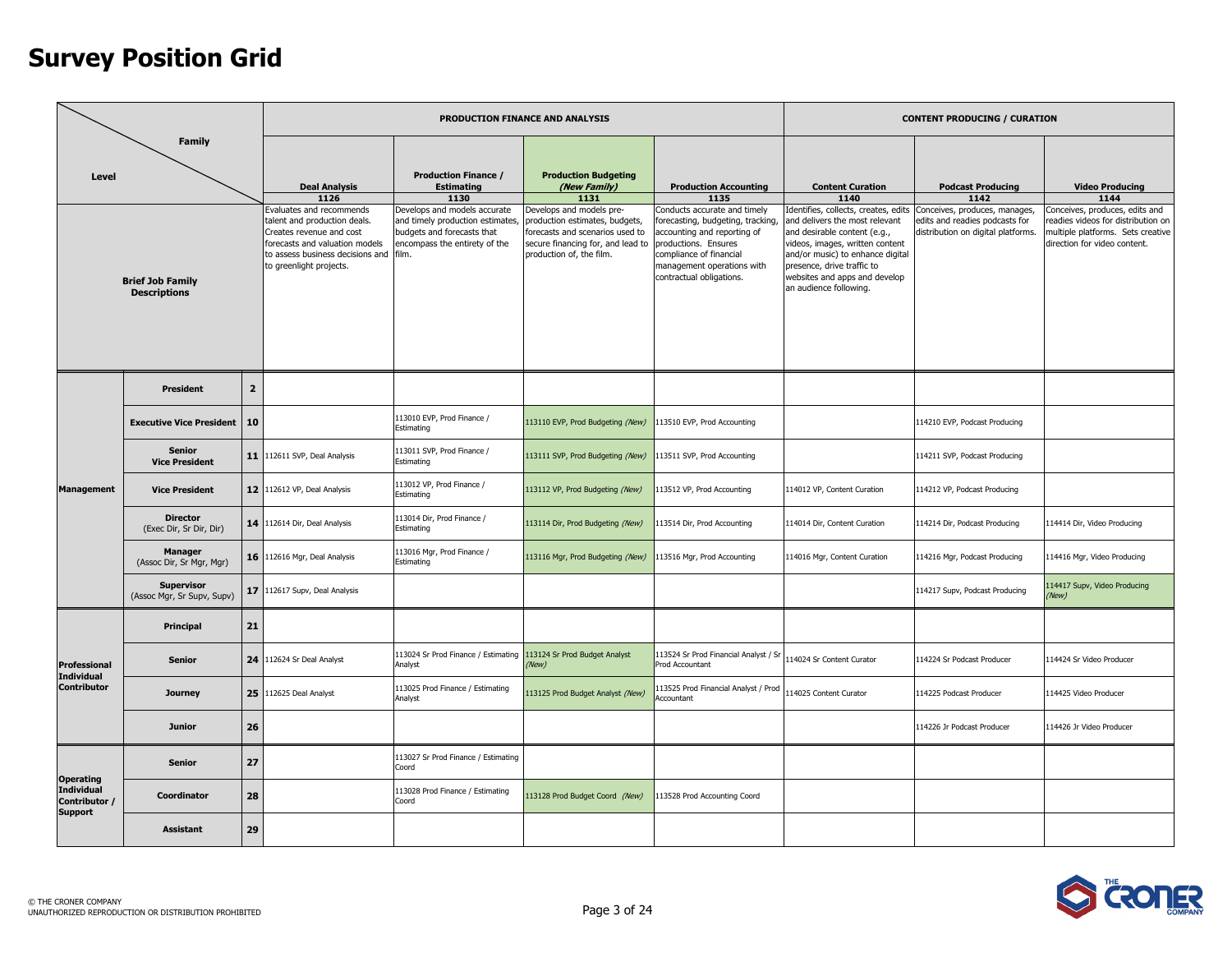|                                                        |                                                 |                |                                                                                                                                                                                                                                                                                                                                       |                                                                                                                                                                                                                  |                                                                                                                            |                                                                                                                                                                                                          | <b>POST PRODUCTION</b>                                                                                                                                                                                   |                                                                                                                                                                                                                                                                                     |                                                                                                                                                                       |                                                                                                                                        |                                                                                             |
|--------------------------------------------------------|-------------------------------------------------|----------------|---------------------------------------------------------------------------------------------------------------------------------------------------------------------------------------------------------------------------------------------------------------------------------------------------------------------------------------|------------------------------------------------------------------------------------------------------------------------------------------------------------------------------------------------------------------|----------------------------------------------------------------------------------------------------------------------------|----------------------------------------------------------------------------------------------------------------------------------------------------------------------------------------------------------|----------------------------------------------------------------------------------------------------------------------------------------------------------------------------------------------------------|-------------------------------------------------------------------------------------------------------------------------------------------------------------------------------------------------------------------------------------------------------------------------------------|-----------------------------------------------------------------------------------------------------------------------------------------------------------------------|----------------------------------------------------------------------------------------------------------------------------------------|---------------------------------------------------------------------------------------------|
| Level                                                  | <b>Family</b>                                   |                | <b>Audio Creative</b><br><b>Development</b><br>(New Family)<br>1146                                                                                                                                                                                                                                                                   | <b>Post Production</b><br><b>Management</b><br>1149                                                                                                                                                              | <b>Visual Effects</b><br>1150                                                                                              | <b>Virtual Production</b><br>(New Family)<br>1152                                                                                                                                                        | <b>Video Editing</b><br>1155                                                                                                                                                                             | Audio / Sound Editing<br>1160                                                                                                                                                                                                                                                       | Color<br>1165                                                                                                                                                         | <b>Telecine</b><br>1170                                                                                                                | <b>Translation and</b><br><b>Localization</b><br>1175                                       |
|                                                        | <b>Brief Job Family</b><br><b>Descriptions</b>  |                | Identifies, develops and<br>acquires creative<br>concepts, stories and<br>features for audio<br>production (e.g., audio<br>books, podcasts) that<br>meet the organization's<br>creative vision.<br>Establishes and maintains<br>the creative vision for the<br>organization's audio<br>content throughout the<br>development process. | Plans, provides, manages<br>and tracks all needed<br>services required for<br>final, edited content<br>including editing, sound<br>and other specialized<br>support. Determines post<br>production requirements. | Designs, creates and<br>animates visual effects<br>needed to create a<br>believable and enhanced<br>world for productions. | Uses on-set virtual<br>production systems to<br>combine live-action<br>footage and computer<br>graphics in real time.<br>Facilitates interactive<br>visualization of digital<br>scenes for a production. | Edits video and sound<br>using editing systems.<br>Delivers finished, edited<br>video segments for<br>inclusion in productions,<br>marketing materials,<br>websites, apps and/or on<br>digital channels. | Creates, mixes and edits<br>sound during post<br>production to meet<br>desired impact and feel.<br>Uses sound mixing and<br>editing tools and systems<br>to create and enhance<br>desired sounds. Locates,<br>captures, selects and<br>enhances sound to<br>achieve desired impact. | Digitally alters and<br>enhances the color of film<br>or television images.<br>balance hues, provide<br>continuity and evoke<br>specific moods for the<br>production. | Fransfers motion picture<br>film into video or digital<br>ormat for showing on<br>Performs color grading to television or other media. | Coordinates and<br>mplements translation of<br>the spoken word by<br>dubbing or subtitling. |
|                                                        | <b>President</b>                                | $\overline{2}$ |                                                                                                                                                                                                                                                                                                                                       | 114902 Pres, Post Prod<br>Mgmt                                                                                                                                                                                   | 115002 Pres, Visual Effects                                                                                                |                                                                                                                                                                                                          |                                                                                                                                                                                                          |                                                                                                                                                                                                                                                                                     |                                                                                                                                                                       |                                                                                                                                        |                                                                                             |
|                                                        | <b>Executive Vice President</b>                 | 10             |                                                                                                                                                                                                                                                                                                                                       | 114910 EVP, Post Prod Mgmt 115010 EVP, Visual Effects                                                                                                                                                            |                                                                                                                            |                                                                                                                                                                                                          |                                                                                                                                                                                                          | 116010 EVP, Audio / Sound<br>Editing                                                                                                                                                                                                                                                |                                                                                                                                                                       |                                                                                                                                        |                                                                                             |
|                                                        | <b>Senior</b><br><b>Vice President</b>          | 11             |                                                                                                                                                                                                                                                                                                                                       | 114911 SVP, Post Prod Mgmt 115011 SVP, Visual Effects                                                                                                                                                            |                                                                                                                            |                                                                                                                                                                                                          |                                                                                                                                                                                                          | 116011 SVP, Audio / Sound<br>Editina                                                                                                                                                                                                                                                |                                                                                                                                                                       |                                                                                                                                        | 117511 SVP, Translation &<br>Localization                                                   |
| <b>Management</b>                                      | <b>Vice President</b>                           | 12             | 114612 VP, Audio Creative<br>Dev (New)                                                                                                                                                                                                                                                                                                | 114912 VP, Post Prod Mgmt 115012 VP, Visual Effects                                                                                                                                                              |                                                                                                                            |                                                                                                                                                                                                          |                                                                                                                                                                                                          | 116012 VP, Audio / Sound<br>Editing                                                                                                                                                                                                                                                 |                                                                                                                                                                       |                                                                                                                                        | 117512 VP, Translation &<br>ocalization                                                     |
|                                                        | <b>Director</b><br>(Exec Dir, Sr Dir, Dir)      | 14             | 114614 Dir, Audio Creative<br>Dev (New)                                                                                                                                                                                                                                                                                               | 114914 Dir, Post Prod Mgmt 115014 Dir, Visual Effects                                                                                                                                                            |                                                                                                                            |                                                                                                                                                                                                          |                                                                                                                                                                                                          | 116014 Dir, Audio / Sound<br>Editing                                                                                                                                                                                                                                                |                                                                                                                                                                       |                                                                                                                                        | 117514 Dir, Translation &<br>Localization                                                   |
|                                                        | <b>Manager</b><br>(Assoc Dir, Sr Mgr, Mgr)      | 16             | 14616 Mgr, Audio Creative<br>Dev (New)                                                                                                                                                                                                                                                                                                | 114916 Mgr, Post Prod Mgmt 115016 Mgr, Visual Effects                                                                                                                                                            |                                                                                                                            |                                                                                                                                                                                                          |                                                                                                                                                                                                          |                                                                                                                                                                                                                                                                                     |                                                                                                                                                                       |                                                                                                                                        | 117516 Mgr, Translation &<br>Localization                                                   |
|                                                        | <b>Supervisor</b><br>(Assoc Mgr, Sr Supv, Supv) | 17             |                                                                                                                                                                                                                                                                                                                                       | 114917 Supv, Post Prod<br>Mgmt                                                                                                                                                                                   |                                                                                                                            | 115217 Supv, Virtual Prod<br>New)                                                                                                                                                                        | 115517 Supv, Video Editing                                                                                                                                                                               | 116017 Supv, Audio / Sound<br>Editing                                                                                                                                                                                                                                               |                                                                                                                                                                       |                                                                                                                                        | 117517 Supv, Translation &<br>Localization                                                  |
|                                                        | Principal                                       | 21             |                                                                                                                                                                                                                                                                                                                                       |                                                                                                                                                                                                                  | 115021 Princ Visual Effects<br>Editor                                                                                      |                                                                                                                                                                                                          |                                                                                                                                                                                                          |                                                                                                                                                                                                                                                                                     | 116521 Top Talent Colorist                                                                                                                                            |                                                                                                                                        |                                                                                             |
| Professional<br>Individual                             | <b>Senior</b>                                   | 24             | 114624 Sr Audio Creative<br>Dev Spec (New)                                                                                                                                                                                                                                                                                            | 114924 Sr Post Prod Mar                                                                                                                                                                                          | 115024 Sr Visual Effects<br>Editor                                                                                         | 115224 Sr Virtual Prod Tech<br>Dir (New)                                                                                                                                                                 | 15524 Sr Video Editor                                                                                                                                                                                    | 16024 Sr Audio Mixer /<br>Sound Editor                                                                                                                                                                                                                                              | 116524 Sr Colorist                                                                                                                                                    | 117024 Sr Telecine<br>Technician                                                                                                       | 117524 Sr Translation &<br>Localization Spec                                                |
| <b>Contributor</b>                                     | <b>Journey</b>                                  | 25             | 14625 Audio Creative Dev<br>Spec (New)                                                                                                                                                                                                                                                                                                | 114925 Post Prod Mgr                                                                                                                                                                                             | 115025 Visual Effects Editor                                                                                               | 15225 Virtual Prod Tech Dir<br>New)                                                                                                                                                                      | 115525 Video Editor                                                                                                                                                                                      | 116025 Audio Mixer / Sound<br>Editor                                                                                                                                                                                                                                                | 116525 Colorist                                                                                                                                                       | 117025 Telecine Technician                                                                                                             | 17525 Translation &<br>ocalization Spec                                                     |
|                                                        | <b>Junior</b>                                   | 26             |                                                                                                                                                                                                                                                                                                                                       | 114926 Jr Post Prod Mgr                                                                                                                                                                                          | 115026 Jr Visual Effects<br>Editor                                                                                         | 15226 Jr Virtual Prod Tech<br>Dir (New)                                                                                                                                                                  | 115526 Jr Video Editor                                                                                                                                                                                   | 116026 Jr Audio Mixer /<br>Sound Editor                                                                                                                                                                                                                                             | 116526 Jr Colorist                                                                                                                                                    | 117026 Jr Telecine<br>Technician                                                                                                       | 117526 Jr Translation &<br>Localization Spec                                                |
|                                                        | <b>Senior</b>                                   | 27             |                                                                                                                                                                                                                                                                                                                                       | 114927 Sr Post Prod Mgmt<br>Coord                                                                                                                                                                                | 115027 Sr Visual Effects<br>Coord                                                                                          |                                                                                                                                                                                                          |                                                                                                                                                                                                          |                                                                                                                                                                                                                                                                                     |                                                                                                                                                                       |                                                                                                                                        |                                                                                             |
| <b>Operating</b><br><b>Individual</b><br>Contributor / | Coordinator                                     | 28             |                                                                                                                                                                                                                                                                                                                                       | 114928 Post Prod Mgmt<br>Coord                                                                                                                                                                                   | 115028 Visual Effects Coord                                                                                                |                                                                                                                                                                                                          |                                                                                                                                                                                                          |                                                                                                                                                                                                                                                                                     |                                                                                                                                                                       |                                                                                                                                        | 117528 Translation &<br>Localization Coord                                                  |
| <b>Support</b>                                         | <b>Assistant</b>                                | 29             |                                                                                                                                                                                                                                                                                                                                       | 114929 Post Prod Asst                                                                                                                                                                                            |                                                                                                                            |                                                                                                                                                                                                          |                                                                                                                                                                                                          |                                                                                                                                                                                                                                                                                     |                                                                                                                                                                       |                                                                                                                                        |                                                                                             |

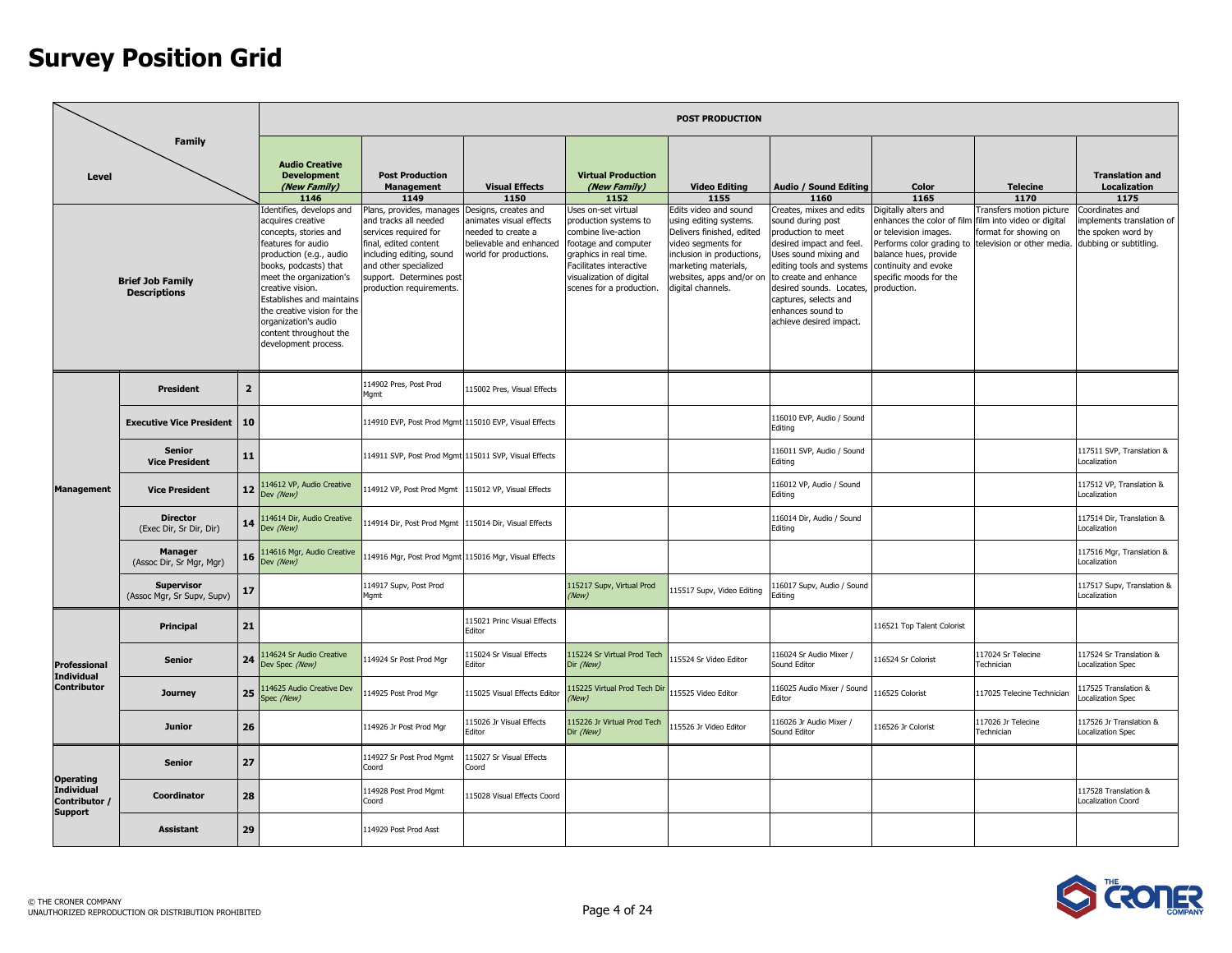|                                                      |                                                                                                                |                |                                                                                                                                                                                                                                                                                                                                             |                                                                                                                                                                                                              |                                                                                                                                                                                                                                                         | <b>BRAND AND FRANCHISE MARKETING</b>                                                                                                                                                                                  |                                                                                                                                                                                                                                                                     |                                                                                                                                                                                                                                                                                          | <b>CHANNEL MARKETING</b>                                                                                                                                                                                                                                                  |                                                                                                                                                                                                                                                            |
|------------------------------------------------------|----------------------------------------------------------------------------------------------------------------|----------------|---------------------------------------------------------------------------------------------------------------------------------------------------------------------------------------------------------------------------------------------------------------------------------------------------------------------------------------------|--------------------------------------------------------------------------------------------------------------------------------------------------------------------------------------------------------------|---------------------------------------------------------------------------------------------------------------------------------------------------------------------------------------------------------------------------------------------------------|-----------------------------------------------------------------------------------------------------------------------------------------------------------------------------------------------------------------------|---------------------------------------------------------------------------------------------------------------------------------------------------------------------------------------------------------------------------------------------------------------------|------------------------------------------------------------------------------------------------------------------------------------------------------------------------------------------------------------------------------------------------------------------------------------------|---------------------------------------------------------------------------------------------------------------------------------------------------------------------------------------------------------------------------------------------------------------------------|------------------------------------------------------------------------------------------------------------------------------------------------------------------------------------------------------------------------------------------------------------|
| <b>Level</b>                                         | Family<br><b>Descriptions</b>                                                                                  |                | <b>FRANCHISE / CONTENT</b><br><b>MANAGEMENT</b><br>1180<br>xpands reach of content<br>and properties through<br>cross programming<br>strategies and tie-ins.<br>Leverages content visibility<br>through traditional and non-<br>traditional programming<br>partnerships. Works cross<br>functionally to create<br>integrated product plans. | <b>Marketing</b><br>1200<br>Develops, executes, tracks,<br>evaluates and adjusts multi<br>platform integrated<br>marketing campaigns to<br>increase audience and<br>enhance brand or franchise<br>awareness. | <b>International Marketing</b><br>1205<br>Develops, executes, tracks,<br>evaluates and adjusts multi-<br>platform integrated<br>marketing campaigns to<br>increase audience and<br>enhance brand or franchise<br>awareness in international<br>markets. | <b>Franchise Marketing</b><br>1213<br>Develops and executes<br>cross-product marketing<br>strategies across a content<br>or product franchise.<br>Oversees asset<br>management and integrity<br>across product lines. | <b>Digital Marketing</b><br>1218<br>Develops, executes, tracks,<br>evaluates and adjusts<br>marketing campaigns that<br>use existing and emerging<br>digital, social and mobile<br>channels to increase<br>audience and enhance<br>brand or franchise<br>awareness. | <b>Exhibitor / In Theater</b><br><b>Relations and Marketing</b><br><b>Services</b><br>1224<br>Develops and implements in<br>heater marketing programs evaluates and adjusts<br>at exhibitor partner<br>ocations to enhance market<br>share of the organization's<br>theatrical releases. | <b>Direct to Consumer</b><br><b>Marketing</b><br>1228<br>Develops, executes, tracks,<br>marketing programs<br>directed at consumers to<br>enhance brand awareness,<br>drive sales and increase<br>packaged and downloadable advertising campaigns,<br>goods market share. | <b>Retail Marketing</b><br>1232<br>Develops, executes, tracks,<br>evaluates and adjusts<br>marketing programs for<br>retail stores / e-stores to<br>drive consumer sales.<br>Develops brand and<br>promotions, or online / web<br>interactive initiatives. |
|                                                      | <b>Brief Job Family</b><br><b>President</b><br><b>Senior</b><br><b>Vice President</b><br><b>Vice President</b> |                |                                                                                                                                                                                                                                                                                                                                             |                                                                                                                                                                                                              |                                                                                                                                                                                                                                                         |                                                                                                                                                                                                                       |                                                                                                                                                                                                                                                                     |                                                                                                                                                                                                                                                                                          |                                                                                                                                                                                                                                                                           |                                                                                                                                                                                                                                                            |
|                                                      |                                                                                                                | $\overline{2}$ | 18002 Pres, Franchise /<br>Content Mgmt                                                                                                                                                                                                                                                                                                     |                                                                                                                                                                                                              |                                                                                                                                                                                                                                                         |                                                                                                                                                                                                                       | 120002 Pres, Mktg / Chief Mktg Officer (CMO)                                                                                                                                                                                                                        |                                                                                                                                                                                                                                                                                          |                                                                                                                                                                                                                                                                           |                                                                                                                                                                                                                                                            |
|                                                      | <b>Executive Vice President</b>                                                                                | 10             | 18010 EVP, Franchise /<br>Content Mgmt                                                                                                                                                                                                                                                                                                      | 120010 EVP, Mktg                                                                                                                                                                                             | 120510 EVP, Intl Mktg                                                                                                                                                                                                                                   | 121310 EVP, Franchise Mktg                                                                                                                                                                                            | 121810 EVP, Digital Mktg                                                                                                                                                                                                                                            |                                                                                                                                                                                                                                                                                          | 122810 EVP, Direct to<br>Consumer Mktg                                                                                                                                                                                                                                    | 123210 EVP, Retail Mktg                                                                                                                                                                                                                                    |
|                                                      |                                                                                                                | 11             | 18011 SVP, Franchise /<br>Content Mgmt                                                                                                                                                                                                                                                                                                      | 120011 SVP, Mktg                                                                                                                                                                                             | 120511 SVP, Intl Mktg                                                                                                                                                                                                                                   | 121311 SVP, Franchise Mktg                                                                                                                                                                                            | 121811 SVP, Digital Mktg                                                                                                                                                                                                                                            | 22411 SVP, Exhibitor / In<br>Theater Relations & Mktg Svcs                                                                                                                                                                                                                               | 122811 SVP, Direct to<br>Consumer Mktg                                                                                                                                                                                                                                    | 123211 SVP, Retail Mktg                                                                                                                                                                                                                                    |
| <b>Management</b>                                    |                                                                                                                | 12             | 18012 VP, Franchise / Content<br>Mgmt                                                                                                                                                                                                                                                                                                       | 120012 VP, Mktg                                                                                                                                                                                              | 120512 VP, Intl Mktg                                                                                                                                                                                                                                    | 121312 VP, Franchise Mktg                                                                                                                                                                                             | 121812 VP, Digital Mktg                                                                                                                                                                                                                                             | 22412 VP, Exhibitor / In<br>heater Relations & Mktg Svcs                                                                                                                                                                                                                                 | 122812 VP, Direct to Consumer<br>Mktg                                                                                                                                                                                                                                     | 123212 VP, Retail Mktg                                                                                                                                                                                                                                     |
|                                                      | <b>Director</b><br>(Exec Dir, Sr Dir, Dir)                                                                     | 14             | 18014 Dir, Franchise / Content<br>Mgmt                                                                                                                                                                                                                                                                                                      | 120014 Dir, Mktq                                                                                                                                                                                             | 120514 Dir, Intl Mktg                                                                                                                                                                                                                                   | 121314 Dir, Franchise Mktg                                                                                                                                                                                            | 121814 Dir, Digital Mktg                                                                                                                                                                                                                                            | 122414 Dir, Exhibitor / In<br>Theater Relations & Mktg Svcs                                                                                                                                                                                                                              | 122814 Dir, Direct to Consumer<br>Mktg                                                                                                                                                                                                                                    | 123214 Dir, Retail Mktg                                                                                                                                                                                                                                    |
|                                                      | <b>Manager</b><br>(Assoc Dir, Sr Mgr, Mgr)                                                                     | 16             | 18016 Mgr, Franchise /<br>Content Mgmt                                                                                                                                                                                                                                                                                                      | 120016 Mgr, Mktg                                                                                                                                                                                             | 120516 Mgr, Intl Mktg                                                                                                                                                                                                                                   | 121316 Mgr, Franchise Mktg                                                                                                                                                                                            | 121816 Mgr, Digital Mktg                                                                                                                                                                                                                                            | 22416 Mgr, Exhibitor / In<br>Theater Relations & Mktg Svcs                                                                                                                                                                                                                               | 122816 Mgr, Direct to<br>Consumer Mktg                                                                                                                                                                                                                                    | 123216 Mgr, Retail Mktg                                                                                                                                                                                                                                    |
|                                                      | <b>Supervisor</b><br>(Assoc Mgr, Sr Supv, Supv)                                                                | 17             |                                                                                                                                                                                                                                                                                                                                             | 120017 Supv, Mktg                                                                                                                                                                                            | 120517 Supv, Intl Mktg                                                                                                                                                                                                                                  | 121317 Supv, Franchise Mktg                                                                                                                                                                                           | 121817 Supv, Digital Mktg                                                                                                                                                                                                                                           |                                                                                                                                                                                                                                                                                          |                                                                                                                                                                                                                                                                           |                                                                                                                                                                                                                                                            |
|                                                      | Principal                                                                                                      | 21             |                                                                                                                                                                                                                                                                                                                                             |                                                                                                                                                                                                              |                                                                                                                                                                                                                                                         |                                                                                                                                                                                                                       | 121821 Princ Digital Mktg<br>Analyst                                                                                                                                                                                                                                |                                                                                                                                                                                                                                                                                          |                                                                                                                                                                                                                                                                           |                                                                                                                                                                                                                                                            |
| <b>Professional</b><br><b>Individual</b>             | <b>Senior</b>                                                                                                  | 24             | 18024 Sr Franchise / Content<br>Mgmt Spec                                                                                                                                                                                                                                                                                                   | 120024 Sr Mktg Analyst                                                                                                                                                                                       | 120524 Sr Intl Mktg Analyst                                                                                                                                                                                                                             | 121324 Sr Franchise Mktg<br>Analyst                                                                                                                                                                                   | 121824 Sr Digital Mktg Analyst                                                                                                                                                                                                                                      |                                                                                                                                                                                                                                                                                          | 122824 Sr Direct to Consumer<br>Mktg Analyst                                                                                                                                                                                                                              | 23224 Sr Retail Mktg Analyst                                                                                                                                                                                                                               |
| <b>Contributor</b>                                   | <b>Journey</b>                                                                                                 | 25             | 18025 Franchise / Content<br>Mgmt Spec                                                                                                                                                                                                                                                                                                      | 120025 Mktg Analyst                                                                                                                                                                                          | 120525 Intl Mktg Analyst                                                                                                                                                                                                                                | 121325 Franchise Mktg Analyst 121825 Digital Mktg Analyst                                                                                                                                                             |                                                                                                                                                                                                                                                                     | 22425 Exhibitor / In Theater<br>Relations & Mktg Svcs Spec                                                                                                                                                                                                                               | 122825 Direct to Consumer<br>Mktg Analyst                                                                                                                                                                                                                                 | 123225 Retail Mktg Analyst                                                                                                                                                                                                                                 |
|                                                      | <b>Junior</b>                                                                                                  | 26             |                                                                                                                                                                                                                                                                                                                                             | 120026 Jr Mktg Analyst                                                                                                                                                                                       |                                                                                                                                                                                                                                                         | 121326 Jr Franchise Mktg<br>Analyst                                                                                                                                                                                   | 121826 Jr Digital Mktg Analyst                                                                                                                                                                                                                                      | 122426 Jr Exhibitor / In<br>Theater Relations & Mktg Svcs<br>Spec                                                                                                                                                                                                                        | 22826 Jr Direct to Consumer<br><b>Mktg Analyst</b>                                                                                                                                                                                                                        |                                                                                                                                                                                                                                                            |
| <b>Operating</b>                                     | <b>Senior</b>                                                                                                  | 27             |                                                                                                                                                                                                                                                                                                                                             | 120027 Sr Mktg Coord                                                                                                                                                                                         | 120527 Sr Intl Mktg Coord                                                                                                                                                                                                                               | 121327 Sr Franchise Mktg<br>Coord                                                                                                                                                                                     | 121827 Sr Digital Mktg Coord                                                                                                                                                                                                                                        |                                                                                                                                                                                                                                                                                          | 122827 Sr Direct to Consumer<br>Mktg Coord                                                                                                                                                                                                                                | 23227 Sr Retail Mktg Coord                                                                                                                                                                                                                                 |
| <b>Individual</b><br>Contributor /<br><b>Support</b> | Coordinator                                                                                                    | 28             | 18028 Franchise / Content<br>Mgmt Coord                                                                                                                                                                                                                                                                                                     | 120028 Mktg Coord                                                                                                                                                                                            | 120528 Intl Mktg Coord                                                                                                                                                                                                                                  | 121328 Franchise Mktg Coord                                                                                                                                                                                           | 121828 Digital Mktg Coord                                                                                                                                                                                                                                           | 22428 Exhibitor / In Theater<br>Relations & Mktg Svcs Coord                                                                                                                                                                                                                              | 22828 Direct to Consumer<br>Mktg Coord                                                                                                                                                                                                                                    | 23228 Retail Mktg Coord                                                                                                                                                                                                                                    |
|                                                      | <b>Assistant</b>                                                                                               | 29             |                                                                                                                                                                                                                                                                                                                                             | 120029 Mktg Asst                                                                                                                                                                                             |                                                                                                                                                                                                                                                         | 121329 Franchise Mktg Asst                                                                                                                                                                                            |                                                                                                                                                                                                                                                                     |                                                                                                                                                                                                                                                                                          |                                                                                                                                                                                                                                                                           |                                                                                                                                                                                                                                                            |

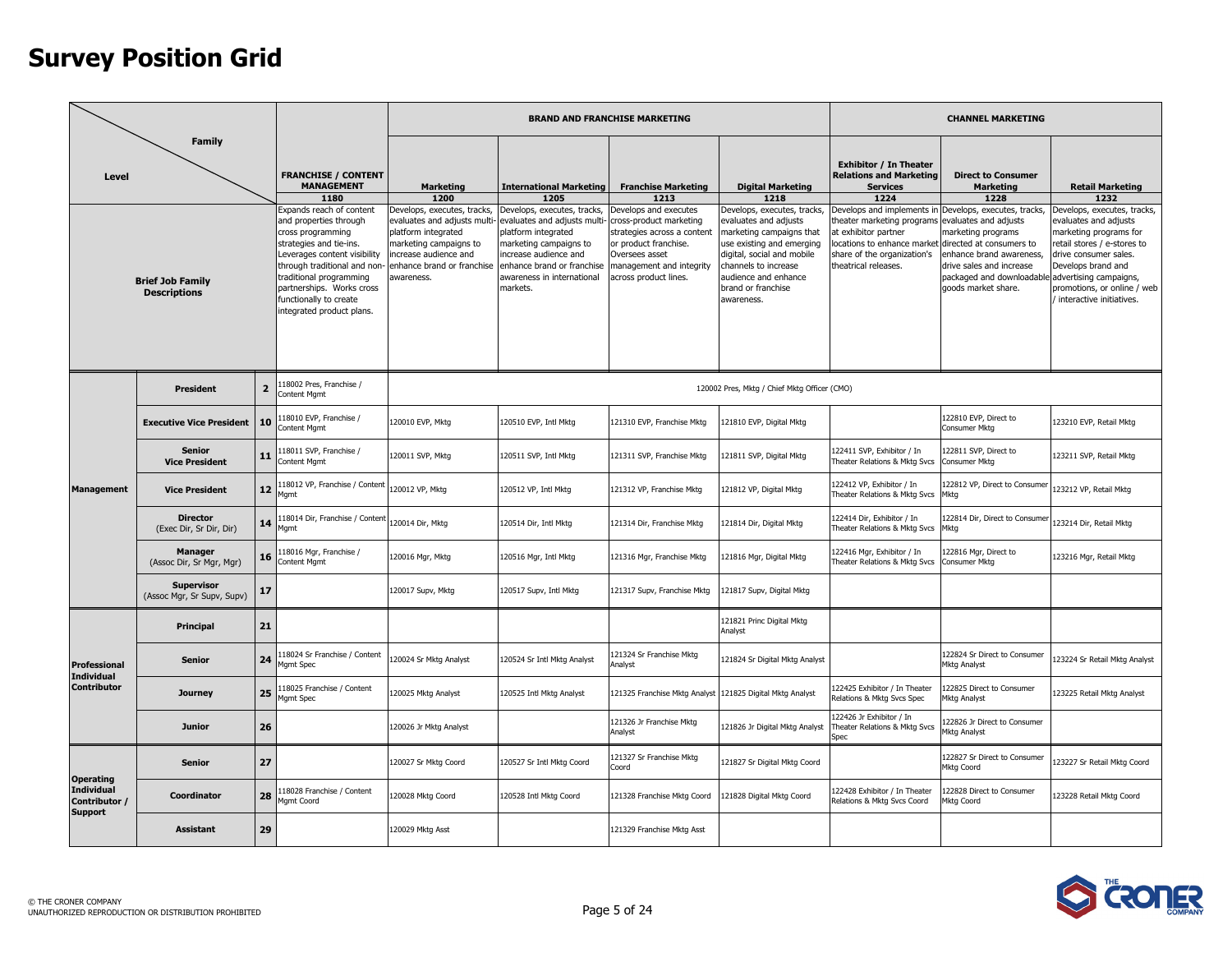|                                                        |                                                 |                |                                                                                                                                | <b>EVENTS AND TOUR MARKETING</b>                                                                                                                                                                                                                                   |                                                                                                                                                                    |                                                                                                                                                        |                                                                                                                                                                           | <b>MARKETING AND CREATIVE SERVICES</b>                                                                                                                                                                            |                                                                                                              |                                                                                                                                                                                                                   |
|--------------------------------------------------------|-------------------------------------------------|----------------|--------------------------------------------------------------------------------------------------------------------------------|--------------------------------------------------------------------------------------------------------------------------------------------------------------------------------------------------------------------------------------------------------------------|--------------------------------------------------------------------------------------------------------------------------------------------------------------------|--------------------------------------------------------------------------------------------------------------------------------------------------------|---------------------------------------------------------------------------------------------------------------------------------------------------------------------------|-------------------------------------------------------------------------------------------------------------------------------------------------------------------------------------------------------------------|--------------------------------------------------------------------------------------------------------------|-------------------------------------------------------------------------------------------------------------------------------------------------------------------------------------------------------------------|
| Level                                                  | <b>Family</b>                                   |                | <b>Experiential / Events</b><br><b>Marketing</b><br>1236                                                                       | <b>Tour Marketing</b><br>1242                                                                                                                                                                                                                                      | <b>Events Marketing</b><br>(Production Lot)<br>1246                                                                                                                | <b>Creative Design</b><br>1250                                                                                                                         | <b>Creative Services</b><br>1251                                                                                                                                          | <b>Marketing Editorial</b><br>1252                                                                                                                                                                                | <b>Creative Services Project</b><br><b>Management</b><br>(New Family)<br>1253                                | <b>Copywriting</b><br>(New Family)<br>1255                                                                                                                                                                        |
|                                                        | <b>Brief Job Family</b><br><b>Descriptions</b>  |                | Develops and implements<br>mmersive events that are<br>extended through social and<br>traditional media to promote<br>content. | Develops and manages VIP<br>itinerary and experience for<br>artists on tour. Works<br>closely with agents and<br>vendors. Develops plan for<br>tour merchandise and<br>merchandise sales. Ensures<br>high-quality tour experience<br>for artists and their guests. | Develops and implements<br>special events on productio<br>lot or in special venues to<br>enhance engagement and<br>promote the release of<br>productions or shows. | Creates art and design work<br>for internal and/or external<br>clients. Ensures that<br>creative objectives and<br>needs are fully defined and<br>met. | Executes creative content,<br>including branded content<br>and advertising campaigns<br>to promote the<br>organization's productions<br>and/or extend its brand<br>image. | Creates, develops, manages<br>and edits content for written<br>and visual marketing<br>materials. Sets the<br>marketing editorial strategy<br>and plan to engage<br>audiences with the brand<br>and drive growth. | Oversees and coordinates<br>project tracking for creating<br>and producing sales and<br>marketing materials. | Develops, creates and<br>delivers marketing<br>communications, such as<br>print brochures, website<br>content, social media<br>communications and online<br>promotional content through<br>effective copywriting. |
|                                                        | <b>President</b>                                | $\overline{2}$ |                                                                                                                                |                                                                                                                                                                                                                                                                    |                                                                                                                                                                    |                                                                                                                                                        | 120002 Pres, Mktg / Chief Mktg Officer (CMO) (cont'd)                                                                                                                     |                                                                                                                                                                                                                   |                                                                                                              |                                                                                                                                                                                                                   |
|                                                        | <b>Executive Vice President</b>                 | 10             | 23610 EVP, Experiential /<br>vents Mktg                                                                                        | 124210 EVP, Tour Mktg                                                                                                                                                                                                                                              |                                                                                                                                                                    | 125010 EVP, Creative Design                                                                                                                            | 125110 EVP, Creative Svcs                                                                                                                                                 | 125210 EVP, Mktg Editorial                                                                                                                                                                                        |                                                                                                              |                                                                                                                                                                                                                   |
|                                                        | <b>Senior</b><br><b>Vice President</b>          | 11             | 23611 SVP, Experiential /<br>Events Mkta                                                                                       | 124211 SVP, Tour Mktg                                                                                                                                                                                                                                              | 124611 SVP, Events Mktg (Prod<br>Lot)                                                                                                                              | 125011 SVP, Creative Design                                                                                                                            | 125111 SVP, Creative Svcs                                                                                                                                                 | 125211 SVP, Mktg Editorial                                                                                                                                                                                        |                                                                                                              |                                                                                                                                                                                                                   |
| <b>Management</b>                                      | <b>Vice President</b>                           | 12             | 23612 VP, Experiential / Events<br>Mktg                                                                                        | 124212 VP, Tour Mktg                                                                                                                                                                                                                                               | 124612 VP, Events Mktg (Prod<br>Lot)                                                                                                                               | 125012 VP, Creative Design                                                                                                                             | 125112 VP, Creative Svcs                                                                                                                                                  | 125212 VP, Mktg Editorial                                                                                                                                                                                         | 125312 VP, Creative Services<br>Proj Mgmt (New)                                                              |                                                                                                                                                                                                                   |
|                                                        | <b>Director</b><br>(Exec Dir, Sr Dir, Dir)      | 14             | 23614 Dir, Experiential / Event<br><b>1ktg</b>                                                                                 | 124214 Dir. Tour Mkta                                                                                                                                                                                                                                              | 124614 Dir, Events Mktg (Prod<br>Lot)                                                                                                                              | 25014 Dir, Creative Design                                                                                                                             | 125114 Dir, Creative Svcs                                                                                                                                                 | 125214 Dir, Mktg Editorial                                                                                                                                                                                        | 125314 Dir, Creative Services<br>Proj Mgmt (New)                                                             |                                                                                                                                                                                                                   |
|                                                        | <b>Manager</b><br>(Assoc Dir, Sr Mgr, Mgr)      | 16             | 23616 Mgr, Experiential /<br>Events Mktg                                                                                       | 124216 Mgr, Tour Mktg                                                                                                                                                                                                                                              | 124616 Mgr, Events Mktg (Prod<br>Lot)                                                                                                                              | 25016 Mgr, Creative Design                                                                                                                             | 125116 Mgr, Creative Svcs                                                                                                                                                 | 125216 Mgr, Mktg Editorial                                                                                                                                                                                        | 125316 Mgr, Creative Services<br>Proj Mgmt (New)                                                             |                                                                                                                                                                                                                   |
|                                                        | <b>Supervisor</b><br>(Assoc Mgr, Sr Supv, Supv) | 17             |                                                                                                                                |                                                                                                                                                                                                                                                                    |                                                                                                                                                                    | 125017 Supv, Creative Design                                                                                                                           | 125117 Supv, Creative Svcs                                                                                                                                                | 125217 Supv, Mktg Editorial                                                                                                                                                                                       |                                                                                                              |                                                                                                                                                                                                                   |
|                                                        | <b>Principal</b>                                | 21             |                                                                                                                                |                                                                                                                                                                                                                                                                    |                                                                                                                                                                    |                                                                                                                                                        |                                                                                                                                                                           |                                                                                                                                                                                                                   |                                                                                                              |                                                                                                                                                                                                                   |
| <b>Professional</b><br><b>Individual</b>               | <b>Senior</b>                                   | 24             | 23624 Sr Experiential / Events<br><b>Mktg Spec</b>                                                                             | 124224 Sr Tour Mktg Spec                                                                                                                                                                                                                                           |                                                                                                                                                                    | 125024 Sr Creative Designer                                                                                                                            | 125124 Sr Creative Svcs Spec                                                                                                                                              | 125224 Sr Mktg Editor                                                                                                                                                                                             | 125324 Sr Creative Services Proj<br>Mqr (New)                                                                | 125524 Sr Copywriter (New)                                                                                                                                                                                        |
| <b>Contributor</b>                                     | <b>Journey</b>                                  | 25             | 23625 Experiential / Events<br><b>Mktg Spec</b>                                                                                | 124225 Tour Mktg Spec                                                                                                                                                                                                                                              | 124625 Events Mktg (Prod Lot)<br>Mgr / Spec                                                                                                                        | 25025 Creative Designer                                                                                                                                | 125125 Creative Svcs Spec                                                                                                                                                 | 125225 Mktg Editor                                                                                                                                                                                                | 125325 Creative Services Proj<br>Mgr (New)                                                                   | 25525 Copywriter (New)                                                                                                                                                                                            |
|                                                        | <b>Junior</b>                                   | 26             |                                                                                                                                | 124226 Jr Tour Mktg Spec                                                                                                                                                                                                                                           |                                                                                                                                                                    | 125026 Jr Creative Designer                                                                                                                            | 125126 Jr Creative Svcs Spec                                                                                                                                              | 125226 Jr Mktg Editor                                                                                                                                                                                             | 125326 Jr Creative Services Proj<br>Mgr (New)                                                                | 125526 Jr Copywriter (New)                                                                                                                                                                                        |
|                                                        | <b>Senior</b>                                   | 27             | 23627 Sr Experiential / Events<br><b>1ktg Coord</b>                                                                            |                                                                                                                                                                                                                                                                    | 124627 Sr Events Mktg (Prod<br>Lot) Coord                                                                                                                          | 25027 Sr Creative Design<br>Coord                                                                                                                      | 125127 Sr Creative Svcs Coord                                                                                                                                             | 125227 Sr Mktg Editorial Coord                                                                                                                                                                                    |                                                                                                              |                                                                                                                                                                                                                   |
| <b>Operating</b><br><b>Individual</b><br>Contributor / | Coordinator                                     | 28             | 23628 Experiential / Events<br>Mktg Coord                                                                                      | 124228 Tour Mktg Coord                                                                                                                                                                                                                                             | 124628 Events Mktg (Prod Lot)<br>Coord                                                                                                                             | 25028 Creative Design Coord                                                                                                                            | 125128 Creative Svcs Coord                                                                                                                                                | 125228 Mktg Editorial Coord                                                                                                                                                                                       |                                                                                                              |                                                                                                                                                                                                                   |
| <b>Support</b>                                         | Assistant                                       | 29             |                                                                                                                                |                                                                                                                                                                                                                                                                    |                                                                                                                                                                    |                                                                                                                                                        |                                                                                                                                                                           |                                                                                                                                                                                                                   |                                                                                                              |                                                                                                                                                                                                                   |

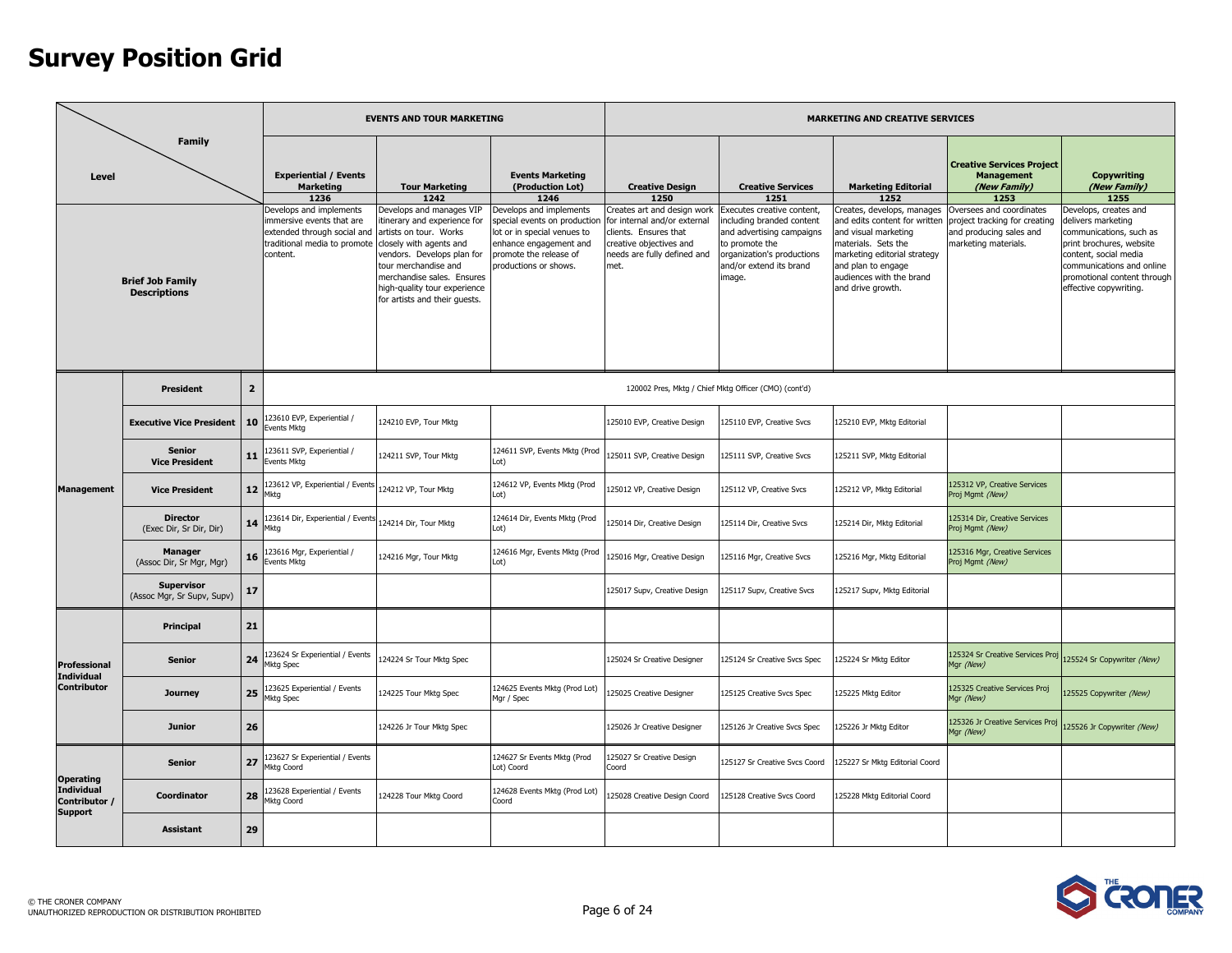|                                                      |                                                                 |                | <b>MARKET RESEARCH</b>                                                                                                                                                                                                                                                                                                                                                                                                                                                        |                                                                                                                                                                                                   |                                                                                                                                                                                              | BUSINESS INTELLIGENCE AND DATA ANALYTICS                                                                                                                                     |                                                                                                                                                                                                                            |                                                                                                                                                                                                                                                                        |                                                                                                                                                                                               | ADVERTISING AND PROMOTIONS                                                                                                                                                                                                                                                                       |                                                                                                                                                                                                                                                                               |
|------------------------------------------------------|-----------------------------------------------------------------|----------------|-------------------------------------------------------------------------------------------------------------------------------------------------------------------------------------------------------------------------------------------------------------------------------------------------------------------------------------------------------------------------------------------------------------------------------------------------------------------------------|---------------------------------------------------------------------------------------------------------------------------------------------------------------------------------------------------|----------------------------------------------------------------------------------------------------------------------------------------------------------------------------------------------|------------------------------------------------------------------------------------------------------------------------------------------------------------------------------|----------------------------------------------------------------------------------------------------------------------------------------------------------------------------------------------------------------------------|------------------------------------------------------------------------------------------------------------------------------------------------------------------------------------------------------------------------------------------------------------------------|-----------------------------------------------------------------------------------------------------------------------------------------------------------------------------------------------|--------------------------------------------------------------------------------------------------------------------------------------------------------------------------------------------------------------------------------------------------------------------------------------------------|-------------------------------------------------------------------------------------------------------------------------------------------------------------------------------------------------------------------------------------------------------------------------------|
| Level                                                | <b>Family</b><br><b>Brief Job Family</b><br><b>Descriptions</b> |                | <b>Consumer Insights / Analytics</b><br>1257<br>Identifies and analyzes new<br>opportunities to understand,<br>reach and influence consumers.<br>Analyzes performance of<br>marketing activities, consumer<br>and site visitor activity to inform<br>product and marketing strategies<br>and drive business decisions.<br>Manages consumer analyses<br>including establishing<br>measurement metrics, analyzing<br>data and translating findings into<br>actionable insights. | <b>Market Research</b><br>1258<br>Designs, conducts and<br>analyzes quantitative<br>and qualitative<br>research that follows<br>consumer response<br>throughout the content units.<br>life cycle. | <b>Business Intelligence</b><br><b>Engineering</b><br>1262<br>Configures software to<br>query dynamic databases<br>to extract required<br>analytical information<br>and reports for business | <b>Digital Analytics</b><br>1266<br>Conducts analyses and<br>generates reports of web in real time databases<br>mobile data and traffic<br>metrics captured in real<br>time. | <b>Data Science</b><br>1272<br>Analyzes large data sets<br>and develops and<br><i>implements</i><br>mathematical predictive<br>modeling and algorithms<br>to predict future<br>outcomes that inform<br>business decisions. | <b>Media Planning /</b><br><b>Buying</b><br>1276<br>Develops media plans<br>that specify the<br>channels, platforms and<br>resources to be used in<br>advertising campaigns.<br>Purchases space directly<br>or via an advertising<br>agency or advertising<br>network. | <b>Creative Advertising</b><br>1282<br>Develops and creates<br>advertising campaigns.<br>In competition with third-<br>party agencies, develops<br>pitches and multiple<br>creative concepts. | <b>Trailer Producing</b><br>1286<br>Creates and develops<br>compelling previews and<br>reels either in house or<br>through third parties to<br>promote new releases.<br>Accountable for the<br>conception, creation and<br>production of trailers<br>using video, sound and<br>finishing assets. | <b>Trailer Editing</b><br>1288<br>Delivers final trailers for<br>new releases and reels.<br>Edits sound and video<br>elements for high<br>heatrical impact.<br>Ensures that final trailer<br>neets marketing<br>objectives, creative<br>direction and technical<br>standards. |
|                                                      | <b>President</b>                                                | $\overline{2}$ |                                                                                                                                                                                                                                                                                                                                                                                                                                                                               |                                                                                                                                                                                                   |                                                                                                                                                                                              |                                                                                                                                                                              | 120002 Pres, Mktg / Chief Mktg Officer (CMO) (cont'd)                                                                                                                                                                      |                                                                                                                                                                                                                                                                        |                                                                                                                                                                                               |                                                                                                                                                                                                                                                                                                  |                                                                                                                                                                                                                                                                               |
|                                                      | <b>Executive Vice President</b>                                 | 10             |                                                                                                                                                                                                                                                                                                                                                                                                                                                                               | 125810 EVP, Market<br>Research                                                                                                                                                                    |                                                                                                                                                                                              |                                                                                                                                                                              |                                                                                                                                                                                                                            | 127610 EVP, Media Planning<br>Buying                                                                                                                                                                                                                                   | 128210 EVP, Creative<br>Advertising                                                                                                                                                           |                                                                                                                                                                                                                                                                                                  |                                                                                                                                                                                                                                                                               |
|                                                      | <b>Senior</b><br><b>Vice President</b>                          | 11             | 125711 SVP, Consumer Insights /<br>Analytics                                                                                                                                                                                                                                                                                                                                                                                                                                  | 125811 SVP, Market<br>Research                                                                                                                                                                    |                                                                                                                                                                                              |                                                                                                                                                                              | 27211 SVP, Data Science                                                                                                                                                                                                    | 127611 SVP, Media Planning<br>Buying                                                                                                                                                                                                                                   | 128211 SVP, Creative<br>Advertising                                                                                                                                                           |                                                                                                                                                                                                                                                                                                  |                                                                                                                                                                                                                                                                               |
| <b>Management</b>                                    | <b>Vice President</b>                                           | 12             | 25712 VP, Consumer Insights /<br>Analytics                                                                                                                                                                                                                                                                                                                                                                                                                                    | 125812 VP, Market<br>Research                                                                                                                                                                     | 126212 VP, Bus Intelligence<br>Engineering                                                                                                                                                   | 126612 VP, Digital Analytics                                                                                                                                                 | 127212 VP, Data Science                                                                                                                                                                                                    | 127612 VP, Media Planning<br>Buying                                                                                                                                                                                                                                    | 128212 VP, Creative<br>Advertising                                                                                                                                                            | 128612 VP, Trailer<br>Producing / Editing                                                                                                                                                                                                                                                        |                                                                                                                                                                                                                                                                               |
|                                                      | <b>Director</b><br>(Exec Dir, Sr Dir, Dir)                      | 14             | 25714 Dir, Consumer Insights /<br><b>Inalytics</b>                                                                                                                                                                                                                                                                                                                                                                                                                            | 125814 Dir, Market<br>Research                                                                                                                                                                    | 126214 Dir, Bus Intelligence<br>Engineering                                                                                                                                                  | 126614 Dir, Digital Analytics                                                                                                                                                | 127214 Dir, Data Science                                                                                                                                                                                                   | 127614 Dir, Media Planning<br>Buying                                                                                                                                                                                                                                   | 128214 Dir, Creative<br>Advertising                                                                                                                                                           | 128614 Dir, Trailer<br>Producing / Editing                                                                                                                                                                                                                                                       |                                                                                                                                                                                                                                                                               |
|                                                      | <b>Manager</b><br>(Assoc Dir, Sr Mgr, Mgr)                      | 16             | 25716 Mgr, Consumer Insights /<br>Analytics                                                                                                                                                                                                                                                                                                                                                                                                                                   | 125816 Mgr, Market<br>Research                                                                                                                                                                    | 126216 Mgr, Bus<br><b>Intelligence Engineering</b>                                                                                                                                           | 126616 Mgr, Digital<br>Analytics                                                                                                                                             | 27216 Mgr, Data Science                                                                                                                                                                                                    | 127616 Mgr, Media Planning<br>Buvina                                                                                                                                                                                                                                   | 128216 Mgr, Creative<br>Advertising                                                                                                                                                           | 128616 Mgr, Trailer<br>Producing / Editing                                                                                                                                                                                                                                                       |                                                                                                                                                                                                                                                                               |
|                                                      | <b>Supervisor</b><br>(Assoc Mgr, Sr Supv, Supv)                 | 17             |                                                                                                                                                                                                                                                                                                                                                                                                                                                                               | 125817 Supv, Market<br>Research                                                                                                                                                                   |                                                                                                                                                                                              |                                                                                                                                                                              |                                                                                                                                                                                                                            | 127617 Supv, Media<br>Planning / Buying                                                                                                                                                                                                                                | 28217 Supv, Creative<br>Advertising                                                                                                                                                           |                                                                                                                                                                                                                                                                                                  |                                                                                                                                                                                                                                                                               |
|                                                      | Principal                                                       | 21             | 25721 Princ Consumer Insights /<br>Analytics Analyst                                                                                                                                                                                                                                                                                                                                                                                                                          |                                                                                                                                                                                                   | 126221 Princ Bus<br>Intelligence Engineer                                                                                                                                                    | 126621 Princ Digital Analyst                                                                                                                                                 | 127221 Princ Data Scientist                                                                                                                                                                                                |                                                                                                                                                                                                                                                                        |                                                                                                                                                                                               |                                                                                                                                                                                                                                                                                                  |                                                                                                                                                                                                                                                                               |
| <b>Professional</b><br><b>Individual</b>             | Senior                                                          | 24             | 25724 Sr Consumer Insights /<br>nalytics Analyst                                                                                                                                                                                                                                                                                                                                                                                                                              | 125824 Sr Market<br>Research Analyst                                                                                                                                                              | 126224 Sr Bus Intelligence<br>Engineer                                                                                                                                                       | 126624 Sr Digital Analyst                                                                                                                                                    | 27224 Sr Data Scientist                                                                                                                                                                                                    | 127624 Sr Media Planner /<br>Buyer                                                                                                                                                                                                                                     | 128224 Sr Creative<br><b>Advertising Rep</b>                                                                                                                                                  | 128624 Sr Producer, Trailer<br>Producing                                                                                                                                                                                                                                                         |                                                                                                                                                                                                                                                                               |
| <b>Contributor</b>                                   | Journey                                                         | 25             | 125725 Consumer Insights / Analytics<br>Analyst                                                                                                                                                                                                                                                                                                                                                                                                                               | 125825 Market Research<br>Analyst                                                                                                                                                                 | 26225 Bus Intelligence<br>Engineer                                                                                                                                                           | 126625 Digital Analyst                                                                                                                                                       | 27225 Data Scientist                                                                                                                                                                                                       | 127625 Media Planner /<br>Buyer                                                                                                                                                                                                                                        | 28225 Creative Advertising<br>Rep                                                                                                                                                             | 128625 Producer, Trailer<br>Producing                                                                                                                                                                                                                                                            | 28825 Editor, Trailer<br>Editing                                                                                                                                                                                                                                              |
|                                                      | <b>Junior</b>                                                   | 26             | 125726 Jr Consumer Insights /<br>nalytics Analyst                                                                                                                                                                                                                                                                                                                                                                                                                             |                                                                                                                                                                                                   |                                                                                                                                                                                              | 26626 Jr Digital Analyst                                                                                                                                                     | 27226 Jr Data Scientist                                                                                                                                                                                                    |                                                                                                                                                                                                                                                                        |                                                                                                                                                                                               |                                                                                                                                                                                                                                                                                                  |                                                                                                                                                                                                                                                                               |
| <b>Operating</b>                                     | <b>Senior</b>                                                   | 27             |                                                                                                                                                                                                                                                                                                                                                                                                                                                                               | 125827 Sr Market<br>Research Coord                                                                                                                                                                |                                                                                                                                                                                              |                                                                                                                                                                              |                                                                                                                                                                                                                            | 127627 Sr Media Planner /<br><b>Buyer Coord</b>                                                                                                                                                                                                                        | 28227 Sr Creative<br><b>Advertising Coord</b>                                                                                                                                                 |                                                                                                                                                                                                                                                                                                  |                                                                                                                                                                                                                                                                               |
| <b>Individual</b><br>Contributor /<br><b>Support</b> | Coordinator                                                     | 28             | 25728 Consumer Insights / Analytics<br>Coord                                                                                                                                                                                                                                                                                                                                                                                                                                  | 125828 Market Research<br>Coord                                                                                                                                                                   |                                                                                                                                                                                              |                                                                                                                                                                              |                                                                                                                                                                                                                            | 127628 Media Planner /<br><b>Buyer Coord</b>                                                                                                                                                                                                                           | 28228 Creative Advertising<br>oord.                                                                                                                                                           |                                                                                                                                                                                                                                                                                                  |                                                                                                                                                                                                                                                                               |
|                                                      | <b>Assistant</b>                                                | 29             |                                                                                                                                                                                                                                                                                                                                                                                                                                                                               |                                                                                                                                                                                                   |                                                                                                                                                                                              |                                                                                                                                                                              |                                                                                                                                                                                                                            |                                                                                                                                                                                                                                                                        |                                                                                                                                                                                               |                                                                                                                                                                                                                                                                                                  |                                                                                                                                                                                                                                                                               |

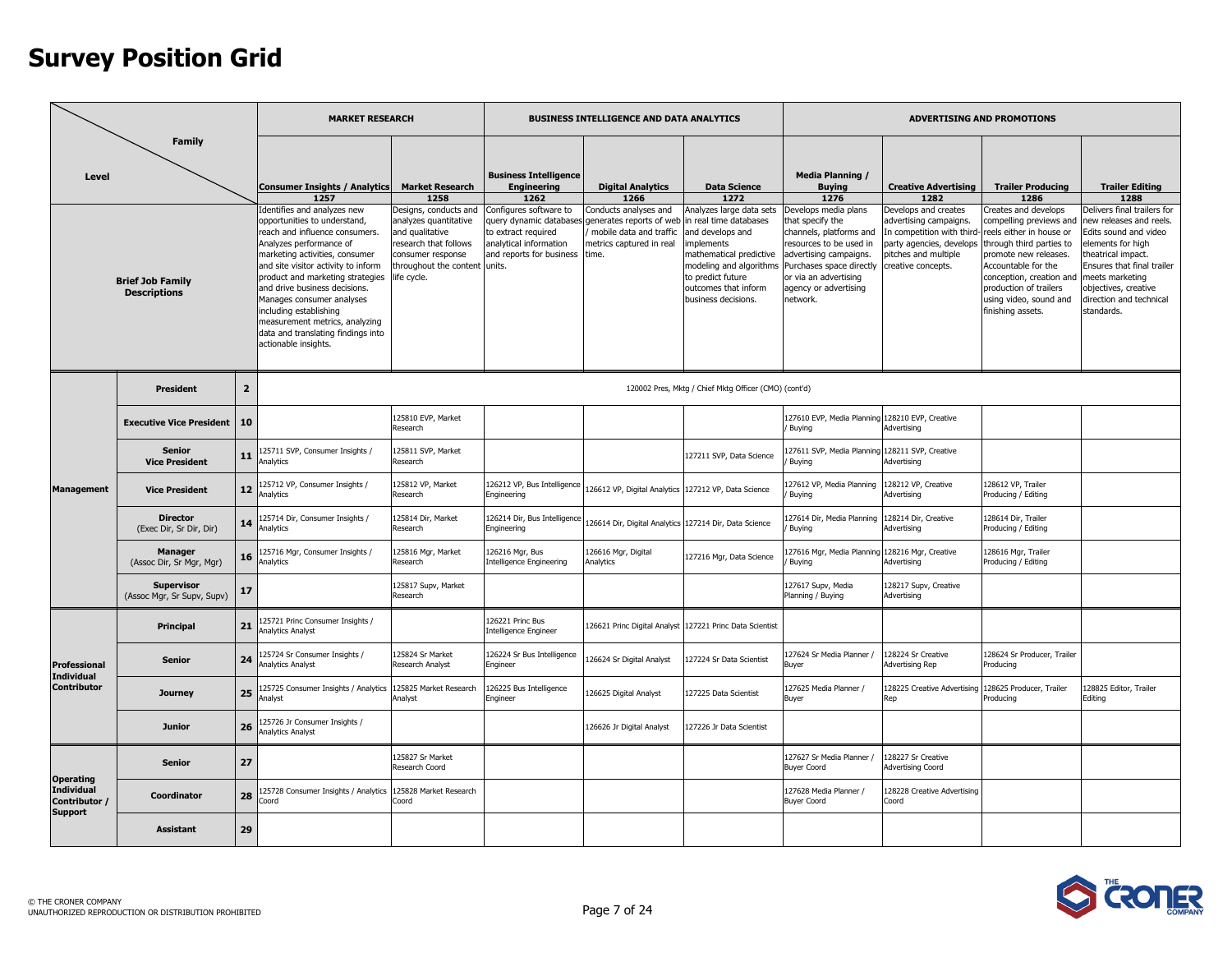|                                                      |                                                 |                 |                                                                                                                                             | ADVERTISING AND PROMOTIONS (CONT'D)                                                                                                                                                |                                                                                                                                              |                                                                                                                              | <b>PUBLICITY</b>                                                                                                                           |                                                                                                                                                                                                              | <b>COMMUNICATIONS</b>                                                                                                                  |                                                                                                                                        |                                                                                                                                       |
|------------------------------------------------------|-------------------------------------------------|-----------------|---------------------------------------------------------------------------------------------------------------------------------------------|------------------------------------------------------------------------------------------------------------------------------------------------------------------------------------|----------------------------------------------------------------------------------------------------------------------------------------------|------------------------------------------------------------------------------------------------------------------------------|--------------------------------------------------------------------------------------------------------------------------------------------|--------------------------------------------------------------------------------------------------------------------------------------------------------------------------------------------------------------|----------------------------------------------------------------------------------------------------------------------------------------|----------------------------------------------------------------------------------------------------------------------------------------|---------------------------------------------------------------------------------------------------------------------------------------|
| Level                                                | <b>Family</b>                                   |                 | <b>Print Advertising</b><br>1289<br>Develops and creates<br>advertising campaigns to<br>promote new releases.<br>In competition with third- | <b>Promotions</b><br>1293<br>The promotions function<br>identifies, negotiates for,<br>secures, develops and<br>monitors third-party                                               | <b>Radio Promotions</b><br>1296<br>Enhances brand, label,<br>artist, release and event<br>awareness, and audience<br>growth, through events, | <b>Publicity</b><br>1301<br>Develops and implements<br>content and events to<br>generate maximum,<br>positive media coverage | <b>International Publicity</b><br>1303<br>Develops and implements<br>content and events to<br>generate maximum,<br>positive media coverage | <b>Communications</b><br>1306<br>Develops and<br>communicates the<br>organization's desired<br>mage and messages to                                                                                          | <b>Community</b><br><b>Relations</b><br>1307<br>Develops and<br>implements in-person<br>and digital community-<br>focused programs and | <b>Public Affairs</b><br>1308<br>Plans and implements<br>nitiatives to strengthen<br>relationships with local<br>regulating bodies and | <b>PRODUCT</b><br><b>PLACEMENT</b><br>1309<br>Identifies, negotiates<br>for, secures and<br>develops partnerships<br>between selected |
|                                                      | <b>Brief Job Family</b><br><b>Descriptions</b>  |                 | party agencies, develops<br>pitches and multiple<br>creative concepts.                                                                      | promotional partnerships<br>and tie-ins to enhance<br>market share and<br>excitement about<br>theatrical, in-home<br>and/or digital releases.<br>Identifies corporate<br>partners. | promotional campaigns<br>and on-air promotions for<br>use by local or national<br>stations.                                                  | or productions and the<br>company.                                                                                           | in international markets<br>for productions and the<br>company.                                                                            | stakeholders, external<br>parties and internal staff<br>Evaluates public and<br>media response.<br>Includes public relations<br>and/or community affairs<br>and/or corporate<br>communications<br>functions. | campaigns, typically<br>with the general public<br>rather than press or<br>media.                                                      | to shape and influence<br>emerging public policy<br>issues in a manner<br>favorable to the<br>organization.                            | productions and<br>commercial brands to<br>generate revenues.                                                                         |
|                                                      | <b>President</b>                                | $\overline{2}$  |                                                                                                                                             |                                                                                                                                                                                    |                                                                                                                                              |                                                                                                                              | 120002 Pres, Mktg / Chief Mktg Officer (CMO) (cont'd)                                                                                      |                                                                                                                                                                                                              |                                                                                                                                        |                                                                                                                                        |                                                                                                                                       |
|                                                      | <b>Executive Vice President</b>                 | 10              | 28910 EVP, Print<br>Advertising                                                                                                             | 129310 EVP, Promotions                                                                                                                                                             | 29610 EVP, Radio<br>Promotions                                                                                                               | 130110 EVP, Publicity                                                                                                        | 130310 EVP, Intl Publicity                                                                                                                 | 30610 EVP,<br><b>Communications</b>                                                                                                                                                                          |                                                                                                                                        |                                                                                                                                        | 130910 EVP, Prod<br>Placement                                                                                                         |
|                                                      | <b>Senior</b><br><b>Vice President</b>          | 11              | 28911 SVP, Print<br>Advertising                                                                                                             | 129311 SVP, Promotions                                                                                                                                                             | 29611 SVP, Radio<br>romotions                                                                                                                | 130111 SVP, Publicity                                                                                                        | 130311 SVP, Intl Publicity                                                                                                                 | 130611 SVP,<br>Communications                                                                                                                                                                                | 130711 SVP, Community<br>Relations                                                                                                     | 130811 SVP, Public Affairs                                                                                                             | 130911 SVP, Prod<br>Placement                                                                                                         |
| <b>Management</b>                                    | <b>Vice President</b>                           |                 | 12 128912 VP, Print Advertising                                                                                                             | 129312 VP, Promotions                                                                                                                                                              | 29612 VP, Radio<br>Promotions                                                                                                                | 130112 VP, Publicity                                                                                                         | 130312 VP, Intl Publicity                                                                                                                  | 130612 VP, Communications                                                                                                                                                                                    | 130712 VP, Community<br>Relations                                                                                                      | 130812 VP, Public Affairs                                                                                                              | 130912 VP, Prod<br>Placement                                                                                                          |
|                                                      | <b>Director</b><br>(Exec Dir, Sr Dir, Dir)      |                 | 14 128914 Dir, Print Advertising 129314 Dir, Promotions                                                                                     |                                                                                                                                                                                    | 29614 Dir, Radio<br>Promotions                                                                                                               | 130114 Dir, Publicity                                                                                                        | 130314 Dir, Intl Publicity                                                                                                                 | 130614 Dir, Communication                                                                                                                                                                                    | 130714 Dir, Community<br>Relations                                                                                                     | 130814 Dir, Public Affairs                                                                                                             | 130914 Dir, Prod<br>Placement                                                                                                         |
|                                                      | <b>Manager</b><br>(Assoc Dir, Sr Mgr, Mgr)      | 16              | 28916 Mgr, Print<br>Advertising                                                                                                             | 129316 Mgr, Promotions                                                                                                                                                             | 29616 Mgr, Radio<br>Promotions                                                                                                               | 130116 Mgr, Publicity                                                                                                        | 130316 Mgr, Intl Publicity                                                                                                                 | 130616 Mgr,<br><b>Communications</b>                                                                                                                                                                         | 130716 Mgr, Community<br>Relations                                                                                                     | 130816 Mgr, Public Affairs                                                                                                             |                                                                                                                                       |
|                                                      | <b>Supervisor</b><br>(Assoc Mgr, Sr Supv, Supv) | 17              | 128917 Supv, Print<br>Advertising                                                                                                           | 129317 Supv, Promotions                                                                                                                                                            |                                                                                                                                              | 130117 Supv, Publicity                                                                                                       | 130317 Supv, Intl Publicity                                                                                                                |                                                                                                                                                                                                              |                                                                                                                                        |                                                                                                                                        |                                                                                                                                       |
|                                                      | Principal                                       | 21              |                                                                                                                                             |                                                                                                                                                                                    | 129621 Princ Radio<br>romotions Mgr                                                                                                          |                                                                                                                              |                                                                                                                                            |                                                                                                                                                                                                              |                                                                                                                                        |                                                                                                                                        |                                                                                                                                       |
| Professional<br><b>Individual</b>                    | <b>Senior</b>                                   | 24              | 28924 Sr Print Advertising<br>'en                                                                                                           | 29324 Sr Promotions Spec                                                                                                                                                           | 129624 Sr Radio Promotions<br>1gr                                                                                                            | 130124 Sr Publicist                                                                                                          | 130324 Sr Intl Publicist                                                                                                                   | 130624 Sr Communications<br>Spec                                                                                                                                                                             | 130724 Sr Community<br><b>Relations Spec</b>                                                                                           | 130824 Sr Public Affairs<br>Spec                                                                                                       |                                                                                                                                       |
| Contributor                                          | <b>Journey</b>                                  | 25 <sub>1</sub> | 128925 Print Advertising Rep 129325 Promotions Spec                                                                                         |                                                                                                                                                                                    | 129625 Radio Promotions<br>Mar                                                                                                               | 130125 Publicist                                                                                                             | 130325 Intl Publicist                                                                                                                      | 130625 Communications<br>Spec                                                                                                                                                                                | 130725 Community<br><b>Relations Spec</b>                                                                                              | 130825 Public Affairs Spec                                                                                                             |                                                                                                                                       |
|                                                      | <b>Junior</b>                                   | 26              |                                                                                                                                             |                                                                                                                                                                                    |                                                                                                                                              | 130126 Jr Publicist                                                                                                          | 130326 Jr Intl Publicist                                                                                                                   |                                                                                                                                                                                                              |                                                                                                                                        |                                                                                                                                        |                                                                                                                                       |
| <b>Operating</b>                                     | <b>Senior</b>                                   | 27              | 28927 Sr Print Advertising<br>oord                                                                                                          | 129327 Sr Promotions Coord                                                                                                                                                         |                                                                                                                                              | 130127 Sr Publicity Coord                                                                                                    | 30327 Sr Intl Publicity<br>Coord                                                                                                           | 130627 Sr Communications<br>Coord                                                                                                                                                                            | 130727 Sr Community<br><b>Relations Coord</b>                                                                                          | 130827 Sr Public Affairs<br>Coord                                                                                                      |                                                                                                                                       |
| <b>Individual</b><br>Contributor /<br><b>Support</b> | Coordinator                                     | 28              | 28928 Print Advertising<br>bion <sup>2</sup>                                                                                                | 129328 Promotions Coord                                                                                                                                                            | 29628 Radio Promotions<br>Coord                                                                                                              | 130128 Publicity Coord                                                                                                       | 130328 Intl Publicity Coord                                                                                                                | 30628 Communications<br>bion'.                                                                                                                                                                               | 130728 Community<br><b>Relations Coord</b>                                                                                             | 130828 Public Affairs<br>Coord                                                                                                         | 130928 Prod Placement<br>Coord                                                                                                        |
|                                                      | <b>Assistant</b>                                | 29              |                                                                                                                                             |                                                                                                                                                                                    |                                                                                                                                              |                                                                                                                              |                                                                                                                                            |                                                                                                                                                                                                              |                                                                                                                                        |                                                                                                                                        |                                                                                                                                       |

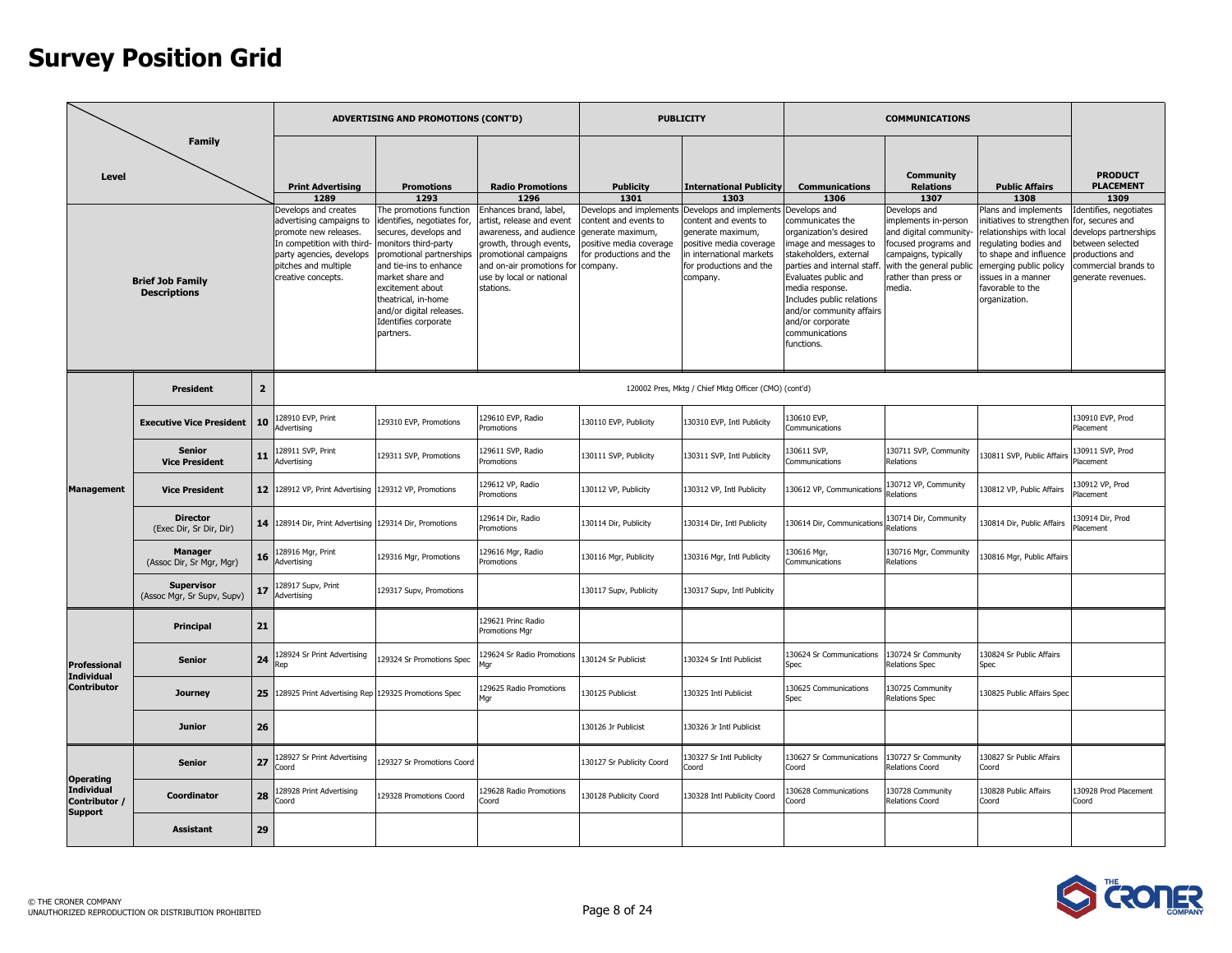|                                                      |                                                                 |                |                                                                                                                                                                               | <b>SALES AND DISTRIBUTION</b>                                                                                                                                                                                                                 |                                                                                                                                                                                                                                                                                                                                                                      | <b>CHANNEL SALES</b>                                                                                                                                                                                                                |                                                                                                                                                                                                                                                                                                             |                                                                                                                                                                                                                                                             |                                                                                                                                                                                                                                                               | <b>SALES PLANNING AND OPERATIONS</b>                                                                                                                                                                                                                                                                                                                                                                                                                                                            |                                                                                                                                                                                                                 |
|------------------------------------------------------|-----------------------------------------------------------------|----------------|-------------------------------------------------------------------------------------------------------------------------------------------------------------------------------|-----------------------------------------------------------------------------------------------------------------------------------------------------------------------------------------------------------------------------------------------|----------------------------------------------------------------------------------------------------------------------------------------------------------------------------------------------------------------------------------------------------------------------------------------------------------------------------------------------------------------------|-------------------------------------------------------------------------------------------------------------------------------------------------------------------------------------------------------------------------------------|-------------------------------------------------------------------------------------------------------------------------------------------------------------------------------------------------------------------------------------------------------------------------------------------------------------|-------------------------------------------------------------------------------------------------------------------------------------------------------------------------------------------------------------------------------------------------------------|---------------------------------------------------------------------------------------------------------------------------------------------------------------------------------------------------------------------------------------------------------------|-------------------------------------------------------------------------------------------------------------------------------------------------------------------------------------------------------------------------------------------------------------------------------------------------------------------------------------------------------------------------------------------------------------------------------------------------------------------------------------------------|-----------------------------------------------------------------------------------------------------------------------------------------------------------------------------------------------------------------|
| Level                                                | <b>Family</b><br><b>Brief Job Family</b><br><b>Descriptions</b> |                | Sales / Distribution<br>1315<br>Drives sales and<br>distribution of<br>organization's<br>entertainment content.<br>Maintains and enhances<br>relationships with<br>customers. | <b>Distribution</b><br>1317<br>Drives sales and<br>distribution of<br>organization's<br>entertainment content<br>in international markets.<br>Maintains and enhances<br>relationships with<br>international<br>distributors and<br>customers. | International Sales / Integrated Sales and<br><b>Marketing</b><br>1319<br>Directs integrated sales<br>and marketing<br>programs incorporating<br>all channels (e.g.,<br>theatrical, broadcast,<br>events, digital, print,<br>product placement<br>within created content,<br>sponsorships and<br>strategic alliances) to<br>maximize campaigns for<br>major clients. | Digital Sales /<br><b>Distribution</b><br>1323<br>Drives sales and<br>distribution of<br>products through<br>digital channels.<br><b>Negotiates with digital</b><br>providers. Provides<br>marketing support to<br>promote content. | <b>Non-Theatrical</b><br><b>Sales</b><br>1326<br>Drives sales and<br>distribution of<br>organization's<br>theatrical releases into<br>non-theatrical<br>exhibitors such as<br>airlines, cruise ships or<br>qovernment<br>enterprises such as<br>branches of the<br>military and federal<br>and state jails. | <b>Advertiser / Barter</b><br><b>Sales</b><br>1329<br>Drives sales of<br>advertisers'<br>commercials on air<br>time available to the<br>studio within<br>syndicated television<br>programming.<br>Ensures commercials<br>are aired per sales<br>agreements. | <b>Sales Planning</b><br>1336<br>Researches and<br>dentifies customers<br>with highest revenue<br>potential and develops<br>packages to address<br>sales. Develops<br>account-specific<br>proposals and<br>alternatives. Monitors<br>campaign<br>performance. | <b>Revenue Planning and</b><br><b>Analytics</b><br>1339<br>Creates and updates models and<br>scenarios to report on anticipated<br>revenue scenarios from various<br>revenue streams including<br>domestic and international box<br>priorities and maximize office, network distribution,<br>events, digital distribution, direct<br>to consumer, content<br>partnerships and other sources.<br>Creates management reports to<br>enable management to make<br>strategic and tactical decisions. | <b>Sales Operations</b><br>1344<br>Administers and<br>supports sales activities.<br>Accountable for order<br>entry, sales contract<br>compliance, sales<br>revenue and<br>commission tracking<br>and reporting. |
|                                                      | <b>President</b>                                                | $\overline{2}$ | 131502 Pres, Sales / Dist                                                                                                                                                     | 31702 Pres, Intl Sales /                                                                                                                                                                                                                      |                                                                                                                                                                                                                                                                                                                                                                      | 132302 Pres, Digital Sales<br>Dist                                                                                                                                                                                                  |                                                                                                                                                                                                                                                                                                             | 132902 Pres, Advertiser<br><b>Barter Sales</b>                                                                                                                                                                                                              |                                                                                                                                                                                                                                                               |                                                                                                                                                                                                                                                                                                                                                                                                                                                                                                 | 134402 Pres, Sales Ops                                                                                                                                                                                          |
|                                                      | <b>Executive Vice President</b>                                 | 10             | 131510 EVP, Sales / Dist                                                                                                                                                      | 131710 EVP, Intl Sales /                                                                                                                                                                                                                      |                                                                                                                                                                                                                                                                                                                                                                      | 132310 EVP, Digital Sales<br>Dist                                                                                                                                                                                                   | 132610 EVP, Non-<br><b>Theatrical Sales</b>                                                                                                                                                                                                                                                                 | 132910 EVP, Advertiser<br><b>Barter Sales</b>                                                                                                                                                                                                               | 133610 EVP, Sales<br>Planning                                                                                                                                                                                                                                 |                                                                                                                                                                                                                                                                                                                                                                                                                                                                                                 | 134410 EVP, Sales Ops                                                                                                                                                                                           |
|                                                      | <b>Senior</b><br><b>Vice President</b>                          |                | 11 131511 SVP, Sales / Dist                                                                                                                                                   | 131711 SVP, Intl Sales /<br>Dist                                                                                                                                                                                                              | 131911 SVP, Integrated<br>Sales & Mktg                                                                                                                                                                                                                                                                                                                               | 32311 SVP, Digital Sales<br>Dist                                                                                                                                                                                                    | 132611 SVP, Non-<br><b>Theatrical Sales</b>                                                                                                                                                                                                                                                                 | 132911 SVP, Advertiser<br><b>Barter Sales</b>                                                                                                                                                                                                               | 133611 SVP, Sales<br>Planning                                                                                                                                                                                                                                 | 133911 SVP, Revenue Planning &<br>Analytics                                                                                                                                                                                                                                                                                                                                                                                                                                                     | 134411 SVP, Sales Ops                                                                                                                                                                                           |
| <b>Management</b>                                    | <b>Vice President</b>                                           |                | 12 131512 VP, Sales / Dist                                                                                                                                                    | 131712 VP, Intl Sales / Dis                                                                                                                                                                                                                   | 131912 VP, Integrated<br>Sales & Mktg                                                                                                                                                                                                                                                                                                                                | 132312 VP, Digital Sales /<br>Dist                                                                                                                                                                                                  | 132612 VP, Non-<br><b>Theatrical Sales</b>                                                                                                                                                                                                                                                                  | 132912 VP, Advertiser /<br><b>Barter Sales</b>                                                                                                                                                                                                              | 133612 VP, Sales<br>Planning                                                                                                                                                                                                                                  | 133912 VP, Revenue Planning &<br>Analytics                                                                                                                                                                                                                                                                                                                                                                                                                                                      | 134412 VP, Sales Ops                                                                                                                                                                                            |
|                                                      | <b>Director</b><br>(Exec Dir, Sr Dir, Dir)                      | 14             | 131514 Dir, Sales / Dist                                                                                                                                                      | 131714 Dir. Intl Sales /<br>Dist                                                                                                                                                                                                              | 131914 Dir, Integrated<br>Sales & Mktg                                                                                                                                                                                                                                                                                                                               | 32314 Dir, Digital Sales<br><b>Dist</b>                                                                                                                                                                                             | 132614 Dir. Non-<br>Theatrical Sales                                                                                                                                                                                                                                                                        | 132914 Dir. Advertiser /<br><b>Barter Sales</b>                                                                                                                                                                                                             | 133614 Dir, Sales<br>Planning                                                                                                                                                                                                                                 | 133914 Dir, Revenue Planning &<br>Analytics                                                                                                                                                                                                                                                                                                                                                                                                                                                     | 134414 Dir, Sales Ops                                                                                                                                                                                           |
|                                                      | <b>Manager</b><br>(Assoc Dir, Sr Mgr, Mgr)                      | 16             | 131516 Mgr, Sales / Dist                                                                                                                                                      | 131716 Mgr, Intl Sales /<br><b>Dict</b>                                                                                                                                                                                                       | 131916 Mgr, Integrated<br>Sales & Mktg                                                                                                                                                                                                                                                                                                                               | 32316 Mgr, Digital Sales<br>Dist                                                                                                                                                                                                    | 132616 Mgr, Non-<br><b>Theatrical Sales</b>                                                                                                                                                                                                                                                                 | 132916 Mgr, Advertiser<br><b>Barter Sales</b>                                                                                                                                                                                                               | 133616 Mgr, Sales<br>Planning                                                                                                                                                                                                                                 |                                                                                                                                                                                                                                                                                                                                                                                                                                                                                                 | 134416 Mgr, Sales Ops                                                                                                                                                                                           |
|                                                      | <b>Supervisor</b><br>(Assoc Mgr, Sr Supv, Supv)                 | 17             |                                                                                                                                                                               |                                                                                                                                                                                                                                               |                                                                                                                                                                                                                                                                                                                                                                      |                                                                                                                                                                                                                                     |                                                                                                                                                                                                                                                                                                             |                                                                                                                                                                                                                                                             |                                                                                                                                                                                                                                                               |                                                                                                                                                                                                                                                                                                                                                                                                                                                                                                 | 134417 Supv, Sales Ops                                                                                                                                                                                          |
|                                                      | Principal                                                       | 21             |                                                                                                                                                                               |                                                                                                                                                                                                                                               |                                                                                                                                                                                                                                                                                                                                                                      |                                                                                                                                                                                                                                     |                                                                                                                                                                                                                                                                                                             |                                                                                                                                                                                                                                                             |                                                                                                                                                                                                                                                               |                                                                                                                                                                                                                                                                                                                                                                                                                                                                                                 |                                                                                                                                                                                                                 |
| Professional<br><b>Individual</b>                    | <b>Senior</b>                                                   | 24             | 131524 Sr Sales Rep                                                                                                                                                           |                                                                                                                                                                                                                                               |                                                                                                                                                                                                                                                                                                                                                                      | 132324 Sr Digital Key<br><b>Acct Rep</b>                                                                                                                                                                                            |                                                                                                                                                                                                                                                                                                             | 132924 Sr AE (Advertiser<br>Barter Sales)                                                                                                                                                                                                                   | 33624 Sr Sales Planner                                                                                                                                                                                                                                        | 33924 Sr Revenue Planning &<br>nalytics Analyst                                                                                                                                                                                                                                                                                                                                                                                                                                                 | 134424 Sr Sales Analyst                                                                                                                                                                                         |
| <b>Contributor</b>                                   | <b>Journey</b>                                                  | 25             | 131525 Sales Rep                                                                                                                                                              |                                                                                                                                                                                                                                               |                                                                                                                                                                                                                                                                                                                                                                      | 132325 Digital Key Acct<br>Rep                                                                                                                                                                                                      |                                                                                                                                                                                                                                                                                                             | 132925 AE (Advertiser /<br><b>Barter Sales)</b>                                                                                                                                                                                                             | 33625 Sales Planner                                                                                                                                                                                                                                           | 33925 Revenue Planning & Analytics<br>Analyst                                                                                                                                                                                                                                                                                                                                                                                                                                                   | 34425 Sales Analyst                                                                                                                                                                                             |
|                                                      | <b>Junior</b>                                                   | 26             | 131526 Jr Sales Rep                                                                                                                                                           |                                                                                                                                                                                                                                               |                                                                                                                                                                                                                                                                                                                                                                      | 132326 Jr Digital Key<br><b>Acct Rep</b>                                                                                                                                                                                            |                                                                                                                                                                                                                                                                                                             | 132926 Jr AE (Advertiser<br>Barter Sales)                                                                                                                                                                                                                   |                                                                                                                                                                                                                                                               |                                                                                                                                                                                                                                                                                                                                                                                                                                                                                                 |                                                                                                                                                                                                                 |
| <b>Operating</b>                                     | <b>Senior</b>                                                   | 27             | 131527 Sr Sales / Dist<br>Coord                                                                                                                                               |                                                                                                                                                                                                                                               |                                                                                                                                                                                                                                                                                                                                                                      |                                                                                                                                                                                                                                     |                                                                                                                                                                                                                                                                                                             |                                                                                                                                                                                                                                                             |                                                                                                                                                                                                                                                               |                                                                                                                                                                                                                                                                                                                                                                                                                                                                                                 | 134427 Sr Sales Ops Coord                                                                                                                                                                                       |
| <b>Individual</b><br>Contributor /<br><b>Support</b> | Coordinator                                                     | 28             | 131528 Sales / Dist Coord                                                                                                                                                     |                                                                                                                                                                                                                                               |                                                                                                                                                                                                                                                                                                                                                                      | 132328 Digital Sales /<br>Dist Coord                                                                                                                                                                                                | 132628 Non-Theatrical<br>Sales Coord                                                                                                                                                                                                                                                                        |                                                                                                                                                                                                                                                             |                                                                                                                                                                                                                                                               |                                                                                                                                                                                                                                                                                                                                                                                                                                                                                                 | 134428 Sales Ops Coord                                                                                                                                                                                          |
|                                                      | <b>Assistant</b>                                                | 29             | 131529 Sales / Dist Asst                                                                                                                                                      |                                                                                                                                                                                                                                               |                                                                                                                                                                                                                                                                                                                                                                      |                                                                                                                                                                                                                                     |                                                                                                                                                                                                                                                                                                             |                                                                                                                                                                                                                                                             |                                                                                                                                                                                                                                                               |                                                                                                                                                                                                                                                                                                                                                                                                                                                                                                 |                                                                                                                                                                                                                 |

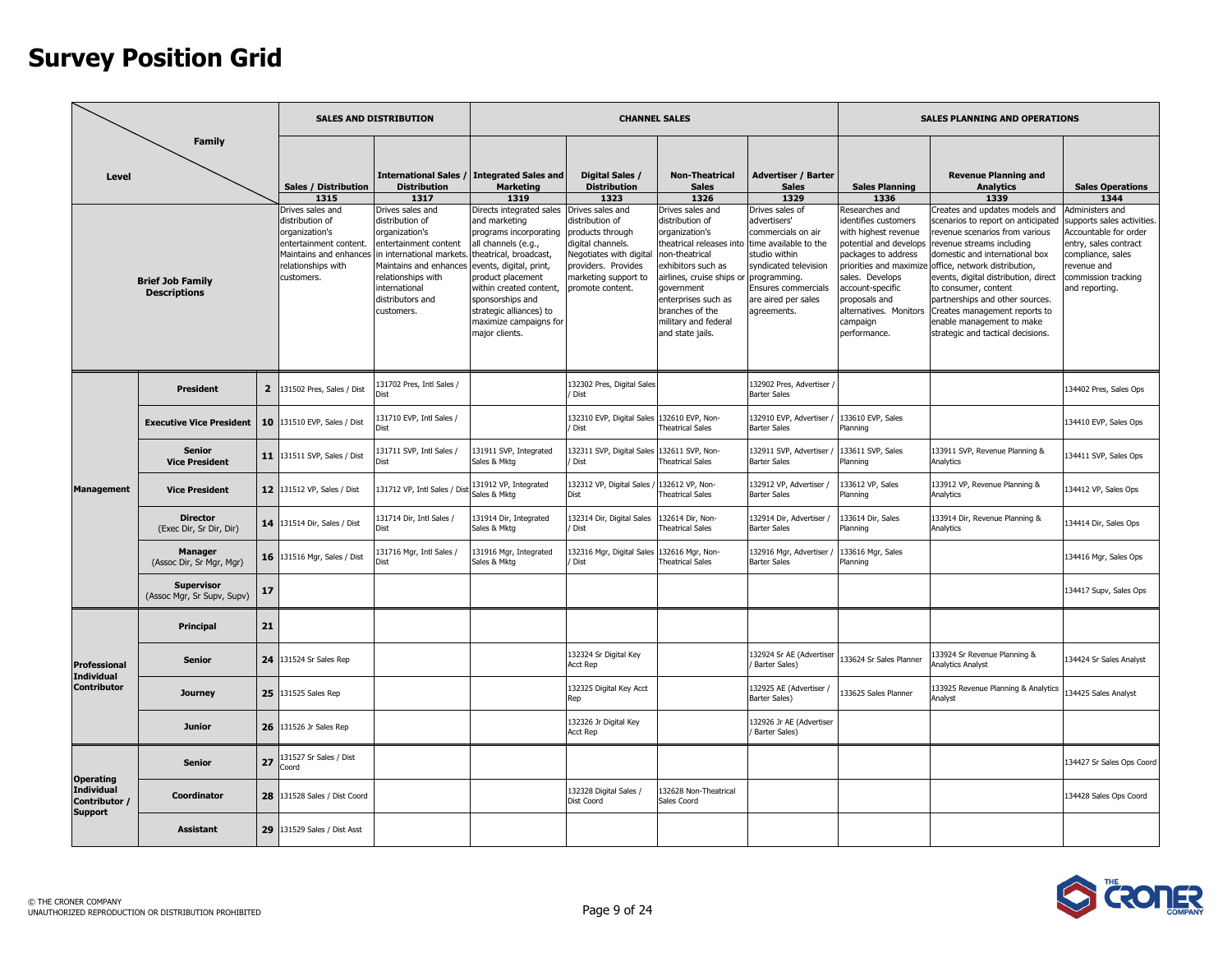|                                                      |                                                 |                |                                                                                                                                                                                                    | <b>HOME ENTERTAINMENT</b>                                                                                                                                                   |                                                                                  |                                                                                                                                                                                                                               | <b>SERVICE AND FULFILLMENT</b>                                                                                                                                                                                                                  |                                                                                                                                                    |                                                                                                                                                                                                                                                    | <b>TECHNICAL OPERATIONS</b>                                                                                                                                                                                                                                                                |                                                                                                                                                                                                                         |                                                                                                                                                                                                                                                         |
|------------------------------------------------------|-------------------------------------------------|----------------|----------------------------------------------------------------------------------------------------------------------------------------------------------------------------------------------------|-----------------------------------------------------------------------------------------------------------------------------------------------------------------------------|----------------------------------------------------------------------------------|-------------------------------------------------------------------------------------------------------------------------------------------------------------------------------------------------------------------------------|-------------------------------------------------------------------------------------------------------------------------------------------------------------------------------------------------------------------------------------------------|----------------------------------------------------------------------------------------------------------------------------------------------------|----------------------------------------------------------------------------------------------------------------------------------------------------------------------------------------------------------------------------------------------------|--------------------------------------------------------------------------------------------------------------------------------------------------------------------------------------------------------------------------------------------------------------------------------------------|-------------------------------------------------------------------------------------------------------------------------------------------------------------------------------------------------------------------------|---------------------------------------------------------------------------------------------------------------------------------------------------------------------------------------------------------------------------------------------------------|
| Level                                                | <b>Family</b>                                   |                | Home<br><b>Entertainment</b><br>Category<br><b>Management</b><br>1350                                                                                                                              | Home<br><b>Entertainment</b><br><b>Account Planning</b><br>1355                                                                                                             | Home<br><b>Entertainment</b><br><b>Operations</b><br>1357                        | <b>Customer Services</b><br>/ Fulfillment<br>1359                                                                                                                                                                             | <b>Physical</b><br><b>Distribution</b><br>1363                                                                                                                                                                                                  | <b>Media Quality</b><br><b>Assurance</b><br>1369                                                                                                   | <b>Technical Operations</b><br>/ Services<br>1374                                                                                                                                                                                                  | <b>Digital Operations</b><br>(Distribution)<br>1377                                                                                                                                                                                                                                        | <b>Digital Mastering</b><br>and Encoding<br>1381                                                                                                                                                                        | <b>DIGITAL CONTENT</b><br><b>ENHANCEMENT</b><br>1386                                                                                                                                                                                                    |
|                                                      | <b>Brief Job Family</b><br><b>Descriptions</b>  |                | Develops and<br>maintains long-term<br>strategic<br>relationships with<br>retailers, wholesalers<br>and other packaged<br>and digital media<br>distributors for<br>assigned content<br>categories. | Researches,<br>recommends and<br>develops product and distribution of<br>marketing packages<br>to maximize<br>revenues from home<br>entertainment<br>distribution partners. | Carries out<br>production and/or<br>product to<br>distributors and<br>retailers. | Provides support and<br>service to customer<br>accounts, ensuring<br>comprehensive<br>support and service<br>after close of sale.<br>Coordinates and<br>monitors fulfillment<br>and return service<br>per agreement<br>terms. | Plans, expedites and<br>ensures delivery all<br>physical products per technical quality<br>contractual<br>agreements. Plans<br>ransportation and<br>logistics. Ensures<br>that appropriate<br>materials are<br>delivered in a timely<br>manner. | Ensures that finished<br>video product meets<br>standards across all<br>platforms. Evaluates<br>third-party and<br>internally produced<br>content. | Ensures that<br>entertainment content<br>is mastered per<br>specification and<br>delivered to specified<br>distribution channels<br>according to agreement<br>terms. Maintains and<br>enhances technical<br>systems. Installs new<br>technologies. | Ensures that content is<br>repared for distribution<br>to theaters, television /<br>cable and other channels<br>in digital format.<br>Ensures that encoded<br>content meets<br>established<br>specifications, has<br>technical integrity and is<br>accurately deployed to<br>distributors. | Formats and encodes<br>program content for<br>proadcast or<br>distribution over linear<br>าetworks (both<br>standard and high<br>definition) and non-<br>inear networks such<br>as On Demand,<br>Internet and wireless. | Develops and produces<br>supplementary material<br>for digital and packaged<br>media for personal<br>entertainment.<br>Accountable for the<br>creative development,<br>production, content<br>quality and budget<br>performance of assigned<br>content. |
|                                                      | <b>President</b>                                | $\overline{2}$ |                                                                                                                                                                                                    |                                                                                                                                                                             |                                                                                  |                                                                                                                                                                                                                               |                                                                                                                                                                                                                                                 |                                                                                                                                                    |                                                                                                                                                                                                                                                    |                                                                                                                                                                                                                                                                                            |                                                                                                                                                                                                                         |                                                                                                                                                                                                                                                         |
|                                                      | <b>Executive Vice President</b>                 | 10             | 35010 EVP, Home Ent<br>Category Mgmt                                                                                                                                                               |                                                                                                                                                                             | 135710 EVP, Home Ent<br>Ops                                                      |                                                                                                                                                                                                                               | 136310 EVP, Physical                                                                                                                                                                                                                            | 136910 EVP, Media QA                                                                                                                               | 137410 EVP, Tech Ops /<br>Svcs                                                                                                                                                                                                                     | 137710 EVP, Digital Ops<br>(Dist)                                                                                                                                                                                                                                                          |                                                                                                                                                                                                                         |                                                                                                                                                                                                                                                         |
|                                                      | <b>Senior</b><br><b>Vice President</b>          | 11             | 135011 SVP, Home Ent<br>Category Mgmt                                                                                                                                                              | 135511 SVP, Home Ent<br><b>Acct Planning</b>                                                                                                                                | 135711 SVP, Home Ent<br>Ops                                                      | 135911 SVP, Cust Svcs<br><b>Fulfillment</b>                                                                                                                                                                                   | 136311 SVP, Physical<br>Dist                                                                                                                                                                                                                    | 136911 SVP, Media QA                                                                                                                               | 137411 SVP, Tech Ops /<br>Svcs                                                                                                                                                                                                                     | 137711 SVP, Digital Ops<br>(Dist)                                                                                                                                                                                                                                                          | 138111 SVP, Digital<br>Mastering & Encoding                                                                                                                                                                             | 138611 SVP, Digital Content<br>Enhancement                                                                                                                                                                                                              |
| <b>Management</b>                                    | <b>Vice President</b>                           | 12             | 35012 VP, Home Ent<br>Category Mgmt                                                                                                                                                                | 35512 VP, Home Ent<br><b>Acct Planning</b>                                                                                                                                  | 135712 VP, Home Ent<br>Ops                                                       | 135912 VP, Cust Svcs<br>Fulfillment                                                                                                                                                                                           | 36312 VP, Physical Dist 136912 VP, Media QA                                                                                                                                                                                                     |                                                                                                                                                    | 137412 VP, Tech Ops /<br>Svcs                                                                                                                                                                                                                      | 37712 VP, Digital Ops<br>Dist)                                                                                                                                                                                                                                                             | 138112 VP, Digital<br>Mastering & Encoding                                                                                                                                                                              | 38612 VP, Digital Content<br>Enhancement                                                                                                                                                                                                                |
|                                                      | <b>Director</b><br>(Exec Dir, Sr Dir, Dir)      | 14             | 35014 Dir, Home Ent<br>Category Mgmt                                                                                                                                                               | 35514 Dir, Home Ent<br><b>Acct Planning</b>                                                                                                                                 | 135714 Dir, Home Ent<br>Ops                                                      | 135914 Dir, Cust Svcs /<br><b>Fulfillment</b>                                                                                                                                                                                 | 136314 Dir, Physical<br>Dist                                                                                                                                                                                                                    | 136914 Dir, Media QA                                                                                                                               | 137414 Dir, Tech Ops /<br>Sycs                                                                                                                                                                                                                     | 37714 Dir, Digital Ops<br>(Dist)                                                                                                                                                                                                                                                           | 138114 Dir, Digital<br>Mastering & Encoding                                                                                                                                                                             | 38614 Dir, Digital Content<br>Enhancement                                                                                                                                                                                                               |
|                                                      | <b>Manager</b><br>(Assoc Dir, Sr Mgr, Mgr)      | 16             | 35016 Mgr, Home Ent<br>Category Mgmt                                                                                                                                                               | 135516 Mgr, Home Ent<br><b>Acct Planning</b>                                                                                                                                | 135716 Mgr, Home Ent<br>Ons                                                      | 135916 Mgr, Cust Svcs<br><b>Fulfillment</b>                                                                                                                                                                                   | 136316 Mgr, Physical<br><b>T</b> ziC                                                                                                                                                                                                            | 136916 Mgr, Media QA                                                                                                                               | 137416 Mgr, Tech Ops /                                                                                                                                                                                                                             | 37716 Mgr, Digital Ops<br>(Dist)                                                                                                                                                                                                                                                           | 138116 Mgr, Digital<br>Mastering & Encoding                                                                                                                                                                             | 38616 Mgr, Digital Content<br>Enhancement                                                                                                                                                                                                               |
|                                                      | <b>Supervisor</b><br>(Assoc Mgr, Sr Supv, Supv) | 17             |                                                                                                                                                                                                    |                                                                                                                                                                             |                                                                                  |                                                                                                                                                                                                                               |                                                                                                                                                                                                                                                 |                                                                                                                                                    |                                                                                                                                                                                                                                                    |                                                                                                                                                                                                                                                                                            | 138117 Supv, Digital<br>Mastering & Encoding                                                                                                                                                                            |                                                                                                                                                                                                                                                         |
|                                                      | Principal                                       | 21             |                                                                                                                                                                                                    |                                                                                                                                                                             |                                                                                  |                                                                                                                                                                                                                               |                                                                                                                                                                                                                                                 |                                                                                                                                                    | 137421 Princ Tech Ops /<br>Svcs Technician                                                                                                                                                                                                         |                                                                                                                                                                                                                                                                                            |                                                                                                                                                                                                                         | 38621 Princ Digital Content<br><b>Enhancement Producer</b>                                                                                                                                                                                              |
| Professional<br><b>Individual</b>                    | <b>Senior</b>                                   | 24             | 35024 Sr Home Ent<br>1ar                                                                                                                                                                           | 35524 Sr Home Ent<br><b>Acct Planner</b>                                                                                                                                    | 135724 Sr Home Ent<br><b>Inventory Planner</b>                                   | 135924 Sr Cust Sycs /<br>Fulfillment Rep                                                                                                                                                                                      |                                                                                                                                                                                                                                                 | 136924 Sr Media OA<br>Tester                                                                                                                       | 137424 Sr Tech Ops / Svcs<br>Technician                                                                                                                                                                                                            |                                                                                                                                                                                                                                                                                            |                                                                                                                                                                                                                         | 38624 Sr Digital Content<br><b>Enhancement Producer</b>                                                                                                                                                                                                 |
| <b>Contributor</b>                                   | <b>Journey</b>                                  | 25             | 35025 Home Ent<br>Category Mgr                                                                                                                                                                     | 35525 Home Ent Acct<br>Planner                                                                                                                                              | 135725 Home Ent<br><b>Inventory Planner</b>                                      | 135925 Cust Svcs /<br>Fulfillment Rep                                                                                                                                                                                         |                                                                                                                                                                                                                                                 | 136925 Media QA<br>Tester                                                                                                                          | 137425 Tech Ops / Svcs<br>Technician                                                                                                                                                                                                               | 37725 Digital Ops (Dist)<br>Technician                                                                                                                                                                                                                                                     | 138125 Encoder                                                                                                                                                                                                          | 38625 Digital Content<br><b>Enhancement Producer</b>                                                                                                                                                                                                    |
|                                                      | <b>Junior</b>                                   | 26             |                                                                                                                                                                                                    |                                                                                                                                                                             |                                                                                  | 35926 Jr Cust Svcs /<br>Fulfillment Rep                                                                                                                                                                                       |                                                                                                                                                                                                                                                 | 136926 Jr Media QA<br>Tester                                                                                                                       | 137426 Jr Tech Ops / Svcs<br>Technician                                                                                                                                                                                                            |                                                                                                                                                                                                                                                                                            |                                                                                                                                                                                                                         | 38626 Jr Digital Content<br><b>Enhancement Producer</b>                                                                                                                                                                                                 |
| <b>Operating</b>                                     | <b>Senior</b>                                   | 27             |                                                                                                                                                                                                    |                                                                                                                                                                             | 35727 Sr Home Ent<br>Ops Coord                                                   | 135927 Sr Cust Svcs /<br>Fulfillment Coord                                                                                                                                                                                    |                                                                                                                                                                                                                                                 |                                                                                                                                                    |                                                                                                                                                                                                                                                    |                                                                                                                                                                                                                                                                                            |                                                                                                                                                                                                                         | 38627 Sr Digital Content<br><b>Enhancement Coord</b>                                                                                                                                                                                                    |
| <b>Individual</b><br>Contributor /<br><b>Support</b> | Coordinator                                     | 28             |                                                                                                                                                                                                    |                                                                                                                                                                             | 135728 Home Ent Ops<br>Coord                                                     | 135928 Cust Svcs /<br>Fulfillment Coord                                                                                                                                                                                       |                                                                                                                                                                                                                                                 |                                                                                                                                                    | 137428 Tech Ops / Svcs<br>Coord                                                                                                                                                                                                                    |                                                                                                                                                                                                                                                                                            |                                                                                                                                                                                                                         | 138628 Digital Content<br><b>Enhancement Coord</b>                                                                                                                                                                                                      |
|                                                      | <b>Assistant</b>                                | 29             |                                                                                                                                                                                                    |                                                                                                                                                                             | 135729 Asst Home Ent<br>Ops Coord                                                | 135929 Jr Cust Svcs /<br><b>Fulfillment Coord</b>                                                                                                                                                                             |                                                                                                                                                                                                                                                 |                                                                                                                                                    |                                                                                                                                                                                                                                                    |                                                                                                                                                                                                                                                                                            |                                                                                                                                                                                                                         | 138629 Jr Digital Content<br>Enhancement Coord                                                                                                                                                                                                          |

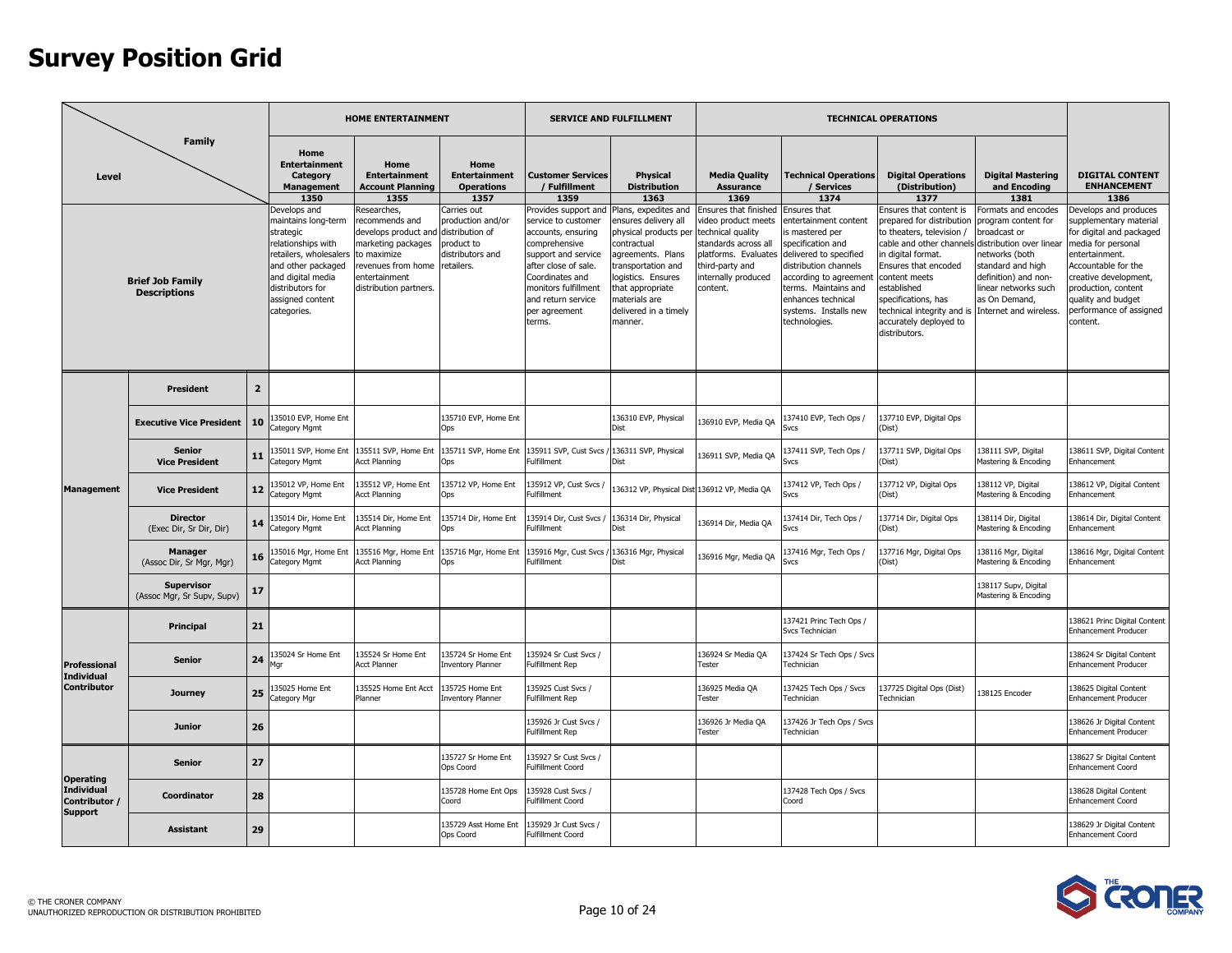|                                                        |                                                 |                 |                                                                                                                                                                                                                                                                                         |                                                                                                                                                                                                                              |                                                                                                                                                                                                                                                                                                                                                                        |                                                                                                                                                                                                                                                     | <b>LEGAL AND BUSINESS AFFAIRS</b>                                                                                                                                                                                                               |                                                                                                                                                                                                                              |                                                                                                                                                                                                             |                                                                                             |                                                                                                                                                                                                                                                                                           |                                                                                                          |
|--------------------------------------------------------|-------------------------------------------------|-----------------|-----------------------------------------------------------------------------------------------------------------------------------------------------------------------------------------------------------------------------------------------------------------------------------------|------------------------------------------------------------------------------------------------------------------------------------------------------------------------------------------------------------------------------|------------------------------------------------------------------------------------------------------------------------------------------------------------------------------------------------------------------------------------------------------------------------------------------------------------------------------------------------------------------------|-----------------------------------------------------------------------------------------------------------------------------------------------------------------------------------------------------------------------------------------------------|-------------------------------------------------------------------------------------------------------------------------------------------------------------------------------------------------------------------------------------------------|------------------------------------------------------------------------------------------------------------------------------------------------------------------------------------------------------------------------------|-------------------------------------------------------------------------------------------------------------------------------------------------------------------------------------------------------------|---------------------------------------------------------------------------------------------|-------------------------------------------------------------------------------------------------------------------------------------------------------------------------------------------------------------------------------------------------------------------------------------------|----------------------------------------------------------------------------------------------------------|
| Level                                                  | <b>Family</b>                                   |                 | Legal                                                                                                                                                                                                                                                                                   | <b>Business Affairs</b>                                                                                                                                                                                                      | <b>Legal / Business Affairs</b><br>Administration                                                                                                                                                                                                                                                                                                                      | <b>Rights and</b><br><b>Clearances</b>                                                                                                                                                                                                              | <b>Script Clearance</b>                                                                                                                                                                                                                         | <b>Music Licensing</b>                                                                                                                                                                                                       | <b>Contracts</b><br>Administration                                                                                                                                                                          | <b>Title and Credit</b><br>Administration                                                   | <b>Content Protection</b>                                                                                                                                                                                                                                                                 | <b>BUSINESS</b><br><b>DEVELOPMENT</b>                                                                    |
|                                                        | <b>Brief Job Family</b><br><b>Descriptions</b>  |                 | 1401<br>Protects the ordinary<br>and special activities<br>associated with<br>development,<br>production, post<br>production, release,<br>distribution and sales<br>of entertainment<br>content. Provides<br>specialized legal<br>advice and<br>consultation to protect<br>the company. | 1405<br>Identifies,<br>egotiates for,<br>acquires and<br>develops<br>entertainment<br>content, production<br>and post production<br>arrangements.<br><b>Negotiates deals for</b><br>talent, content,<br>rights and services. | 1407<br>Directs and implements a broad<br>range of business, operational<br>and administrative activities in<br>support of legal / business<br>affairs. Activities include budget<br>development and monitoring,<br>systems administration, records<br>management, review and<br>administration of contractual<br>matters, and administrative<br>process improvements. | 1410<br>Negotiates, obtains<br>and verifies the rights<br>of the company to air<br>or use material owned<br>or created by third<br>parties including<br>talent, stock music,<br>scripts, mechanicals,<br>photos and other<br>copyrighted materials. | 1411<br>Plans and implements<br>initiatives to<br>strengthen<br>relationships with<br>local regulating bodies for rights and<br>and to shape and<br>influence emerging<br>public policy issues in<br>a manner favorable to<br>the organization. | 1415<br>Identifies and obtains<br>nusic for<br>productions,<br>including negotiating<br>verifying that music<br>and related content is<br>authorized and<br>managed according<br>to the terms of the<br>licensing agreement. | 1420<br>Drafts, reviews and<br>dministers<br>agreements such as<br>distribution<br>agreements,<br>contractor<br>agreements, vendor<br>contracts, talent<br>agreements, footage<br>licenses and<br>releases. | 1440<br>Manages, tracks,<br>eviews, negotiates<br>and publishes film<br>titles and credits. | 1442<br>Safeguards the<br>organization's content negotiates for and<br>by identifying security develops new<br>vulnerabilities and<br>recommending<br>emediation<br>approaches. Provides objectives.<br>strategic enforcement<br>and technical advice<br>on content protection<br>issues. | 1445<br>dentifies, analyzes,<br>business opportunities<br>and strategic alliances<br>that support growth |
|                                                        | <b>President</b>                                | $\overline{2}$  | 140002 Pres, Legal & Business Affairs                                                                                                                                                                                                                                                   |                                                                                                                                                                                                                              |                                                                                                                                                                                                                                                                                                                                                                        |                                                                                                                                                                                                                                                     |                                                                                                                                                                                                                                                 |                                                                                                                                                                                                                              |                                                                                                                                                                                                             |                                                                                             |                                                                                                                                                                                                                                                                                           |                                                                                                          |
|                                                        | <b>Executive Vice President</b>                 | 10              | 140110 EVP, Legal                                                                                                                                                                                                                                                                       | 140510 EVP, Bus<br>Affairs                                                                                                                                                                                                   |                                                                                                                                                                                                                                                                                                                                                                        |                                                                                                                                                                                                                                                     |                                                                                                                                                                                                                                                 | 141510 EVP, Music<br>Licensing                                                                                                                                                                                               |                                                                                                                                                                                                             |                                                                                             |                                                                                                                                                                                                                                                                                           | 44510 EVP, Bus Dev                                                                                       |
|                                                        | <b>Senior</b><br><b>Vice President</b>          |                 | 11 140111 SVP, Legal                                                                                                                                                                                                                                                                    | 40511 SVP, Bus<br>Affairs                                                                                                                                                                                                    | 40711 SVP, Legal / Bus Affairs<br>Admin                                                                                                                                                                                                                                                                                                                                | 141011 SVP, Rights &<br>Clearances                                                                                                                                                                                                                  | 141111 SVP, Script<br>Clearance                                                                                                                                                                                                                 | 141511 SVP, Music<br>Licensing                                                                                                                                                                                               | 142011 SVP, Contracts<br>Admin                                                                                                                                                                              |                                                                                             |                                                                                                                                                                                                                                                                                           | 44511 SVP, Bus Dev                                                                                       |
| <b>Management</b>                                      | <b>Vice President</b>                           | 12 <sup>2</sup> | 140112 VP, Legal                                                                                                                                                                                                                                                                        | 140512 VP, Bus Affairs                                                                                                                                                                                                       | 140712 VP, Legal / Bus Affairs Admir                                                                                                                                                                                                                                                                                                                                   | 141012 VP, Rights &<br>Clearances                                                                                                                                                                                                                   | 141112 VP, Script<br>Clearance                                                                                                                                                                                                                  | 141512 VP, Music<br>Licensing                                                                                                                                                                                                | 142012 VP, Contracts<br>Admin                                                                                                                                                                               | 44012 VP, Title &<br>Credit Admin                                                           |                                                                                                                                                                                                                                                                                           | 44512 VP, Bus Dev                                                                                        |
|                                                        | <b>Director</b><br>(Exec Dir, Sr Dir, Dir)      | 14              | 140114 Dir, Legal<br>Counsel)                                                                                                                                                                                                                                                           | 140514 Dir, Bus Affairs                                                                                                                                                                                                      | 140714 Dir, Legal / Bus Affairs Admin                                                                                                                                                                                                                                                                                                                                  | 141014 Dir, Rights &<br>Clearances                                                                                                                                                                                                                  | 41114 Dir, Script<br>Clearance                                                                                                                                                                                                                  | 141514 Dir, Music<br>Licensing                                                                                                                                                                                               | 142014 Dir, Contracts<br>Admin                                                                                                                                                                              | 144014 Dir. Title &<br>Credit Admin                                                         |                                                                                                                                                                                                                                                                                           | 44514 Dir, Bus Dev                                                                                       |
|                                                        | <b>Manager</b><br>(Assoc Dir, Sr Mgr, Mgr)      | 16              | 40116 Mgr, Legal<br>Associate Counsel)                                                                                                                                                                                                                                                  | 40516 Mgr, Bus<br>Affairs                                                                                                                                                                                                    | 140716 Mgr, Legal / Bus Affairs<br>Admin                                                                                                                                                                                                                                                                                                                               | 141016 Mgr, Rights &<br>Clearances                                                                                                                                                                                                                  | 41116 Mgr, Script<br>Clearance                                                                                                                                                                                                                  | 141516 Mgr, Music<br>Licensing                                                                                                                                                                                               | 142016 Mgr, Contracts<br>Admin                                                                                                                                                                              | 144016 Mgr, Title &<br>Credit Admin                                                         |                                                                                                                                                                                                                                                                                           | 44516 Mgr, Bus Dev                                                                                       |
|                                                        | <b>Supervisor</b><br>(Assoc Mgr, Sr Supv, Supv) | 17              | 140117 Supv, Legal                                                                                                                                                                                                                                                                      | 40517 Supv, Bus<br>Affairs                                                                                                                                                                                                   | 140717 Supv, Legal / Bus Affairs<br>Admin                                                                                                                                                                                                                                                                                                                              | 141017 Supv, Rights &<br>Clearances                                                                                                                                                                                                                 | 41117 Supv, Script<br>Clearance                                                                                                                                                                                                                 | 141517 Supv, Music<br>icensing                                                                                                                                                                                               | 142017 Supv, Contracts 144017 Supv, Title &<br>Admin                                                                                                                                                        | Credit Admin                                                                                |                                                                                                                                                                                                                                                                                           |                                                                                                          |
|                                                        | Principal                                       | 21              |                                                                                                                                                                                                                                                                                         | 40521 Princ Bus<br>Affairs Analyst                                                                                                                                                                                           |                                                                                                                                                                                                                                                                                                                                                                        |                                                                                                                                                                                                                                                     |                                                                                                                                                                                                                                                 |                                                                                                                                                                                                                              |                                                                                                                                                                                                             |                                                                                             | 144221 Princ Content<br>Protection Spec                                                                                                                                                                                                                                                   | 44521 Princ Bus Dev<br>Analyst                                                                           |
| Professional                                           | <b>Senior</b>                                   | 24              |                                                                                                                                                                                                                                                                                         | 40524 Sr Bus Affairs<br>Analyst                                                                                                                                                                                              | 40724 Sr Legal / Bus Affairs<br><b>Administrator</b>                                                                                                                                                                                                                                                                                                                   | 141024 Sr Rights &<br>Clearances Spec                                                                                                                                                                                                               | 141124 Sr Script<br>Clearance Spec                                                                                                                                                                                                              |                                                                                                                                                                                                                              | 42024 Sr Contracts<br><b>Administrator</b>                                                                                                                                                                  |                                                                                             | 144224 Sr Content<br>Protection Spec                                                                                                                                                                                                                                                      | 44524 Sr Bus Dev<br>Analyst                                                                              |
| <b>Individual</b><br><b>Contributor</b>                | <b>Journey</b>                                  | 25              |                                                                                                                                                                                                                                                                                         | 40525 Bus Affairs<br>Analyst                                                                                                                                                                                                 | 140725 Legal / Bus Affairs<br>Administrator                                                                                                                                                                                                                                                                                                                            | 141025 Rights &<br><b>Clearances Spec</b>                                                                                                                                                                                                           | 141125 Script Clearance<br>Spec                                                                                                                                                                                                                 | 141525 Music Licensing<br>Spec                                                                                                                                                                                               | 142025 Contracts<br><b>Administrator</b>                                                                                                                                                                    |                                                                                             | 144225 Content<br><b>Protection Spec</b>                                                                                                                                                                                                                                                  | 44525 Bus Dev Analyst                                                                                    |
|                                                        | <b>Junior</b>                                   | 26              |                                                                                                                                                                                                                                                                                         | 40526 Jr Bus Affairs<br>Analyst                                                                                                                                                                                              |                                                                                                                                                                                                                                                                                                                                                                        |                                                                                                                                                                                                                                                     |                                                                                                                                                                                                                                                 |                                                                                                                                                                                                                              |                                                                                                                                                                                                             |                                                                                             |                                                                                                                                                                                                                                                                                           |                                                                                                          |
|                                                        | <b>Senior</b>                                   | 27              | 140127 Sr Legal Coord                                                                                                                                                                                                                                                                   | 40527 Sr Bus Affairs<br>Coord                                                                                                                                                                                                |                                                                                                                                                                                                                                                                                                                                                                        |                                                                                                                                                                                                                                                     |                                                                                                                                                                                                                                                 |                                                                                                                                                                                                                              |                                                                                                                                                                                                             |                                                                                             | 144227 Sr Content<br>Protection Coord                                                                                                                                                                                                                                                     |                                                                                                          |
| <b>Operating</b><br><b>Individual</b><br>Contributor / | Coordinator                                     | 28              | 140128 Legal Coord                                                                                                                                                                                                                                                                      | 40528 Bus Affairs<br>Coord                                                                                                                                                                                                   | 140728 Legal / Bus Affairs Admin<br>Coord                                                                                                                                                                                                                                                                                                                              | 141028 Rights &<br>Clearances Coord                                                                                                                                                                                                                 | 141128 Script Clearance<br>Coord                                                                                                                                                                                                                | 141528 Music Licensing<br>Coord                                                                                                                                                                                              | 142028 Contract Admin 144028 Title & Credit<br>Coord                                                                                                                                                        | Admin Coord                                                                                 | 44228 Content<br>Protection Coord                                                                                                                                                                                                                                                         |                                                                                                          |
| <b>Support</b>                                         | <b>Assistant</b>                                | 29              |                                                                                                                                                                                                                                                                                         | 40529 Jr Bus Affairs<br>Coord                                                                                                                                                                                                |                                                                                                                                                                                                                                                                                                                                                                        |                                                                                                                                                                                                                                                     |                                                                                                                                                                                                                                                 |                                                                                                                                                                                                                              |                                                                                                                                                                                                             |                                                                                             |                                                                                                                                                                                                                                                                                           |                                                                                                          |

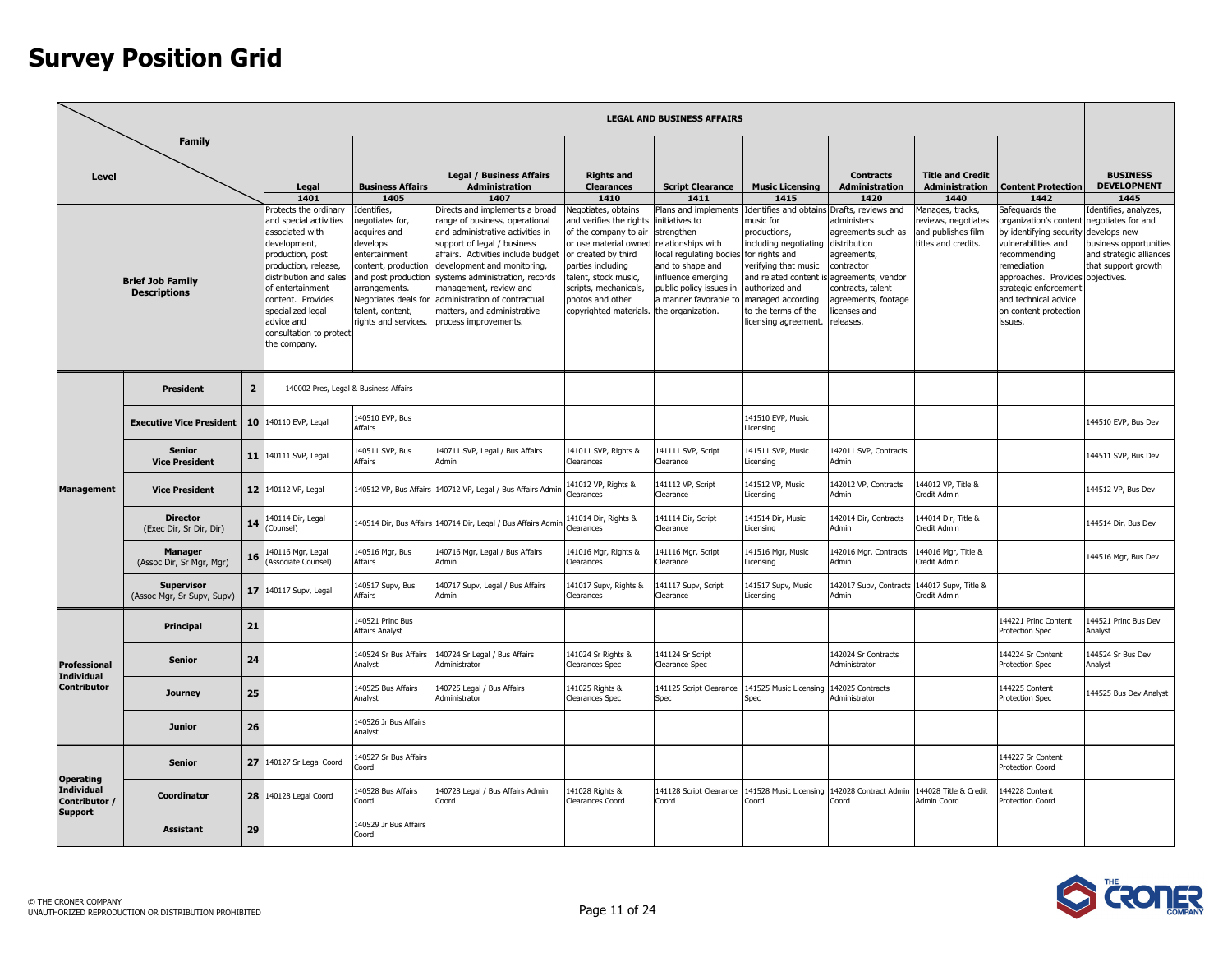|                                                        |                                                 |    |                                                                                                                                                                                                        |                                                                                                                                                                                  | <b>MUSIC DEVELOPMENT</b>                                                                                                                                                                                                             |                                                                                                                                                                                                                                                                                                                                                                   |                                                                                                               |                                                                                                                                                                                                                                     |
|--------------------------------------------------------|-------------------------------------------------|----|--------------------------------------------------------------------------------------------------------------------------------------------------------------------------------------------------------|----------------------------------------------------------------------------------------------------------------------------------------------------------------------------------|--------------------------------------------------------------------------------------------------------------------------------------------------------------------------------------------------------------------------------------|-------------------------------------------------------------------------------------------------------------------------------------------------------------------------------------------------------------------------------------------------------------------------------------------------------------------------------------------------------------------|---------------------------------------------------------------------------------------------------------------|-------------------------------------------------------------------------------------------------------------------------------------------------------------------------------------------------------------------------------------|
| Level                                                  | <b>Family</b>                                   |    | <b>Publishing Artists and Repertoire</b><br>(ABR)<br>5010                                                                                                                                              | <b>Label Artists and Repertoire</b><br>(A&R)<br>5011                                                                                                                             | <b>Artists and Repertoire (A&amp;R)</b><br><b>Administration / Operations</b><br>5015                                                                                                                                                | <b>Artist Management / Artist</b><br><b>Relations</b><br>5017                                                                                                                                                                                                                                                                                                     | <b>MUSIC PRODUCTION</b><br>5020                                                                               | <b>MUSIC ANALYSIS</b><br>5040                                                                                                                                                                                                       |
|                                                        | <b>Brief Job Family</b><br><b>Descriptions</b>  |    | Responsible for creative development<br>and production for the company<br>and/or label. Identifies, screens and<br>signs new songwriters or singer /<br>songwriters. May direct recording<br>sessions. | Responsible for creative development<br>and production for the company<br>and/or label. Identifies, screens and<br>signs new acts and artists. May<br>direct recording sessions. | Directs operational and<br>administrative activities in support of<br>Artists and Repertoire. Prepares and<br>monitors department and talent<br>recording project budgets and<br>arranges logistics. Tracks and<br>ensures payments. | Cultivates and enhances relationships<br>with artists contractually affiliated<br>with the company and/or label. Plans<br>and implements logistical<br>arrangements for talent working on<br>events, interviews, promotional<br>content or brand / product<br>endorsements to ensure a positive<br>experience for artists while working<br>with the organization. | Composes music to be licensed for<br>use in movies, shows or commercials<br>and other media or entertainment. | Analyzes assigned genres of music<br>and assigns metadata. Evaluates<br>musical tracks, identifying structures,<br>musical elements and quality.<br>Applies contextual knowledge<br>including historical and cultural<br>relevance. |
|                                                        | <b>President</b>                                |    | 2 501002 Pres, Publishing A&R                                                                                                                                                                          |                                                                                                                                                                                  |                                                                                                                                                                                                                                      |                                                                                                                                                                                                                                                                                                                                                                   |                                                                                                               |                                                                                                                                                                                                                                     |
|                                                        | <b>Executive Vice President</b>                 |    | 10 501010 EVP, Publishing A&R                                                                                                                                                                          | 501110 EVP, Label A&R                                                                                                                                                            | 501510 EVP, A&R Admin / Ops                                                                                                                                                                                                          | 501710 EVP, Artist Mgmt / Artist Relations 502010 EVP, Music Prod                                                                                                                                                                                                                                                                                                 |                                                                                                               |                                                                                                                                                                                                                                     |
|                                                        | <b>Senior</b><br><b>Vice President</b>          |    | 11 501011 SVP, Publishing A&R                                                                                                                                                                          | 501111 SVP, Label A&R                                                                                                                                                            | 501511 SVP, A&R Admin / Ops                                                                                                                                                                                                          | 501711 SVP, Artist Mgmt / Artist Relations 502011 SVP, Music Prod                                                                                                                                                                                                                                                                                                 |                                                                                                               |                                                                                                                                                                                                                                     |
| <b>Management</b>                                      | <b>Vice President</b>                           |    | 12 501012 VP, Publishing A&R                                                                                                                                                                           | 501112 VP, Label A&R                                                                                                                                                             | 501512 VP, A&R Admin / Ops                                                                                                                                                                                                           | 501712 VP, Artist Mgmt / Artist Relations                                                                                                                                                                                                                                                                                                                         | 502012 VP, Music Prod                                                                                         | 504012 VP, Music Analysis                                                                                                                                                                                                           |
|                                                        | <b>Director</b><br>(Exec Dir, Sr Dir, Dir)      |    | 14 501014 Dir, Publishing A&R                                                                                                                                                                          | 501114 Dir, Label A&R                                                                                                                                                            | 501514 Dir, A&R Admin / Ops                                                                                                                                                                                                          | 501714 Dir, Artist Mgmt / Artist Relations                                                                                                                                                                                                                                                                                                                        | 502014 Dir, Music Prod                                                                                        | 504014 Dir, Music Analysis                                                                                                                                                                                                          |
|                                                        | <b>Manager</b><br>(Assoc Dir, Sr Mgr, Mgr)      |    | 16 501016 Mgr, Publishing A&R                                                                                                                                                                          | 501116 Mgr, Label A&R                                                                                                                                                            | 501516 Mgr, A&R Admin / Ops                                                                                                                                                                                                          | 501716 Mgr, Artist Mgmt / Artist Relations 502016 Mgr, Music Prod                                                                                                                                                                                                                                                                                                 |                                                                                                               | 504016 Mgr, Music Analysis                                                                                                                                                                                                          |
|                                                        | <b>Supervisor</b><br>(Assoc Mgr, Sr Supv, Supv) | 17 |                                                                                                                                                                                                        |                                                                                                                                                                                  |                                                                                                                                                                                                                                      |                                                                                                                                                                                                                                                                                                                                                                   | 502017 Supv, Music Prod                                                                                       |                                                                                                                                                                                                                                     |
|                                                        | Principal                                       |    | 21 501021 Princ Publishing A&R Spec                                                                                                                                                                    | 501121 Princ Label A&R Spec                                                                                                                                                      | 501521 Princ A&R Admin / Ops Spec                                                                                                                                                                                                    | 501721 Princ Artist Mgmt / Artist<br><b>Relations Spec</b>                                                                                                                                                                                                                                                                                                        | 502021 Princ Music Prod Spec                                                                                  |                                                                                                                                                                                                                                     |
| Professional<br><b>Individual</b>                      | <b>Senior</b>                                   |    | 24 501024 Sr Publishing A&R Spec                                                                                                                                                                       | 501124 Sr Label A&R Spec                                                                                                                                                         | 501524 Sr A&R Admin / Ops Spec                                                                                                                                                                                                       | 501724 Sr Artist Mgmt / Artist Relations<br>Spec                                                                                                                                                                                                                                                                                                                  | 502024 Sr Music Prod Spec                                                                                     | 504024 Sr Music Analyst                                                                                                                                                                                                             |
| <b>Contributor</b>                                     | <b>Journey</b>                                  |    | 25 501025 Publishing A&R Spec                                                                                                                                                                          | 501125 Label A&R Spec                                                                                                                                                            | 501525 A&R Admin / Ops Spec                                                                                                                                                                                                          | 501725 Artist Mgmt / Artist Relations Spec 502025 Music Prod Spec                                                                                                                                                                                                                                                                                                 |                                                                                                               | 504025 Music Analyst                                                                                                                                                                                                                |
|                                                        | <b>Junior</b>                                   |    | 26 501026 Jr Publishing A&R Spec                                                                                                                                                                       | 501126 Jr Label A&R Spec                                                                                                                                                         | 501526 Jr A&R Administration / Ops Spec                                                                                                                                                                                              | 501726 Jr Artist Mgmt / Artist Relations<br>Snec                                                                                                                                                                                                                                                                                                                  |                                                                                                               | 504026 Jr Music Analyst                                                                                                                                                                                                             |
|                                                        | <b>Senior</b>                                   | 27 |                                                                                                                                                                                                        |                                                                                                                                                                                  |                                                                                                                                                                                                                                      |                                                                                                                                                                                                                                                                                                                                                                   |                                                                                                               |                                                                                                                                                                                                                                     |
| <b>Operating</b><br><b>Individual</b><br>Contributor / | Coordinator                                     | 28 |                                                                                                                                                                                                        | 501028 A&R Coord (any area)                                                                                                                                                      |                                                                                                                                                                                                                                      | 501728 Artist Mgmt / Artist Relations<br>Coord                                                                                                                                                                                                                                                                                                                    |                                                                                                               |                                                                                                                                                                                                                                     |
| <b>Support</b>                                         | <b>Assistant</b>                                | 29 |                                                                                                                                                                                                        |                                                                                                                                                                                  |                                                                                                                                                                                                                                      |                                                                                                                                                                                                                                                                                                                                                                   |                                                                                                               |                                                                                                                                                                                                                                     |

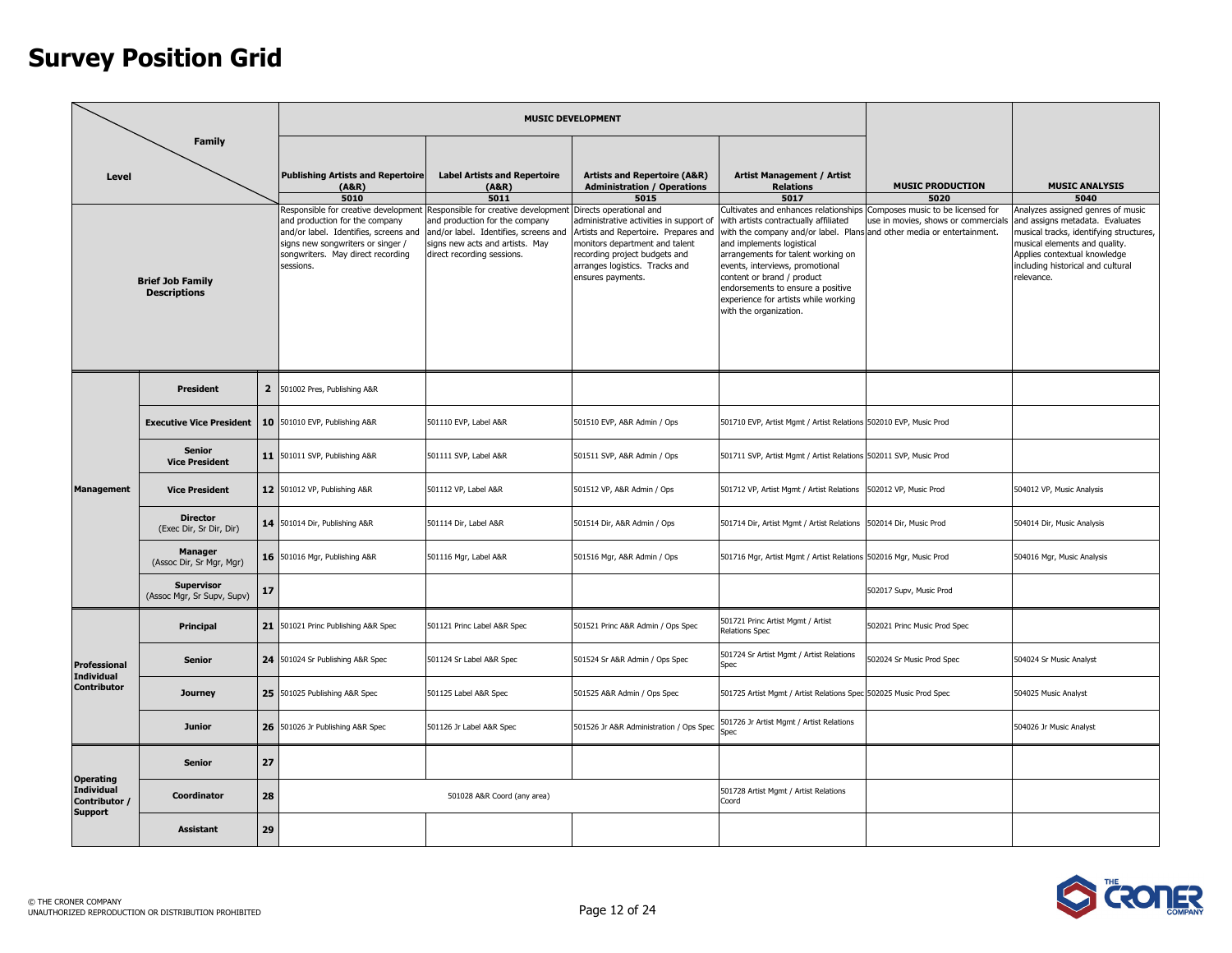|                                                      |                                                                                                                                 |                |                                                                                                                                                                                                                                                                                                             | MUSIC SALES AND DISTRIBUTION                                                                                                                                                                                             |                                                                                                                                                                                                                                                                                                 |                                                                                                                                                                                                                                                                                 | MUSIC LEGAL AND BUSINESS AFFAIRS                                                                                                                                                                                                                                                                              |                                                                                                                                                                                                                                                                                                                                           | <b>MUSIC OPERATIONS</b>                                                                                                                                                                                                                                                                                       |
|------------------------------------------------------|---------------------------------------------------------------------------------------------------------------------------------|----------------|-------------------------------------------------------------------------------------------------------------------------------------------------------------------------------------------------------------------------------------------------------------------------------------------------------------|--------------------------------------------------------------------------------------------------------------------------------------------------------------------------------------------------------------------------|-------------------------------------------------------------------------------------------------------------------------------------------------------------------------------------------------------------------------------------------------------------------------------------------------|---------------------------------------------------------------------------------------------------------------------------------------------------------------------------------------------------------------------------------------------------------------------------------|---------------------------------------------------------------------------------------------------------------------------------------------------------------------------------------------------------------------------------------------------------------------------------------------------------------|-------------------------------------------------------------------------------------------------------------------------------------------------------------------------------------------------------------------------------------------------------------------------------------------------------------------------------------------|---------------------------------------------------------------------------------------------------------------------------------------------------------------------------------------------------------------------------------------------------------------------------------------------------------------|
| Level                                                | <b>Family</b><br><b>Brief Job Family</b><br><b>Descriptions</b><br><b>President</b>                                             |                | <b>Artist Relations</b><br>(Distribution)<br>5051<br>Cultivates and enhances<br>relationships with artists and<br>agents to enable distribution on<br>digital or radio networks.<br>Identifies artists, negotiates<br>distribution agreements and<br>oversees implementation of<br>distribution agreements. | Album / Catalogue<br><b>Development</b><br>5053<br>Responsible for developing<br>music products from catalogue<br>and other sources. Oversees<br>pre-production, product<br>development and package<br>design approvals. | <b>Soundtracks</b><br>5340<br>Drives sales of label tracks to<br>major studios, directors and<br>producers for use in theatrical<br>and other films. Negotiates<br>terms and conditions of usage.<br>Manages the subsequent<br>development, marketing and<br>promotion of movie<br>soundtracks. | Copyright<br>5407<br>Negotiates use of copyrighted<br>naterial to distributors or from<br>labels. Obtains rights and<br>authorizations for copyrighted<br>material. Ensures compliance<br>with terms and royalty<br>payments. Ensures tracking<br>and administration of rights. | Synchronization<br>5412<br>Develops and negotiates master<br>use and clearance terms,<br>including developing<br>opportunities to license product<br>to the commercial advertising,<br>television and film markets.<br>Responsible for business<br>development, negotiation of<br>contracts and protection of | <b>Music Supply Chain /</b><br><b>Product Release</b><br>Management<br>5415<br>Directs the supply chain that<br>fulfills and delivers physical and<br>digital music content from<br>planning through release.<br>Ensures delivery of content to<br>partnerships with a variety of<br>distribution formats and<br>technology requirements. | <b>Release Operations /</b><br>Planning<br>5418<br>Develops and implements<br>distribution systems and<br>technologies for cost-effective<br>and efficient transfer of product<br>across all platforms according to<br>release plan. Anticipates and<br>adopts new technologies.<br>Adjusts delivery systems. |
|                                                      | <b>Senior</b><br><b>Vice President</b><br><b>Vice President</b><br><b>Director</b><br>(Exec Dir, Sr Dir, Dir)<br><b>Manager</b> |                |                                                                                                                                                                                                                                                                                                             |                                                                                                                                                                                                                          |                                                                                                                                                                                                                                                                                                 |                                                                                                                                                                                                                                                                                 | rights.                                                                                                                                                                                                                                                                                                       |                                                                                                                                                                                                                                                                                                                                           |                                                                                                                                                                                                                                                                                                               |
|                                                      |                                                                                                                                 | $\overline{2}$ |                                                                                                                                                                                                                                                                                                             |                                                                                                                                                                                                                          |                                                                                                                                                                                                                                                                                                 |                                                                                                                                                                                                                                                                                 |                                                                                                                                                                                                                                                                                                               |                                                                                                                                                                                                                                                                                                                                           |                                                                                                                                                                                                                                                                                                               |
|                                                      | <b>Executive Vice President</b>                                                                                                 | 10             | 505110 EVP, Artist Relations (Dist)                                                                                                                                                                                                                                                                         | 505310 EVP, Album / Catalogue                                                                                                                                                                                            | 534010 EVP, Soundtracks                                                                                                                                                                                                                                                                         | 540710 EVP, Music Copyright                                                                                                                                                                                                                                                     | 541210 EVP, Synchronization                                                                                                                                                                                                                                                                                   | 541510 EVP, Music Supply Chain /<br>Prod Release Mgmt                                                                                                                                                                                                                                                                                     | 541810 EVP, Release Ops / Planning                                                                                                                                                                                                                                                                            |
|                                                      |                                                                                                                                 |                | 11 505111 SVP, Artist Relations (Dist)                                                                                                                                                                                                                                                                      | 505311 SVP, Album / Cataloque<br>Dev                                                                                                                                                                                     | 534011 SVP, Soundtracks                                                                                                                                                                                                                                                                         | 540711 SVP, Music Copyright                                                                                                                                                                                                                                                     | 541211 SVP, Synchronization                                                                                                                                                                                                                                                                                   | 541511 SVP, Music Supply Chain /<br>Prod Release Mamt                                                                                                                                                                                                                                                                                     | 541811 SVP, Release Ops / Planning                                                                                                                                                                                                                                                                            |
| <b>Management</b>                                    |                                                                                                                                 |                | 12 505112 VP, Artist Relations (Dist)                                                                                                                                                                                                                                                                       | 505312 VP, Album / Catalogue Dev 534012 VP, Soundtracks                                                                                                                                                                  |                                                                                                                                                                                                                                                                                                 | 540712 VP, Music Copyright                                                                                                                                                                                                                                                      | 541212 VP, Synchronization                                                                                                                                                                                                                                                                                    | 541512 VP, Music Supply Chain /<br>Prod Release Mgmt                                                                                                                                                                                                                                                                                      | 541812 VP, Release Ops / Planning                                                                                                                                                                                                                                                                             |
|                                                      |                                                                                                                                 |                | 14 505114 Dir, Artist Relations (Dist)                                                                                                                                                                                                                                                                      | 505314 Dir, Album / Catalogue Dev 534014 Dir, Soundtracks                                                                                                                                                                |                                                                                                                                                                                                                                                                                                 | 540714 Dir, Music Copyright                                                                                                                                                                                                                                                     | 541214 Dir, Synchronization                                                                                                                                                                                                                                                                                   | 541514 Dir, Music Supply Chain /<br>Prod Release Mgmt                                                                                                                                                                                                                                                                                     | 541814 Dir, Release Ops / Planning                                                                                                                                                                                                                                                                            |
|                                                      | (Assoc Dir, Sr Mgr, Mgr)                                                                                                        |                | 16 505116 Mgr, Artist Relations (Dist)                                                                                                                                                                                                                                                                      | 505316 Mgr, Album / Catalogue                                                                                                                                                                                            | 534016 Mgr, Soundtracks                                                                                                                                                                                                                                                                         | 540716 Mgr, Music Copyright                                                                                                                                                                                                                                                     | 541216 Mgr, Synchronization                                                                                                                                                                                                                                                                                   | 541516 Mgr, Music Supply Chain<br>Prod Release Mgmt                                                                                                                                                                                                                                                                                       | 541816 Mgr, Release Ops / Planning                                                                                                                                                                                                                                                                            |
|                                                      | <b>Supervisor</b><br>(Assoc Mgr, Sr Supv, Supv)                                                                                 | 17             |                                                                                                                                                                                                                                                                                                             |                                                                                                                                                                                                                          |                                                                                                                                                                                                                                                                                                 | 540717 Supv, Music Copyright                                                                                                                                                                                                                                                    |                                                                                                                                                                                                                                                                                                               |                                                                                                                                                                                                                                                                                                                                           |                                                                                                                                                                                                                                                                                                               |
|                                                      | Principal                                                                                                                       | 21             |                                                                                                                                                                                                                                                                                                             |                                                                                                                                                                                                                          |                                                                                                                                                                                                                                                                                                 |                                                                                                                                                                                                                                                                                 |                                                                                                                                                                                                                                                                                                               | 541521 Princ Music Supply Chain /<br>Prod Release Mgmt Mgr                                                                                                                                                                                                                                                                                |                                                                                                                                                                                                                                                                                                               |
| Professional<br><b>Individual</b>                    | 24<br><b>Senior</b>                                                                                                             |                | 505124 Sr Artist Relations (Dist)<br>Spec                                                                                                                                                                                                                                                                   | 505324 Sr Album / Catalogue Dev<br>Spec                                                                                                                                                                                  | 534024 Sr Soundtracks Spec                                                                                                                                                                                                                                                                      | 540724 Sr Music Copyright Spec                                                                                                                                                                                                                                                  | 541224 Sr Synchronization Spec                                                                                                                                                                                                                                                                                | 541524 Sr Music Supply Chain /<br>Prod Release Mgmt Mgr                                                                                                                                                                                                                                                                                   |                                                                                                                                                                                                                                                                                                               |
| <b>Contributor</b>                                   | <b>Journey</b>                                                                                                                  |                | 25 505125 Artist Relations (Dist) Spec                                                                                                                                                                                                                                                                      | 605325 Album / Catalogue Dev<br>Spec                                                                                                                                                                                     | 534025 Soundtracks Spec                                                                                                                                                                                                                                                                         | 540725 Music Copyright Spec                                                                                                                                                                                                                                                     | 541225 Synchronization Spec                                                                                                                                                                                                                                                                                   | 541525 Music Supply Chain / Prod<br>Release Mgmt Mgr                                                                                                                                                                                                                                                                                      |                                                                                                                                                                                                                                                                                                               |
|                                                      | <b>Junior</b>                                                                                                                   | 26             |                                                                                                                                                                                                                                                                                                             |                                                                                                                                                                                                                          |                                                                                                                                                                                                                                                                                                 |                                                                                                                                                                                                                                                                                 |                                                                                                                                                                                                                                                                                                               | 541526 Jr Music Supply Chain /<br>Prod Release Mgmt Mgr                                                                                                                                                                                                                                                                                   |                                                                                                                                                                                                                                                                                                               |
| <b>Operating</b>                                     | <b>Senior</b>                                                                                                                   | 27             |                                                                                                                                                                                                                                                                                                             |                                                                                                                                                                                                                          |                                                                                                                                                                                                                                                                                                 |                                                                                                                                                                                                                                                                                 |                                                                                                                                                                                                                                                                                                               |                                                                                                                                                                                                                                                                                                                                           |                                                                                                                                                                                                                                                                                                               |
| <b>Individual</b><br>Contributor /<br><b>Support</b> | Coordinator                                                                                                                     | 28             |                                                                                                                                                                                                                                                                                                             |                                                                                                                                                                                                                          | 534028 Soundtracks Coord                                                                                                                                                                                                                                                                        | 540728 Copyright Coord                                                                                                                                                                                                                                                          | 541228 Synchronization Coord                                                                                                                                                                                                                                                                                  | 541528 Music Supply Chain / Prod<br>Release Mgmt Coord                                                                                                                                                                                                                                                                                    |                                                                                                                                                                                                                                                                                                               |
|                                                      | <b>Assistant</b>                                                                                                                | 29             |                                                                                                                                                                                                                                                                                                             |                                                                                                                                                                                                                          |                                                                                                                                                                                                                                                                                                 |                                                                                                                                                                                                                                                                                 |                                                                                                                                                                                                                                                                                                               |                                                                                                                                                                                                                                                                                                                                           |                                                                                                                                                                                                                                                                                                               |

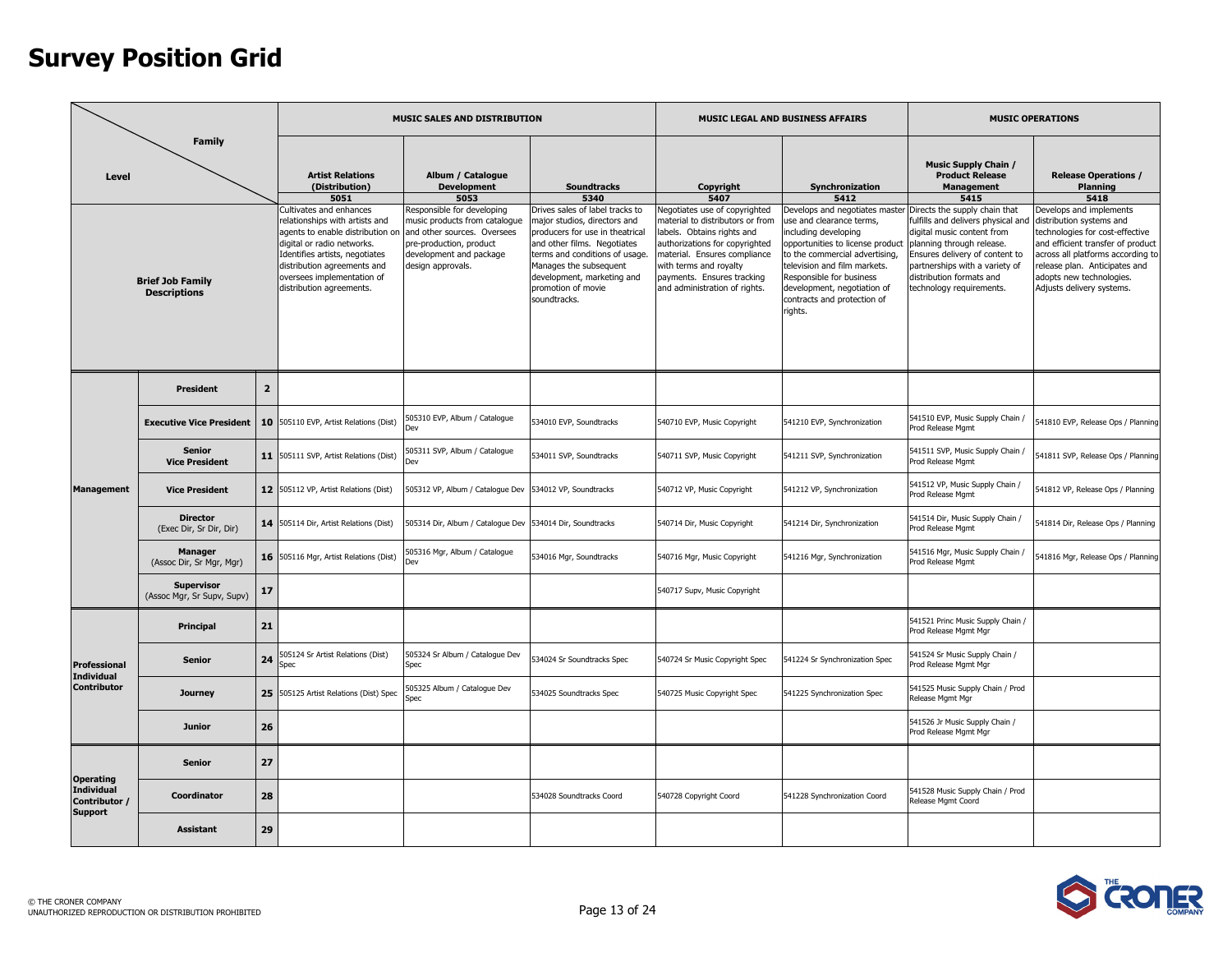|                                                      |                                                                                                                                                                                                                        |                |                                                                                                                                                             | <b>CONSUMER PRODUCTS DEVELOPMENT</b>                                                                                                                                                                                 |                                                                                                                                                                                                                                                                                                                                                   | <b>CONSUMER PRODUCTS MERCHANDISING AND</b><br><b>LICENSING</b>                                                                                                                                                                                                                                 |                                                                                                                                                                                                                                                                                                            |                                                                                                                                                                  | <b>CONSUMER PRODUCTS OPERATIONS</b>                                                                                                                                                                                                                                                   |                                                                                                                                                                                                                                                                                                                                                             |
|------------------------------------------------------|------------------------------------------------------------------------------------------------------------------------------------------------------------------------------------------------------------------------|----------------|-------------------------------------------------------------------------------------------------------------------------------------------------------------|----------------------------------------------------------------------------------------------------------------------------------------------------------------------------------------------------------------------|---------------------------------------------------------------------------------------------------------------------------------------------------------------------------------------------------------------------------------------------------------------------------------------------------------------------------------------------------|------------------------------------------------------------------------------------------------------------------------------------------------------------------------------------------------------------------------------------------------------------------------------------------------|------------------------------------------------------------------------------------------------------------------------------------------------------------------------------------------------------------------------------------------------------------------------------------------------------------|------------------------------------------------------------------------------------------------------------------------------------------------------------------|---------------------------------------------------------------------------------------------------------------------------------------------------------------------------------------------------------------------------------------------------------------------------------------|-------------------------------------------------------------------------------------------------------------------------------------------------------------------------------------------------------------------------------------------------------------------------------------------------------------------------------------------------------------|
| <b>Level</b>                                         | <b>Family</b><br><b>Brief Job Family</b><br><b>Descriptions</b><br><b>President</b><br><b>Senior</b><br><b>Vice President</b><br><b>Vice President</b><br><b>Director</b><br>(Exec Dir, Sr Dir, Dir)<br><b>Manager</b> |                | <b>Product Development</b><br>6515<br>Designs and develops<br>entertainment branded<br>products to be sold by the<br>organization or other<br>distributors. | <b>Merchandise Creative</b><br>Design<br>6517<br>Guides branding and design<br>of consumer products.<br>Develops style guides and<br>ensures that design of<br>merchandise meets style<br>and design specifications. | Licensing<br>6523<br>Identifies, negotiates and<br>develops opportunities to<br>license the organization's<br>franchise properties or<br>branded content to third<br>parties or to license<br>intellectual property from<br>others. Ensures that<br>content is authorized and<br>managed according to the<br>terms of the licensing<br>agreement. | <b>Retail Merchandising</b><br>6526<br>Identifies, selects and<br>places products for retail<br>sale. Accountable for<br>tactical planning, buying,<br>packaging, pricing,<br>inventory planning and<br>display of products that<br>stimulate interest and<br>entice customers to<br>purchase. | <b>RETAIL DEVELOPMENT</b><br><b>SALES</b><br>6532<br>Develops and manages<br>relationships with retail<br>chains to establish and<br>expand the sales of<br>products and services to<br>customers through malls<br>and kiosks. Negotiates for<br>product placement.<br>Manages retail location<br>budgets. | <b>Consumer Products</b><br><b>Operations</b><br>6535<br>Carries out production<br>and/or distribution of<br>consumer products to<br>distributors and retailers. | <b>Quality Control</b><br>6536<br>Inspects, identifies and<br>resolves product quality<br>problems. Ensures that<br>products meet technical<br>and design specifications<br>and safety requirements.<br>Liaises with third parties to<br>develop and implement<br>corrective actions. | <b>Consumer Products</b><br><b>Project Management</b><br>6538<br>Plans, manages, tracks and<br>coordinates the work of<br>multi-disciplinary teams on<br>consumer products projects<br>rom inception through<br>completion. Delivers new<br>and/or upgraded consumer<br>products on time, within<br>budget and with the most<br>efficient use of resources. |
|                                                      |                                                                                                                                                                                                                        | $\overline{2}$ |                                                                                                                                                             |                                                                                                                                                                                                                      |                                                                                                                                                                                                                                                                                                                                                   | 652002 Pres, Retail Merchandising & Licensing                                                                                                                                                                                                                                                  |                                                                                                                                                                                                                                                                                                            |                                                                                                                                                                  |                                                                                                                                                                                                                                                                                       |                                                                                                                                                                                                                                                                                                                                                             |
|                                                      | <b>Executive Vice President</b>                                                                                                                                                                                        | 10             |                                                                                                                                                             | 651710 EVP, Merchandise<br>Creative Design                                                                                                                                                                           |                                                                                                                                                                                                                                                                                                                                                   | 652010 EVP, Retail Merchandising & Licensing                                                                                                                                                                                                                                                   |                                                                                                                                                                                                                                                                                                            |                                                                                                                                                                  |                                                                                                                                                                                                                                                                                       |                                                                                                                                                                                                                                                                                                                                                             |
|                                                      |                                                                                                                                                                                                                        |                | 11 651511 SVP, Prod Dev                                                                                                                                     | 551711 SVP, Merchandise<br>Creative Design                                                                                                                                                                           | 652311 SVP, Licensing                                                                                                                                                                                                                                                                                                                             | 652611 SVP, Retail<br>Merchandising                                                                                                                                                                                                                                                            |                                                                                                                                                                                                                                                                                                            |                                                                                                                                                                  |                                                                                                                                                                                                                                                                                       |                                                                                                                                                                                                                                                                                                                                                             |
| <b>Management</b>                                    |                                                                                                                                                                                                                        |                | 12 651512 VP, Prod Dev                                                                                                                                      | 651712 VP, Merchandise<br>Creative Design                                                                                                                                                                            | 652312 VP, Licensing                                                                                                                                                                                                                                                                                                                              | 652612 VP, Retail<br>Merchandising                                                                                                                                                                                                                                                             | 653212 VP, Retail Dev / Sales                                                                                                                                                                                                                                                                              |                                                                                                                                                                  | 653612 VP, Quality Control                                                                                                                                                                                                                                                            | 553812 VP, Consumer Prods<br>Project Mgmt                                                                                                                                                                                                                                                                                                                   |
|                                                      |                                                                                                                                                                                                                        |                | 14 651514 Dir, Prod Dev                                                                                                                                     | 651714 Dir, Merchandise<br>Creative Design                                                                                                                                                                           | 652314 Dir, Licensing                                                                                                                                                                                                                                                                                                                             | 652614 Dir, Retail<br>Merchandising                                                                                                                                                                                                                                                            | 653214 Dir, Retail Dev / Sales                                                                                                                                                                                                                                                                             |                                                                                                                                                                  | 653614 Dir, Quality Control                                                                                                                                                                                                                                                           | 53814 Dir, Consumer Prods<br>Proj Mgmt                                                                                                                                                                                                                                                                                                                      |
|                                                      | (Assoc Dir, Sr Mgr, Mgr)                                                                                                                                                                                               |                | 16 651516 Mgr, Prod Dev                                                                                                                                     | 551716 Mgr, Merchandise<br>Creative Design                                                                                                                                                                           | 652316 Mgr, Licensing                                                                                                                                                                                                                                                                                                                             | 652616 Mgr, Retail<br>Merchandising                                                                                                                                                                                                                                                            | 653216 Mgr, Retail Dev / Sales                                                                                                                                                                                                                                                                             |                                                                                                                                                                  | 653616 Mgr, Quality Control                                                                                                                                                                                                                                                           | 53816 Mgr, Consumer Prods<br>roj Mgmt                                                                                                                                                                                                                                                                                                                       |
|                                                      | <b>Supervisor</b><br>(Assoc Mgr, Sr Supv, Supv)                                                                                                                                                                        | 17             |                                                                                                                                                             | 551717 Supv, Merchandise<br>Creative Design                                                                                                                                                                          | 652317 Supv, Licensing                                                                                                                                                                                                                                                                                                                            | 552617 Supv, Retail<br>Merchandising                                                                                                                                                                                                                                                           |                                                                                                                                                                                                                                                                                                            |                                                                                                                                                                  |                                                                                                                                                                                                                                                                                       |                                                                                                                                                                                                                                                                                                                                                             |
|                                                      | Principal                                                                                                                                                                                                              | 21             | 651521 Princ Prod Dev Spec                                                                                                                                  | 51721 Princ Merchandise<br>Creative Designer                                                                                                                                                                         | 652321 Princ Licensing Spec                                                                                                                                                                                                                                                                                                                       | 52621 Princ Retail<br>Merchandising Spec                                                                                                                                                                                                                                                       |                                                                                                                                                                                                                                                                                                            | 553521 Princ Consumer Prod<br>Ops / Project Manager                                                                                                              |                                                                                                                                                                                                                                                                                       |                                                                                                                                                                                                                                                                                                                                                             |
| <b>Professional</b><br><b>Individual</b>             | <b>Senior</b>                                                                                                                                                                                                          |                | 24 651524 Sr Prod Dev Spec                                                                                                                                  | 551724 Sr Merchandise<br>Creative Designer                                                                                                                                                                           | 652324 Sr Licensing Spec                                                                                                                                                                                                                                                                                                                          | 552624 Sr Retail Merchandising 653224 Sr Retail Dev / Sales<br>Spec                                                                                                                                                                                                                            | Spec                                                                                                                                                                                                                                                                                                       | 553524 Sr Consumer Prod Ops<br>Project Manager                                                                                                                   | 653624 Sr Quality Control<br>Technician                                                                                                                                                                                                                                               | 553824 Sr Consumer Prods<br>Project Mgr                                                                                                                                                                                                                                                                                                                     |
| <b>Contributor</b>                                   | <b>Journey</b>                                                                                                                                                                                                         |                | 25 651525 Prod Dev Spec                                                                                                                                     | 651725 Merchandise Creative<br>Designer                                                                                                                                                                              | 652325 Licensing Spec                                                                                                                                                                                                                                                                                                                             | 652625 Retail Merchandising<br>Spec                                                                                                                                                                                                                                                            | 653225 Retail Dev / Sales Spec                                                                                                                                                                                                                                                                             | 553525 Consumer Prod Ops /<br>Project Manager                                                                                                                    | 653625 Quality Control<br>Technician                                                                                                                                                                                                                                                  | 653825 Consumer Prods<br>Project Mgr                                                                                                                                                                                                                                                                                                                        |
|                                                      | <b>Junior</b>                                                                                                                                                                                                          |                | 26 651526 Jr Prod Dev Spec                                                                                                                                  |                                                                                                                                                                                                                      | 652326 Jr Licensing Spec                                                                                                                                                                                                                                                                                                                          | 552626 Jr Retail Merchandising<br>Spec                                                                                                                                                                                                                                                         |                                                                                                                                                                                                                                                                                                            | 553526 Jr Consumer Prod Ops<br>Project Manager                                                                                                                   |                                                                                                                                                                                                                                                                                       |                                                                                                                                                                                                                                                                                                                                                             |
| <b>Operating</b>                                     | <b>Senior</b>                                                                                                                                                                                                          | 27             | 651527 Sr Prod Dev Coord                                                                                                                                    | 551727 Sr Merchandise<br>Creative Design Coord                                                                                                                                                                       | 652327 Sr Licensing Coord                                                                                                                                                                                                                                                                                                                         | 52627 Sr Retail Merchandising 653227 Sr Retail Dev / Sales<br>Coord                                                                                                                                                                                                                            | Coord                                                                                                                                                                                                                                                                                                      |                                                                                                                                                                  | 653627 Sr Quality Control<br>Coord                                                                                                                                                                                                                                                    |                                                                                                                                                                                                                                                                                                                                                             |
| <b>Individual</b><br>Contributor /<br><b>Support</b> | Coordinator                                                                                                                                                                                                            | 28             | 651528 Prod Dev Coord                                                                                                                                       | 51728 Merchandise Creative<br>Design Coord                                                                                                                                                                           | 652328 Licensing Coord                                                                                                                                                                                                                                                                                                                            | 52628 Retail Merchandising<br>Coord                                                                                                                                                                                                                                                            | 653228 Retail Dev / Sales<br>Coord                                                                                                                                                                                                                                                                         |                                                                                                                                                                  | 653628 Quality Control Coord                                                                                                                                                                                                                                                          |                                                                                                                                                                                                                                                                                                                                                             |
|                                                      | <b>Assistant</b>                                                                                                                                                                                                       | 29             | 651529 Jr Prod Dev Coord                                                                                                                                    | 651729 Jr Merchandise<br>Creative Design Coord                                                                                                                                                                       | 652329 Jr Licensing Coord                                                                                                                                                                                                                                                                                                                         | 552629 Jr Retail Merchandising 653229 Jr Retail Dev / Sales<br>Coord                                                                                                                                                                                                                           | Coord                                                                                                                                                                                                                                                                                                      |                                                                                                                                                                  |                                                                                                                                                                                                                                                                                       |                                                                                                                                                                                                                                                                                                                                                             |

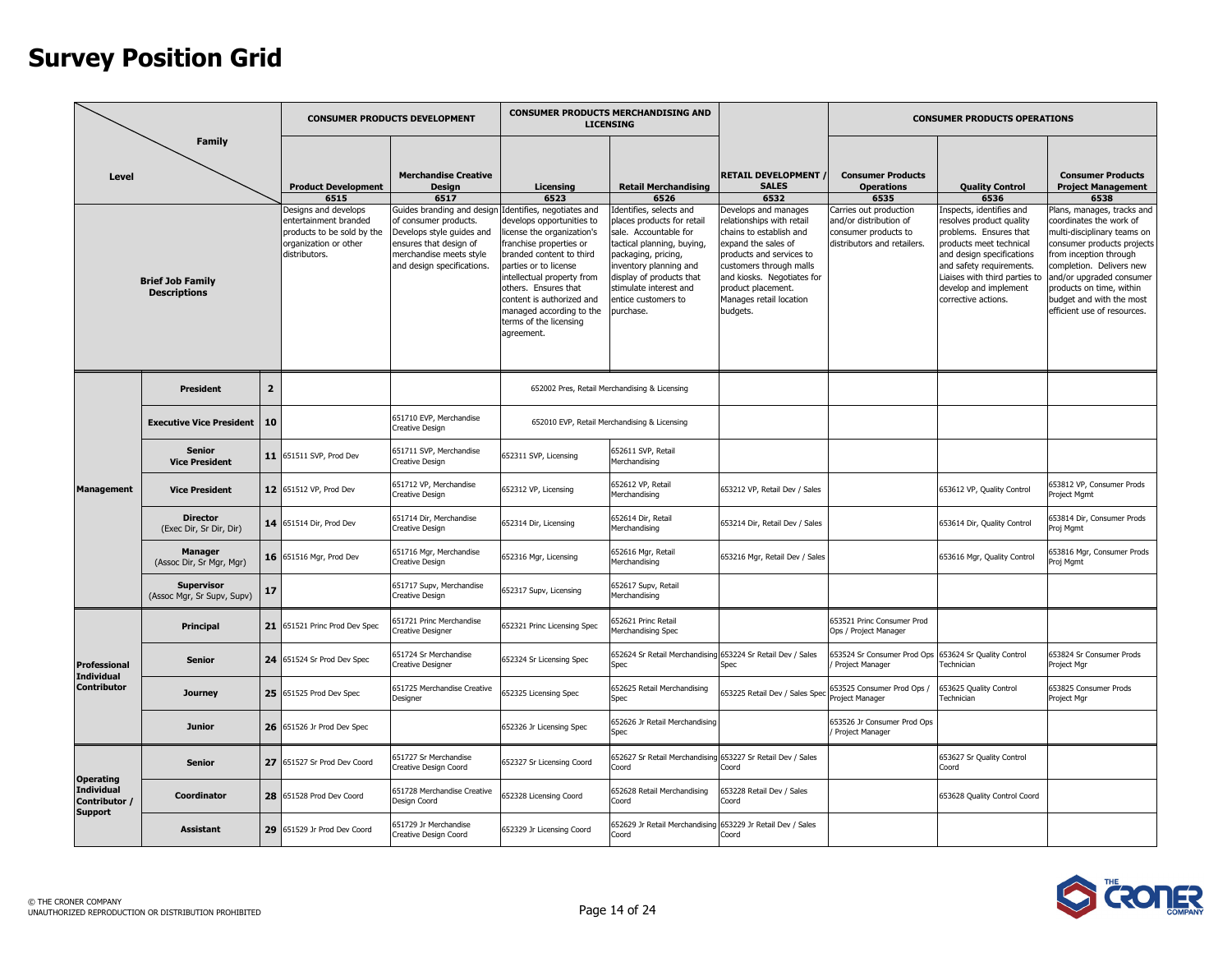|                                                      |                                                                                                                                                                                                                                                                 |                |                                                                                                                                           | <b>BRANDED LOCATION-BASED ENTERTAINMENT</b>                                                                                                                                |                                                                                                                                                                      | <b>ADVANCED TECHNOLOGY</b>                                                                                                                                                                                                                                                                                                                                   |                                                                                                                          |                                                                                                                                 | <b>INFORMATION TECHNOLOGY</b>                                                                                                                                                                                  |                                                                                                                                  |
|------------------------------------------------------|-----------------------------------------------------------------------------------------------------------------------------------------------------------------------------------------------------------------------------------------------------------------|----------------|-------------------------------------------------------------------------------------------------------------------------------------------|----------------------------------------------------------------------------------------------------------------------------------------------------------------------------|----------------------------------------------------------------------------------------------------------------------------------------------------------------------|--------------------------------------------------------------------------------------------------------------------------------------------------------------------------------------------------------------------------------------------------------------------------------------------------------------------------------------------------------------|--------------------------------------------------------------------------------------------------------------------------|---------------------------------------------------------------------------------------------------------------------------------|----------------------------------------------------------------------------------------------------------------------------------------------------------------------------------------------------------------|----------------------------------------------------------------------------------------------------------------------------------|
| Level                                                | <b>Family</b><br><b>Brief Job Family</b><br><b>Descriptions</b><br>President<br><b>Senior</b>                                                                                                                                                                   |                | <b>Branded Location-</b><br><b>Based Entertainment</b><br>6541<br>dentifies, creates,<br>develops and produces<br>branded attractions and | <b>Stage Productions</b><br>6544<br>Oversees the creation,<br>development and<br>execution of live theater                                                                 | <b>Advanced Technology</b><br>7561<br>Identifies, researches,<br>recommends and<br>manages development                                                               | <b>Technical Anti-Piracy</b><br>7565<br>Identifies, researches,<br>recommends and manages<br>development or acquisition of new                                                                                                                                                                                                                               | <b>Information</b><br><b>Technology</b><br>7571<br>Plans, designs, installs,<br>upgrades and<br>troubleshoots technology | <b>Information</b><br><b>Technology Security</b><br>7577<br>Designs, defines and<br>mplements technical<br>security programs to | <b>Systems Development</b><br>7581<br>Develops software that<br>processes, stores and<br>serves data for use by                                                                                                | <b>Database</b><br><b>Administration</b><br>7584<br>Designs, develops layout,<br>mplements and maintains<br>databases that serve |
|                                                      | <b>Vice President</b><br><b>Vice President</b><br><b>Director</b><br>(Exec Dir, Sr Dir, Dir)<br><b>Manager</b><br>(Assoc Dir, Sr Mgr, Mgr)<br><b>Supervisor</b><br>Principal<br><b>Senior</b><br><b>Individual</b><br>Journey<br><b>Junior</b><br><b>Senior</b> |                | theme park rides for live<br>consumer entertainment.                                                                                      | productions, transforming<br>the organization's<br>intellectual property into<br>critically-acclaimed<br>revenue-generating stage<br>productions that extend<br>the brand. | and/or acquisition of<br>leading edge<br>technologies,<br>architectures and<br>partnerships / alliances<br>that ensure technical<br>and/or competitive<br>advantage. | technologies, initiatives or<br>processes that enhance piracy<br>prevention and detection.<br>Anticipates new technologies that<br>will pose future threats and<br>develops solutions to prevent or<br>mitigate new and emerging<br>threats. Participates in integrating<br>antipiracy technologies and<br>processes into content distribution<br>workflows. | systems and software and<br>data applications that<br>support internal business<br>operations.                           | protect the integrity of<br>online networks, systems,<br>applications and data.                                                 | others. Optimizes the<br>availability of data and<br>software automation tools of the organization.<br>to help in analyzing<br>consumer and audience<br>behavior as well as<br>internal business<br>processes. | multiple business and<br>information requirements                                                                                |
|                                                      |                                                                                                                                                                                                                                                                 | $\overline{2}$ | 54102 Pres, Branded<br>ocation-Based Ent                                                                                                  | 654402 Pres, Stage Prods                                                                                                                                                   |                                                                                                                                                                      |                                                                                                                                                                                                                                                                                                                                                              |                                                                                                                          |                                                                                                                                 |                                                                                                                                                                                                                |                                                                                                                                  |
|                                                      | <b>Executive Vice President</b>                                                                                                                                                                                                                                 | 10             | 554110 EVP, Branded<br>ocation-Based Ent                                                                                                  | 654410 EVP, Stage Prods                                                                                                                                                    | '56110 EVP, Advanced<br>Technology                                                                                                                                   | 756510 EVP, Tech Anti-Piracy                                                                                                                                                                                                                                                                                                                                 | 757110 EVP, IT                                                                                                           | 757710 EVP, IT Security                                                                                                         |                                                                                                                                                                                                                |                                                                                                                                  |
|                                                      |                                                                                                                                                                                                                                                                 | 11             | 654111 SVP, Branded<br>ocation-Based Ent                                                                                                  | 654411 SVP, Stage Prods                                                                                                                                                    | '56111 SVP, Advanced<br><b>Technology</b>                                                                                                                            | 756511 SVP, Tech Anti-Piracy                                                                                                                                                                                                                                                                                                                                 | 757111 SVP, IT                                                                                                           | 757711 SVP, IT Security                                                                                                         |                                                                                                                                                                                                                |                                                                                                                                  |
| <b>Management</b>                                    |                                                                                                                                                                                                                                                                 | 12             | 654112 VP, Branded Location 654412 VP, Stage Prods<br>Based Ent                                                                           |                                                                                                                                                                            | 756112 VP, Advanced<br>Technology                                                                                                                                    | 756512 VP, Tech Anti-Piracy                                                                                                                                                                                                                                                                                                                                  | 757112 VP, IT                                                                                                            | 757712 VP, IT Security                                                                                                          | 758112 VP, Systems Dev                                                                                                                                                                                         | 758412 VP, Database Admin                                                                                                        |
|                                                      |                                                                                                                                                                                                                                                                 | 14             | 654114 Dir, Branded Location 654414 Dir, Stage Prods<br><b>Based Ent</b>                                                                  |                                                                                                                                                                            | 756114 Dir, Advanced<br>Technology                                                                                                                                   | 756514 Dir, Tech Anti-Piracy                                                                                                                                                                                                                                                                                                                                 | 757114 Dir, IT                                                                                                           | 757714 Dir, IT Security                                                                                                         | 758114 Dir, Systems Dev                                                                                                                                                                                        | 758414 Dir, Database Admin                                                                                                       |
|                                                      |                                                                                                                                                                                                                                                                 | 16             | 54116 Mgr, Branded<br>ocation-Based Ent                                                                                                   | 654416 Mgr, Stage Prods                                                                                                                                                    | 56116 Mgr, Advanced<br>echnology                                                                                                                                     | 756516 Mgr, Tech Anti-Piracy                                                                                                                                                                                                                                                                                                                                 | 757116 Mgr, IT                                                                                                           | 757716 Mgr, IT Security                                                                                                         | 758116 Mgr, Systems Dev                                                                                                                                                                                        | 758416 Mgr, Database Admin                                                                                                       |
|                                                      | (Assoc Mgr, Sr Supv, Supv)                                                                                                                                                                                                                                      | 17             |                                                                                                                                           | 654417 Supv, Stage Prods                                                                                                                                                   |                                                                                                                                                                      |                                                                                                                                                                                                                                                                                                                                                              |                                                                                                                          |                                                                                                                                 |                                                                                                                                                                                                                |                                                                                                                                  |
|                                                      |                                                                                                                                                                                                                                                                 | 21             | 54121 Princ Branded<br>ocation-Based Ent Spec                                                                                             |                                                                                                                                                                            | 756121 Princ Advanced<br><b>Technology Engineer</b>                                                                                                                  |                                                                                                                                                                                                                                                                                                                                                              |                                                                                                                          | 757721 Princ IT Security<br>Engineer                                                                                            | '58121 Princ Systems Dev<br>Engineer                                                                                                                                                                           |                                                                                                                                  |
| <b>Professional</b>                                  |                                                                                                                                                                                                                                                                 | 24             | 654124 Sr Branded Location-<br><b>Based Ent Spec</b>                                                                                      |                                                                                                                                                                            | 756124 Sr Advanced<br><b>Technology Engineer</b>                                                                                                                     |                                                                                                                                                                                                                                                                                                                                                              | 757124 Sr IT Engineer                                                                                                    | 757724 Sr IT Security<br>Engineer                                                                                               | 758124 Sr Systems Dev<br>Engineer                                                                                                                                                                              | 758424 Sr Database<br>Administrator                                                                                              |
| <b>Contributor</b>                                   |                                                                                                                                                                                                                                                                 | 25             | 654125 Branded Location-<br>Based Ent Spec                                                                                                | 654425 Stage Prod Spec                                                                                                                                                     | 756125 Advanced<br><b>Technology Engineer</b>                                                                                                                        | 756525 Tech Anti-Piracy Spec                                                                                                                                                                                                                                                                                                                                 | 757125 IT Engineer                                                                                                       | 757725 IT Security Engineer                                                                                                     | 58125 Systems Dev<br>Engineer                                                                                                                                                                                  | 758425 Database<br>Administrator                                                                                                 |
|                                                      |                                                                                                                                                                                                                                                                 | 26             |                                                                                                                                           |                                                                                                                                                                            | 756126 Jr Advanced<br><b>Technology Engineer</b>                                                                                                                     |                                                                                                                                                                                                                                                                                                                                                              | 757126 Jr IT Engineer                                                                                                    | 757726 Jr IT Security<br>Engineer                                                                                               | 758126 Jr Systems Dev<br>Engineer                                                                                                                                                                              | 758426 Jr Database<br>Administrator                                                                                              |
| <b>Operating</b>                                     |                                                                                                                                                                                                                                                                 | 27             | 654127 Sr Branded Location-<br>Based Ent Coord                                                                                            |                                                                                                                                                                            |                                                                                                                                                                      |                                                                                                                                                                                                                                                                                                                                                              |                                                                                                                          |                                                                                                                                 |                                                                                                                                                                                                                |                                                                                                                                  |
| <b>Individual</b><br>Contributor /<br><b>Support</b> | Coordinator                                                                                                                                                                                                                                                     | 28             | 654128 Branded Location-<br>Based Ent Coord                                                                                               | 654428 Stage Prod Coord                                                                                                                                                    |                                                                                                                                                                      |                                                                                                                                                                                                                                                                                                                                                              |                                                                                                                          |                                                                                                                                 |                                                                                                                                                                                                                |                                                                                                                                  |
|                                                      | <b>Assistant</b>                                                                                                                                                                                                                                                | 29             | 654129 Jr Branded Location-<br>ased Ent Coord                                                                                             |                                                                                                                                                                            |                                                                                                                                                                      |                                                                                                                                                                                                                                                                                                                                                              |                                                                                                                          |                                                                                                                                 |                                                                                                                                                                                                                |                                                                                                                                  |

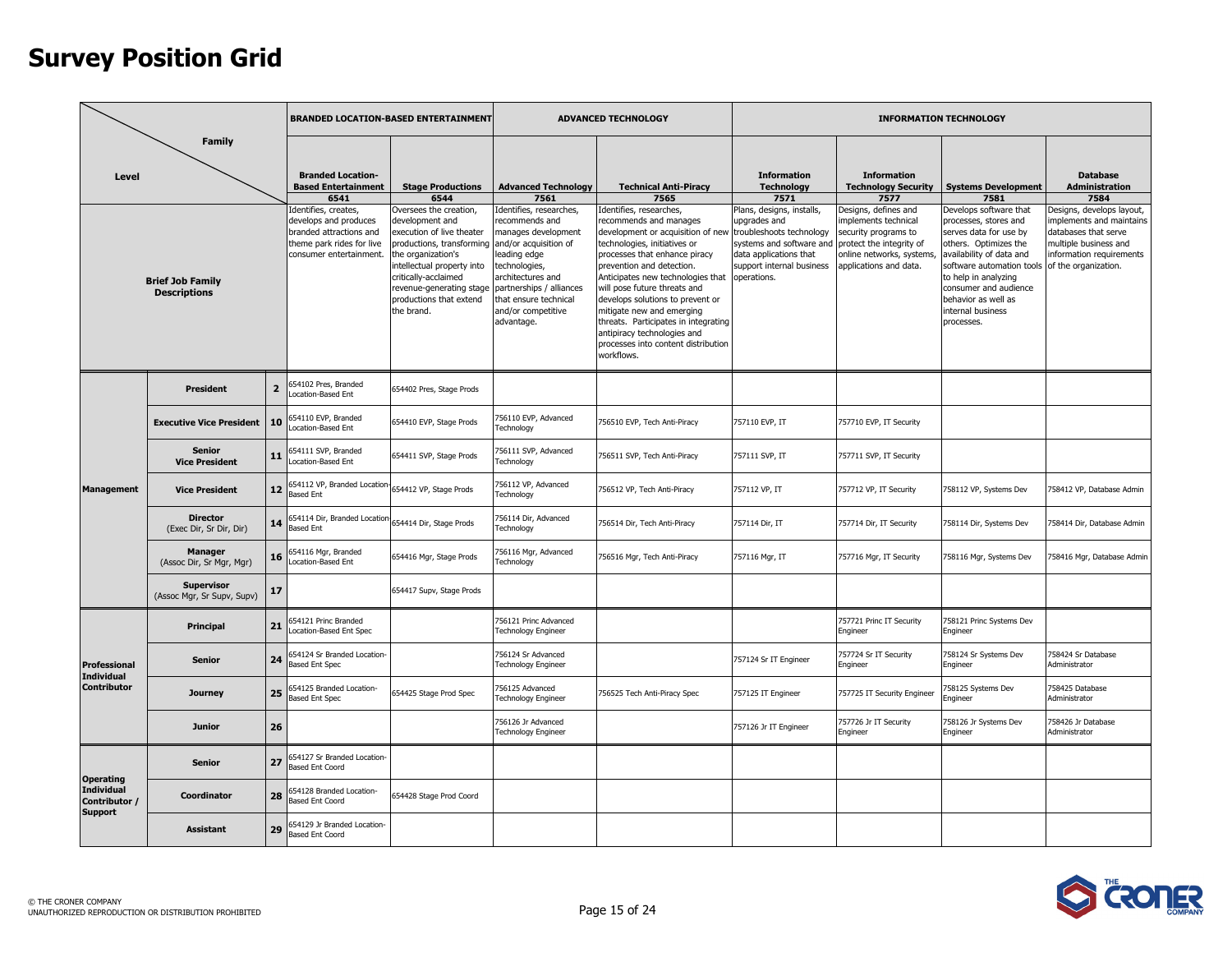|                                               | <b>Family</b>                                   |                |                                                                                                                                                                                                                                                   |                                                                                                                                                                                 |                                                                                                                                                                                                                                     | <b>INFORMATION TECHNOLOGY (CONT'D)</b>                                                                                                                                  |                                                                                                                                                                                                                                                  |                                                                                                                                                                                           |                                                                                                                                                                         | STUDIO AND PRODUCTION OPERATIONS                                                                                                                                                                   |                                                                                                                                                                   |
|-----------------------------------------------|-------------------------------------------------|----------------|---------------------------------------------------------------------------------------------------------------------------------------------------------------------------------------------------------------------------------------------------|---------------------------------------------------------------------------------------------------------------------------------------------------------------------------------|-------------------------------------------------------------------------------------------------------------------------------------------------------------------------------------------------------------------------------------|-------------------------------------------------------------------------------------------------------------------------------------------------------------------------|--------------------------------------------------------------------------------------------------------------------------------------------------------------------------------------------------------------------------------------------------|-------------------------------------------------------------------------------------------------------------------------------------------------------------------------------------------|-------------------------------------------------------------------------------------------------------------------------------------------------------------------------|----------------------------------------------------------------------------------------------------------------------------------------------------------------------------------------------------|-------------------------------------------------------------------------------------------------------------------------------------------------------------------|
| Level                                         |                                                 |                | <b>Software Architecture</b><br>7590                                                                                                                                                                                                              | <b>Business Systems</b><br><b>Analysis</b><br>7595                                                                                                                              | <b>Applications</b><br><b>Development</b><br>7600                                                                                                                                                                                   | <b>Technical Project</b><br><b>Management</b><br>7605                                                                                                                   | <b>Information</b><br><b>Technology Support</b><br>7610                                                                                                                                                                                          | <b>Production Set</b><br><b>Technology</b><br>7635                                                                                                                                        | <b>Studio Operations</b><br>8700                                                                                                                                        | <b>Post Production</b><br><b>Operations</b><br>8705                                                                                                                                                | Production<br><b>Scheduling</b><br>8710                                                                                                                           |
|                                               | <b>Brief Job Family</b><br><b>Descriptions</b>  |                | Ensures software<br>solutions are built within<br>a consistent framework<br>across the organization.<br>Researches, designs and information technology<br>prototypes<br>comprehensive software<br>improvements or new<br>enterprise applications. | Analyzes business user<br>requirements and<br>translates them into<br>specifications for<br>software engineers to<br>develop information<br>echnology solutions and<br>systems. | Designs, writes,<br>mplements and<br>upgrades software code<br>to automate business<br>processes per<br>specifications. Unit tests<br>code to ensure<br>functionality.<br>Documents work to<br>enable upgrades and<br>enhancements. | Plans, manages and<br>tracks technical projects<br>to ensure that projects<br>meet objectives on time,<br>within budget and with<br>most efficient use of<br>resources. | Ensures the availability,<br>functionality and support maintains systems,<br>of hardware and<br>software systems.<br>Monitors computer<br>systems, identifies faults, capture through image<br>troubleshoots and<br>resolves system<br>problems. | stablishes and<br>technologies and<br>equipment on productior<br>sets from point of<br>manipulation to archive<br>storage. Enhances<br>production technologies,<br>systems and processes. | Plans, allocates and<br>manages the business<br>operations of a studio<br>facility including studio<br>and equipment rentals.<br>Directs studio sales and<br>marketing. | Provides facilities,<br>equipment and<br>specialists to support<br>post production projects.<br>Plans, allocates and<br>matches post production<br>esources to content<br>production requirements. | Plans, allocates and<br>schedules resources<br>required in the timely<br>production and post<br>production of films and<br>television shows and/or<br>ive events. |
|                                               | <b>President</b>                                | $\overline{2}$ |                                                                                                                                                                                                                                                   |                                                                                                                                                                                 |                                                                                                                                                                                                                                     |                                                                                                                                                                         |                                                                                                                                                                                                                                                  |                                                                                                                                                                                           | 870002 Pres, Studio Ops                                                                                                                                                 |                                                                                                                                                                                                    |                                                                                                                                                                   |
|                                               | <b>Executive Vice President</b>                 | 10             |                                                                                                                                                                                                                                                   |                                                                                                                                                                                 |                                                                                                                                                                                                                                     |                                                                                                                                                                         |                                                                                                                                                                                                                                                  | 763510 EVP, Prod Set<br>Technology                                                                                                                                                        | 870010 EVP, Studio Ops                                                                                                                                                  |                                                                                                                                                                                                    |                                                                                                                                                                   |
|                                               | <b>Senior</b><br><b>Vice President</b>          | 11             | '59011 SVP, Software<br><b>Irchitecture</b>                                                                                                                                                                                                       |                                                                                                                                                                                 |                                                                                                                                                                                                                                     |                                                                                                                                                                         |                                                                                                                                                                                                                                                  | 763511 SVP, Prod Set<br>Technology                                                                                                                                                        | 870011 SVP, Studio Ops                                                                                                                                                  | 370511 SVP, Post Prod Ops                                                                                                                                                                          |                                                                                                                                                                   |
| <b>Management</b>                             | <b>Vice President</b>                           | 12             | 759012 VP, Software<br><b>Architecture</b>                                                                                                                                                                                                        | 759512 VP, Bus Systems<br>Analysis                                                                                                                                              | 760012 VP, App Dev                                                                                                                                                                                                                  | 760512 VP, Tech Project<br>Mgmt                                                                                                                                         | 761012 VP, IT Support                                                                                                                                                                                                                            | 763512 VP, Prod Set<br>Technology                                                                                                                                                         | 870012 VP, Studio Ops                                                                                                                                                   | 370512 VP, Post Prod Ops                                                                                                                                                                           |                                                                                                                                                                   |
|                                               | <b>Director</b><br>(Exec Dir, Sr Dir, Dir)      | 14             | 59014 Dir, Software<br>rchitecture                                                                                                                                                                                                                | 759514 Dir, Bus Systems<br>Analysis                                                                                                                                             | '60014 Dir, App Dev                                                                                                                                                                                                                 | 760514 Dir, Tech Project<br>Mgmt                                                                                                                                        | 761014 Dir, IT Support                                                                                                                                                                                                                           | 763514 Dir, Prod Set<br>Technology                                                                                                                                                        | 870014 Dir, Studio Ops                                                                                                                                                  | 870514 Dir, Post Prod Ops                                                                                                                                                                          | 871014 Dir, Prod Scheduling                                                                                                                                       |
|                                               | <b>Manager</b><br>(Assoc Dir, Sr Mgr, Mgr)      | 16             | 59016 Mgr, Software<br>Architecture                                                                                                                                                                                                               | 759516 Mgr, Bus Systems<br>Analysis                                                                                                                                             | 760016 Mgr, App Dev                                                                                                                                                                                                                 | 760516 Mgr, Tech Project<br>Mgmt                                                                                                                                        | 761016 Mgr, IT Support                                                                                                                                                                                                                           | 763516 Mgr, Prod Set<br><b>Fechnology</b>                                                                                                                                                 | 870016 Mgr, Studio Ops                                                                                                                                                  | 370516 Mgr, Post Prod Ops                                                                                                                                                                          | 371016 Mgr, Prod<br>Scheduling                                                                                                                                    |
|                                               | <b>Supervisor</b><br>(Assoc Mgr, Sr Supv, Supv) | 17             |                                                                                                                                                                                                                                                   |                                                                                                                                                                                 |                                                                                                                                                                                                                                     |                                                                                                                                                                         |                                                                                                                                                                                                                                                  |                                                                                                                                                                                           |                                                                                                                                                                         |                                                                                                                                                                                                    |                                                                                                                                                                   |
|                                               | Principal                                       | 21             | 59021 Princ Software<br><b>Architecture</b>                                                                                                                                                                                                       |                                                                                                                                                                                 | 60021 Princ App Dev<br>Analyst                                                                                                                                                                                                      | 760521 Princ Tech Project<br>Mar                                                                                                                                        |                                                                                                                                                                                                                                                  |                                                                                                                                                                                           |                                                                                                                                                                         |                                                                                                                                                                                                    |                                                                                                                                                                   |
| Professional<br>Individual                    | <b>Senior</b>                                   | 24             | 59024 Sr Software<br><b>rchitect</b>                                                                                                                                                                                                              | 759524 Sr Bus Systems<br>Analyst                                                                                                                                                | 760024 Sr App Dev Analyst                                                                                                                                                                                                           | 760524 Sr Tech Project Mgr                                                                                                                                              | 761024 Sr IT Support<br>Analyst                                                                                                                                                                                                                  | 763524 Sr Prod Set<br>Technician                                                                                                                                                          | 870024 Sr Studio Ops<br>Analyst                                                                                                                                         | 870524 Sr Post Prod Ops<br>Analyst                                                                                                                                                                 | 871024 Sr Prod Scheduler                                                                                                                                          |
| <b>Contributor</b>                            | Journey                                         | 25             | 759025 Software Architect                                                                                                                                                                                                                         | 759525 Bus Systems Analyst 760025 App Dev Analyst                                                                                                                               |                                                                                                                                                                                                                                     | 760525 Tech Project Mgr                                                                                                                                                 | 761025 IT Support Analyst                                                                                                                                                                                                                        |                                                                                                                                                                                           | 763525 Prod Set Technician 870025 Studio Ops Analyst                                                                                                                    | 370525 Post Prod Ops<br>nalyst                                                                                                                                                                     | 871025 Prod Scheduler                                                                                                                                             |
|                                               | <b>Junior</b>                                   | 26             | '59026 Jr Software<br><b>\rchitect</b>                                                                                                                                                                                                            | 759526 Jr Bus Systems<br>Analyst                                                                                                                                                | 760026 Jr App Dev Analyst                                                                                                                                                                                                           | 760526 Jr Tech Project Mgr                                                                                                                                              | 761026 Jr IT Support<br><b>Analyst</b>                                                                                                                                                                                                           | 763526 Jr Prod Set<br>Technician                                                                                                                                                          | 870026 Jr Studio Ops<br>Analyst                                                                                                                                         | 370526 Jr Post Prod Ops<br><b>Analyst</b>                                                                                                                                                          | 871026 Jr Prod Scheduler                                                                                                                                          |
| <b>Operating</b>                              | <b>Senior</b>                                   | 27             |                                                                                                                                                                                                                                                   |                                                                                                                                                                                 |                                                                                                                                                                                                                                     |                                                                                                                                                                         | 761027 Sr Help Desk Coord                                                                                                                                                                                                                        |                                                                                                                                                                                           | 870027 Sr Studio Ops Coord                                                                                                                                              | 370527 Sr Post Prod Ops<br>Coord                                                                                                                                                                   | 371027 Sr Prod Scheduling<br>Coord                                                                                                                                |
| Individual<br>Contributor /<br><b>Support</b> | Coordinator                                     | 28             |                                                                                                                                                                                                                                                   |                                                                                                                                                                                 |                                                                                                                                                                                                                                     |                                                                                                                                                                         | 761028 Help Desk Coord                                                                                                                                                                                                                           |                                                                                                                                                                                           | 870028 Studio Ops Coord                                                                                                                                                 | 370528 Post Prod Ops<br>hno.                                                                                                                                                                       | 871028 Prod Scheduling<br>Coord                                                                                                                                   |
|                                               | <b>Assistant</b>                                | 29             |                                                                                                                                                                                                                                                   |                                                                                                                                                                                 |                                                                                                                                                                                                                                     |                                                                                                                                                                         |                                                                                                                                                                                                                                                  |                                                                                                                                                                                           |                                                                                                                                                                         |                                                                                                                                                                                                    |                                                                                                                                                                   |

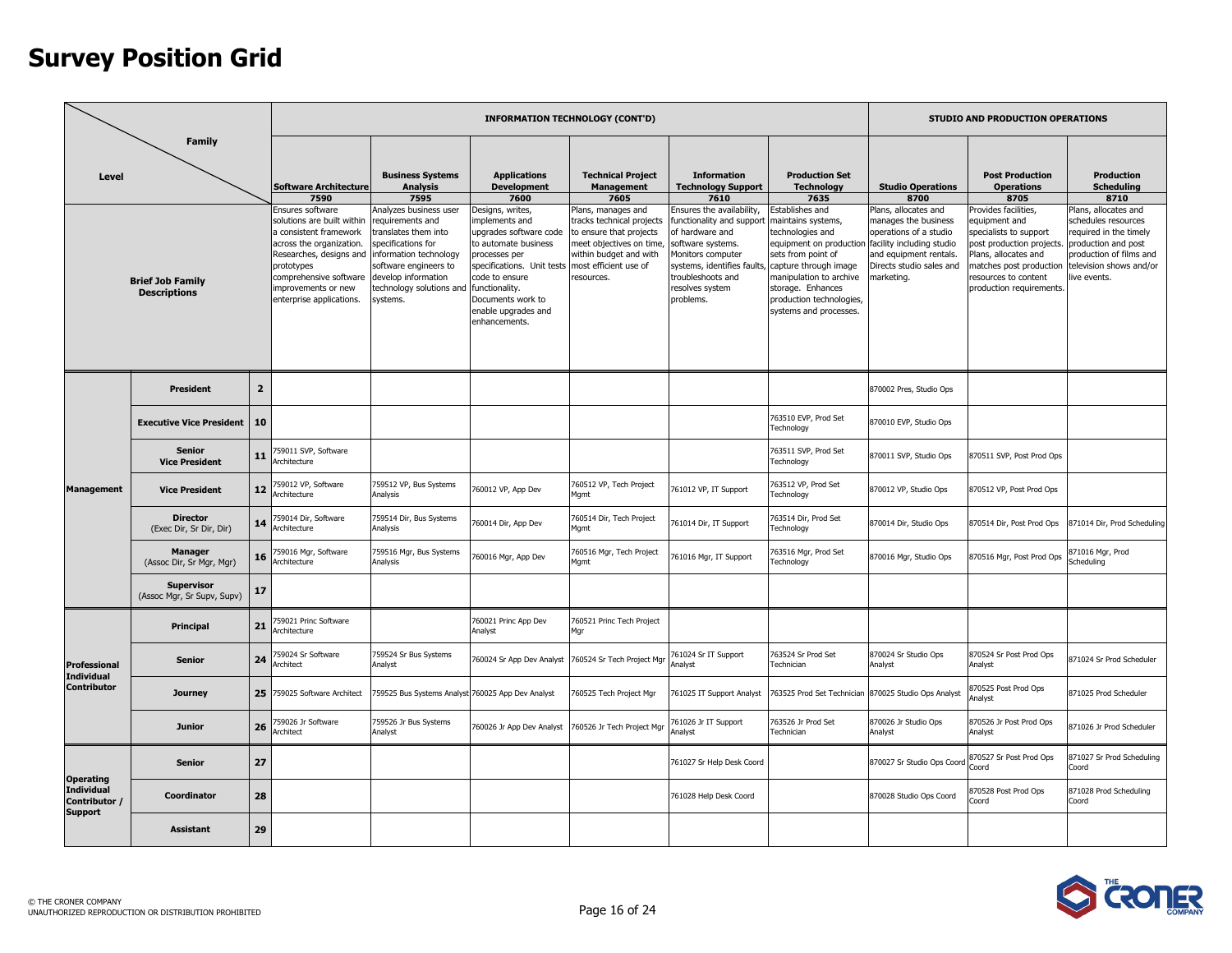|                                               |                                                                 |                |                                                                                                                                                                                                                                                                           |                                                                                                                                                                                                                          |                                                                                                                                                                                                                |                                                                                                                                                                                                                                                                                               |                                                                                                                                                                                                                                                 | <b>SAFETY AND RISK MANAGEMENT</b>                                                                                                                                                                                                            |                                                                                                                                                                                                                   |                                                                                                                                                                                                                                                                            |                                                                                                                                                                                                                                                               |
|-----------------------------------------------|-----------------------------------------------------------------|----------------|---------------------------------------------------------------------------------------------------------------------------------------------------------------------------------------------------------------------------------------------------------------------------|--------------------------------------------------------------------------------------------------------------------------------------------------------------------------------------------------------------------------|----------------------------------------------------------------------------------------------------------------------------------------------------------------------------------------------------------------|-----------------------------------------------------------------------------------------------------------------------------------------------------------------------------------------------------------------------------------------------------------------------------------------------|-------------------------------------------------------------------------------------------------------------------------------------------------------------------------------------------------------------------------------------------------|----------------------------------------------------------------------------------------------------------------------------------------------------------------------------------------------------------------------------------------------|-------------------------------------------------------------------------------------------------------------------------------------------------------------------------------------------------------------------|----------------------------------------------------------------------------------------------------------------------------------------------------------------------------------------------------------------------------------------------------------------------------|---------------------------------------------------------------------------------------------------------------------------------------------------------------------------------------------------------------------------------------------------------------|
| Level                                         | <b>Family</b><br><b>Brief Job Family</b><br><b>Descriptions</b> |                | <b>PRODUCTION</b><br><b>SERVICES</b><br>8712<br>Generates revenue<br>through the lease of<br>studio facilities to<br>production companies.<br>Markets facilities and<br>negotiates contracts to<br>achieve revenue goals.<br>Manages utilization of<br>physical property. | <b>MEDIA SERVICES</b><br>8714<br>Assesses performance of<br>media and theater<br>equipment in the field.<br>Evaluates first level<br>technical problems and<br>ensures that media<br>components function as<br>designed. | <b>PRINT SHOP</b><br>8716<br>Plans, provides,<br>manages and tracks<br>print and copy services<br>for the organization.<br>Determines production<br>requirements. Matches<br>services and staff with<br>needs. | <b>Environmental Health</b><br>and Safety<br>8718<br>Ensures workplace and<br>production safety. Plans,<br>administers and ensures<br>compliance with<br>environmental, industrial,<br>health and safety<br>regulations. Subject matter<br>is wide ranging and<br>includes production safety, | <b>Security</b><br>8720<br>Protects and serves<br>employees and visitors<br>and their possessions<br>when on premises.<br>Educates and enforces<br>procedures to ensure<br>protection. Ensures<br>response to incidents<br>and alarms including | <b>Fire</b><br>8725<br>Protects and serves<br>employees and visitors<br>while on premises. May<br>provide medical /<br>nospital and/or<br>emergency operations<br>services. Educates and<br>enforces fire prevention<br>and safety policies. | <b>Sustainability</b><br>8730<br>Develops and<br>administers the<br>organization's program<br>that focuses on shifting<br>business practices to<br>reduce negative impact<br>on the environment and<br>community. | <b>Business Continuity /</b><br><b>Crisis Management</b><br>8735<br>Develops, implements<br>and administers plans to<br>protect and resume<br>business operations<br>ollowing a business<br>nterruption or disaster.<br>Participates in<br>determining acceptable<br>risk. | <b>Risk Management</b><br>8740<br>Develops, implements<br>and administers casualty<br>and property-loss<br>insurance programs for<br>the organization and<br>productions. Analyzes<br>and determines types<br>and levels of loss<br>protection to be insured. |
|                                               |                                                                 |                |                                                                                                                                                                                                                                                                           |                                                                                                                                                                                                                          |                                                                                                                                                                                                                | chemical safety,<br>ergonomics, illness and<br>injury prevention and<br>building safety.                                                                                                                                                                                                      | thefts, injuries, parking<br>and speeding violations.                                                                                                                                                                                           |                                                                                                                                                                                                                                              |                                                                                                                                                                                                                   |                                                                                                                                                                                                                                                                            |                                                                                                                                                                                                                                                               |
|                                               | <b>President</b>                                                | $\overline{2}$ |                                                                                                                                                                                                                                                                           |                                                                                                                                                                                                                          |                                                                                                                                                                                                                |                                                                                                                                                                                                                                                                                               |                                                                                                                                                                                                                                                 |                                                                                                                                                                                                                                              |                                                                                                                                                                                                                   |                                                                                                                                                                                                                                                                            |                                                                                                                                                                                                                                                               |
|                                               | <b>Executive Vice President</b>                                 | 10             |                                                                                                                                                                                                                                                                           |                                                                                                                                                                                                                          |                                                                                                                                                                                                                | 871810 EVP, Environmental<br>Health & Safety                                                                                                                                                                                                                                                  | 872010 EVP, Security                                                                                                                                                                                                                            |                                                                                                                                                                                                                                              | 873010 EVP, Sustainability                                                                                                                                                                                        |                                                                                                                                                                                                                                                                            |                                                                                                                                                                                                                                                               |
|                                               | <b>Senior</b><br><b>Vice President</b>                          | 11             | 871211 SVP, Prod Svcs                                                                                                                                                                                                                                                     |                                                                                                                                                                                                                          | 871611 SVP, Print Shop                                                                                                                                                                                         | 371811 SVP, Environmental<br>lealth & Safety                                                                                                                                                                                                                                                  | 872011 SVP, Security                                                                                                                                                                                                                            |                                                                                                                                                                                                                                              | 873011 SVP, Sustainability                                                                                                                                                                                        | 373511 SVP, Bus Continuity<br>Crisis Mgmt                                                                                                                                                                                                                                  | 874011 SVP, Risk Mgmt                                                                                                                                                                                                                                         |
| <b>Management</b>                             | <b>Vice President</b>                                           |                | 12 871212 VP, Prod Svcs                                                                                                                                                                                                                                                   |                                                                                                                                                                                                                          | 871612 VP, Print Shop                                                                                                                                                                                          | 871812 VP, Environmental<br>Health & Safety                                                                                                                                                                                                                                                   | 872012 VP, Security                                                                                                                                                                                                                             |                                                                                                                                                                                                                                              | 873012 VP, Sustainability                                                                                                                                                                                         | 373512 VP, Bus Continuity /<br>risis Mamt                                                                                                                                                                                                                                  | 874012 VP, Risk Mgmt                                                                                                                                                                                                                                          |
|                                               | <b>Director</b><br>(Exec Dir, Sr Dir, Dir)                      |                | 14 871214 Dir, Prod Svcs                                                                                                                                                                                                                                                  |                                                                                                                                                                                                                          | 871614 Dir, Print Shop                                                                                                                                                                                         | 871814 Dir, Environmental<br>Health & Safety                                                                                                                                                                                                                                                  | 872014 Dir, Security                                                                                                                                                                                                                            | 872514 Dir, Fire                                                                                                                                                                                                                             | 873014 Dir, Sustainability                                                                                                                                                                                        | 373514 Dir, Bus Continuity<br>risis Mgmt                                                                                                                                                                                                                                   | 874014 Dir, Risk Mgmt                                                                                                                                                                                                                                         |
|                                               | <b>Manager</b><br>(Assoc Dir, Sr Mgr, Mgr)                      |                | 16 871216 Mgr, Prod Svcs                                                                                                                                                                                                                                                  |                                                                                                                                                                                                                          | 871616 Mgr, Print Shop                                                                                                                                                                                         | 871816 Mgr, Environmental<br>lealth & Safety                                                                                                                                                                                                                                                  | 872016 Mgr, Security                                                                                                                                                                                                                            |                                                                                                                                                                                                                                              | 873016 Mgr, Sustainability                                                                                                                                                                                        | 73516 Mgr, Bus Continuity<br>Crisis Mgmt                                                                                                                                                                                                                                   | 874016 Mgr, Risk Mgmt                                                                                                                                                                                                                                         |
|                                               | <b>Supervisor</b><br>(Assoc Mgr, Sr Supv, Supv)                 | 17             |                                                                                                                                                                                                                                                                           | 871417 Supv, Media Svcs                                                                                                                                                                                                  |                                                                                                                                                                                                                | 871817 Supv, Environmental<br>lealth & Safety                                                                                                                                                                                                                                                 | 872017 Supv, Security                                                                                                                                                                                                                           | 872517 Supv, Fire                                                                                                                                                                                                                            |                                                                                                                                                                                                                   |                                                                                                                                                                                                                                                                            | 874017 Supv, Risk Mgmt                                                                                                                                                                                                                                        |
|                                               | Principal                                                       | 21             |                                                                                                                                                                                                                                                                           |                                                                                                                                                                                                                          |                                                                                                                                                                                                                |                                                                                                                                                                                                                                                                                               |                                                                                                                                                                                                                                                 |                                                                                                                                                                                                                                              |                                                                                                                                                                                                                   |                                                                                                                                                                                                                                                                            |                                                                                                                                                                                                                                                               |
| <b>Professional</b><br>Individual             | <b>Senior</b>                                                   | 24             | 871224 Sr Prod Svcs Spec                                                                                                                                                                                                                                                  | 371424 Sr Media Svcs Spec                                                                                                                                                                                                |                                                                                                                                                                                                                | 871824 Sr Environmental<br>Health & Safety Spec                                                                                                                                                                                                                                               |                                                                                                                                                                                                                                                 | 872524 Sr Fire Spec                                                                                                                                                                                                                          |                                                                                                                                                                                                                   | 873524 Sr Bus Continuity /<br>Crisis Spec                                                                                                                                                                                                                                  |                                                                                                                                                                                                                                                               |
| <b>Contributor</b>                            | Journey                                                         |                | 25 871225 Prod Svcs Spec                                                                                                                                                                                                                                                  | 871425 Media Svcs Spec                                                                                                                                                                                                   |                                                                                                                                                                                                                | 871825 Environmental Health<br>& Safety Spec                                                                                                                                                                                                                                                  | 872025 Security Spec                                                                                                                                                                                                                            | 872525 Fire Spec                                                                                                                                                                                                                             |                                                                                                                                                                                                                   | 873525 Bus Continuity /<br><b>Crisis Spec</b>                                                                                                                                                                                                                              |                                                                                                                                                                                                                                                               |
|                                               | <b>Junior</b>                                                   |                | 26 871226 Jr Prod Svcs Spec                                                                                                                                                                                                                                               | 371426 Jr Media Svcs Spec                                                                                                                                                                                                |                                                                                                                                                                                                                |                                                                                                                                                                                                                                                                                               | 872026 Jr Security Spec                                                                                                                                                                                                                         |                                                                                                                                                                                                                                              |                                                                                                                                                                                                                   |                                                                                                                                                                                                                                                                            |                                                                                                                                                                                                                                                               |
| <b>Operating</b>                              | <b>Senior</b>                                                   | 27             | 871227 Sr Prod Svcs Coord                                                                                                                                                                                                                                                 |                                                                                                                                                                                                                          |                                                                                                                                                                                                                | 871827 Sr Environmental<br>Health & Safety Coord                                                                                                                                                                                                                                              | 872027 Sr Security Coord                                                                                                                                                                                                                        |                                                                                                                                                                                                                                              |                                                                                                                                                                                                                   |                                                                                                                                                                                                                                                                            |                                                                                                                                                                                                                                                               |
| Individual<br>Contributor /<br><b>Support</b> | Coordinator                                                     | 28             | 871228 Prod Svcs Coord                                                                                                                                                                                                                                                    | 371428 Media Svcs Coord                                                                                                                                                                                                  |                                                                                                                                                                                                                | 871828 Environmental Health<br>& Safety Coord                                                                                                                                                                                                                                                 | 872028 Security Coord                                                                                                                                                                                                                           |                                                                                                                                                                                                                                              |                                                                                                                                                                                                                   |                                                                                                                                                                                                                                                                            |                                                                                                                                                                                                                                                               |
|                                               | <b>Assistant</b>                                                | 29             |                                                                                                                                                                                                                                                                           |                                                                                                                                                                                                                          |                                                                                                                                                                                                                |                                                                                                                                                                                                                                                                                               |                                                                                                                                                                                                                                                 |                                                                                                                                                                                                                                              |                                                                                                                                                                                                                   |                                                                                                                                                                                                                                                                            |                                                                                                                                                                                                                                                               |

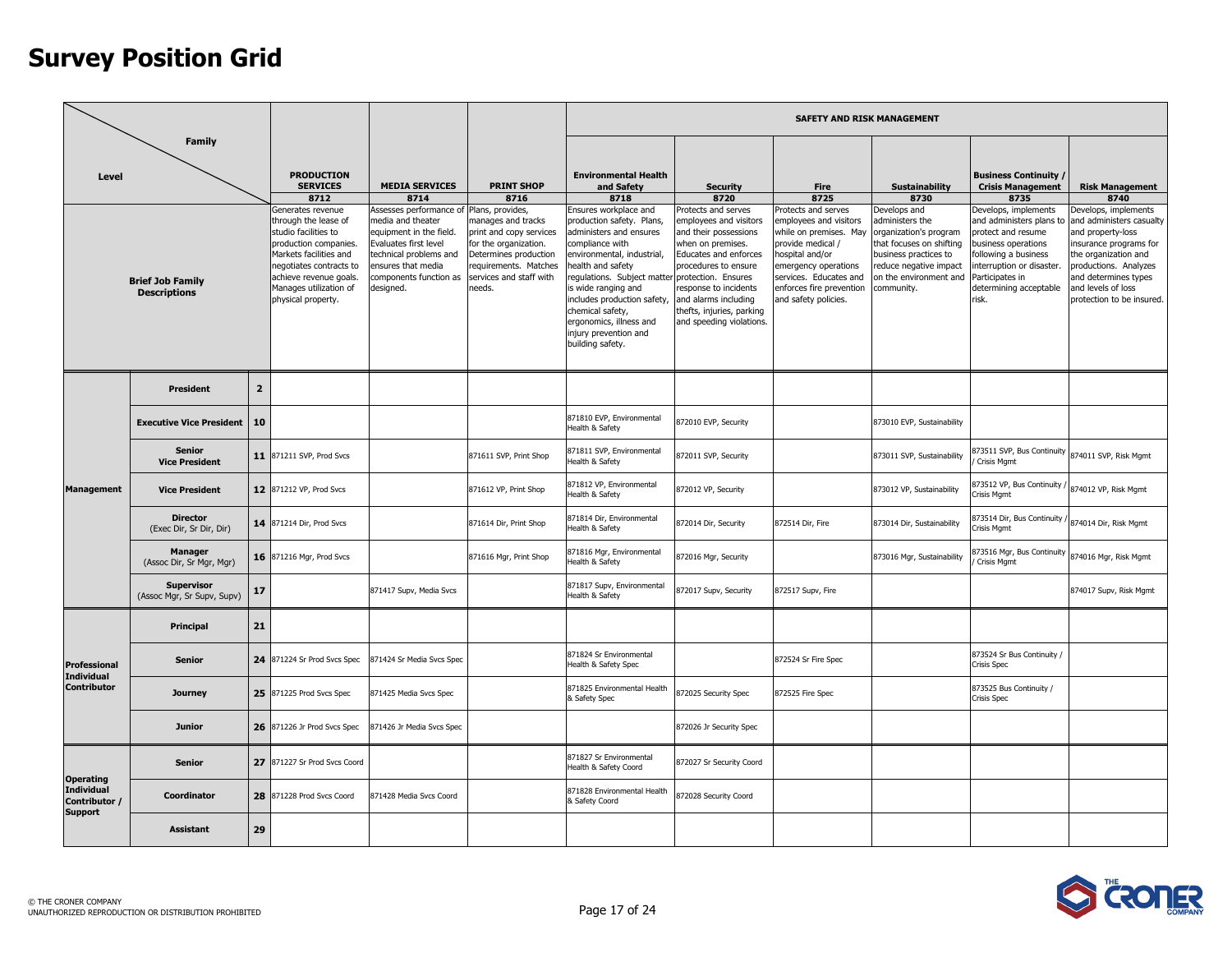|                                               |                                                 |                |                                                                                                                                                                                                                                    |                                                                                                                                                      | <b>HOSPITALITY</b>                                                                                                                                                                                                                                   |                                                                                                                                                                                       |                                                                                                                                               |                                                                                                                                                                                                            |
|-----------------------------------------------|-------------------------------------------------|----------------|------------------------------------------------------------------------------------------------------------------------------------------------------------------------------------------------------------------------------------|------------------------------------------------------------------------------------------------------------------------------------------------------|------------------------------------------------------------------------------------------------------------------------------------------------------------------------------------------------------------------------------------------------------|---------------------------------------------------------------------------------------------------------------------------------------------------------------------------------------|-----------------------------------------------------------------------------------------------------------------------------------------------|------------------------------------------------------------------------------------------------------------------------------------------------------------------------------------------------------------|
| Level                                         | <b>Family</b>                                   |                | <b>Food Services</b><br>8745                                                                                                                                                                                                       | <b>Culinary Management</b><br>8746                                                                                                                   | <b>Guest Relations / Tours</b><br><b>Management</b><br>8755                                                                                                                                                                                          | <b>Special Events</b><br>8760                                                                                                                                                         | <b>Retail Store</b><br>8763                                                                                                                   | <b>TRANSPORTATION / FLEET</b><br><b>SERVICES</b><br>8780                                                                                                                                                   |
|                                               | <b>Brief Job Family</b><br><b>Descriptions</b>  |                | Directly or through third parties,<br>acquires, stores, prepares, provides<br>and may serve food and beverages ir<br>cafeterias, commissaries and other<br>food stations. Selects and manages<br>food service and related vendors. | Oversees, develops and assesses<br>culinary planning and production of<br>food for fine dining, cafeterias, special the visitor center and on tours. | Plans, manages and administers guest Promotes, develops and implements<br>and visitor experience on the lot, in<br>events and studio production catering. Analyzes and matches tour schedules<br>and staff to meet demand. Develops<br>tour content. | special events on the lot for third<br>parties. Develops layout and<br>coordinates with sponsors and<br>vendors to implement agreed upon<br>event content, features and<br>amenities. | Merchandises company products and<br>creates a positive customer<br>experience in the retail store.<br>to-day operations of the retail store. | Maintains, supplies and staffs all<br>owned and leased cars and drivers<br>and maintains and allocates all motor<br>Supervises and participates in the day-vehicles and related equipment of the<br>fleet. |
|                                               | <b>President</b>                                | $\overline{2}$ |                                                                                                                                                                                                                                    |                                                                                                                                                      |                                                                                                                                                                                                                                                      |                                                                                                                                                                                       |                                                                                                                                               |                                                                                                                                                                                                            |
|                                               | <b>Executive Vice President</b>                 | 10             |                                                                                                                                                                                                                                    |                                                                                                                                                      |                                                                                                                                                                                                                                                      |                                                                                                                                                                                       |                                                                                                                                               |                                                                                                                                                                                                            |
|                                               | <b>Senior</b><br><b>Vice President</b>          |                | 11 874511 SVP, Food Svcs                                                                                                                                                                                                           |                                                                                                                                                      |                                                                                                                                                                                                                                                      | 876011 SVP, Special Events                                                                                                                                                            |                                                                                                                                               | 878011 SVP, Transportation / Fleet Svcs                                                                                                                                                                    |
| <b>Management</b>                             | <b>Vice President</b>                           |                | 12 874512 VP, Food Svcs                                                                                                                                                                                                            |                                                                                                                                                      | 875512 VP, Guest Relations / Tours<br>Management                                                                                                                                                                                                     | 876012 VP, Special Events                                                                                                                                                             |                                                                                                                                               | 878012 VP, Transportation / Fleet Svcs                                                                                                                                                                     |
|                                               | <b>Director</b><br>(Exec Dir, Sr Dir, Dir)      |                | 14 874514 Dir, Food Svcs                                                                                                                                                                                                           | 874614 Executive Chef                                                                                                                                | 875514 Dir, Guest Relations / Tours Mgmt 876014 Dir, Special Events                                                                                                                                                                                  |                                                                                                                                                                                       | 876314 Dir, Retail Store                                                                                                                      | 878014 Dir, Transportation / Fleet Svcs                                                                                                                                                                    |
|                                               | <b>Manager</b><br>(Assoc Dir, Sr Mgr, Mgr)      |                | 16 874516 Mgr, Food Svcs                                                                                                                                                                                                           | 874616 Sous Chef                                                                                                                                     | 875516 Mgr, Guest Relations / Tours Mgmt 876016 Mgr, Special Events                                                                                                                                                                                  |                                                                                                                                                                                       | 876316 Mgr, Retail Store                                                                                                                      | 878016 Mgr, Transportation / Fleet Svcs                                                                                                                                                                    |
|                                               | <b>Supervisor</b><br>(Assoc Mgr, Sr Supv, Supv) |                | 17 874517 Supv, Food Svcs                                                                                                                                                                                                          |                                                                                                                                                      |                                                                                                                                                                                                                                                      |                                                                                                                                                                                       | 876317 Supv, Retail Store                                                                                                                     |                                                                                                                                                                                                            |
|                                               | Principal                                       | 21             |                                                                                                                                                                                                                                    |                                                                                                                                                      |                                                                                                                                                                                                                                                      |                                                                                                                                                                                       |                                                                                                                                               |                                                                                                                                                                                                            |
| <b>Professional</b><br><b>Individual</b>      | <b>Senior</b>                                   |                | 24 874524 Sr Food Svcs Spec (New)                                                                                                                                                                                                  | 874624 Sr Culinary Mgmt Spec (New)                                                                                                                   | 875524 Sr Guest Relations / Tours<br>Management Spec                                                                                                                                                                                                 | 876024 Sr Special Events Spec (New)                                                                                                                                                   |                                                                                                                                               |                                                                                                                                                                                                            |
| <b>Contributor</b>                            | Journey                                         |                | 25 874525 Food Svcs Spec (New)                                                                                                                                                                                                     | 874625 Culinary Mgmt Spec (New)                                                                                                                      | 875525 Guest Relations / Tours<br>Management Spec                                                                                                                                                                                                    | 876025 Special Events Spec (New)                                                                                                                                                      |                                                                                                                                               | 878025 Transportation / Fleet Svcs Spec                                                                                                                                                                    |
|                                               | <b>Junior</b>                                   | 26             |                                                                                                                                                                                                                                    |                                                                                                                                                      |                                                                                                                                                                                                                                                      |                                                                                                                                                                                       |                                                                                                                                               |                                                                                                                                                                                                            |
| <b>Operating</b>                              | <b>Senior</b>                                   | 27             |                                                                                                                                                                                                                                    |                                                                                                                                                      |                                                                                                                                                                                                                                                      |                                                                                                                                                                                       |                                                                                                                                               |                                                                                                                                                                                                            |
| Individual<br>Contributor /<br><b>Support</b> | Coordinator                                     |                | 28 874528 Food Svcs Coord (New)                                                                                                                                                                                                    | 874628 Culinary Mgmt Coord (New)                                                                                                                     | 875528 Tour Guide                                                                                                                                                                                                                                    | 876028 Special Events Coord (New)                                                                                                                                                     | 876328 Retail Salesperson                                                                                                                     |                                                                                                                                                                                                            |
|                                               | <b>Assistant</b>                                | 29             |                                                                                                                                                                                                                                    |                                                                                                                                                      |                                                                                                                                                                                                                                                      |                                                                                                                                                                                       |                                                                                                                                               |                                                                                                                                                                                                            |

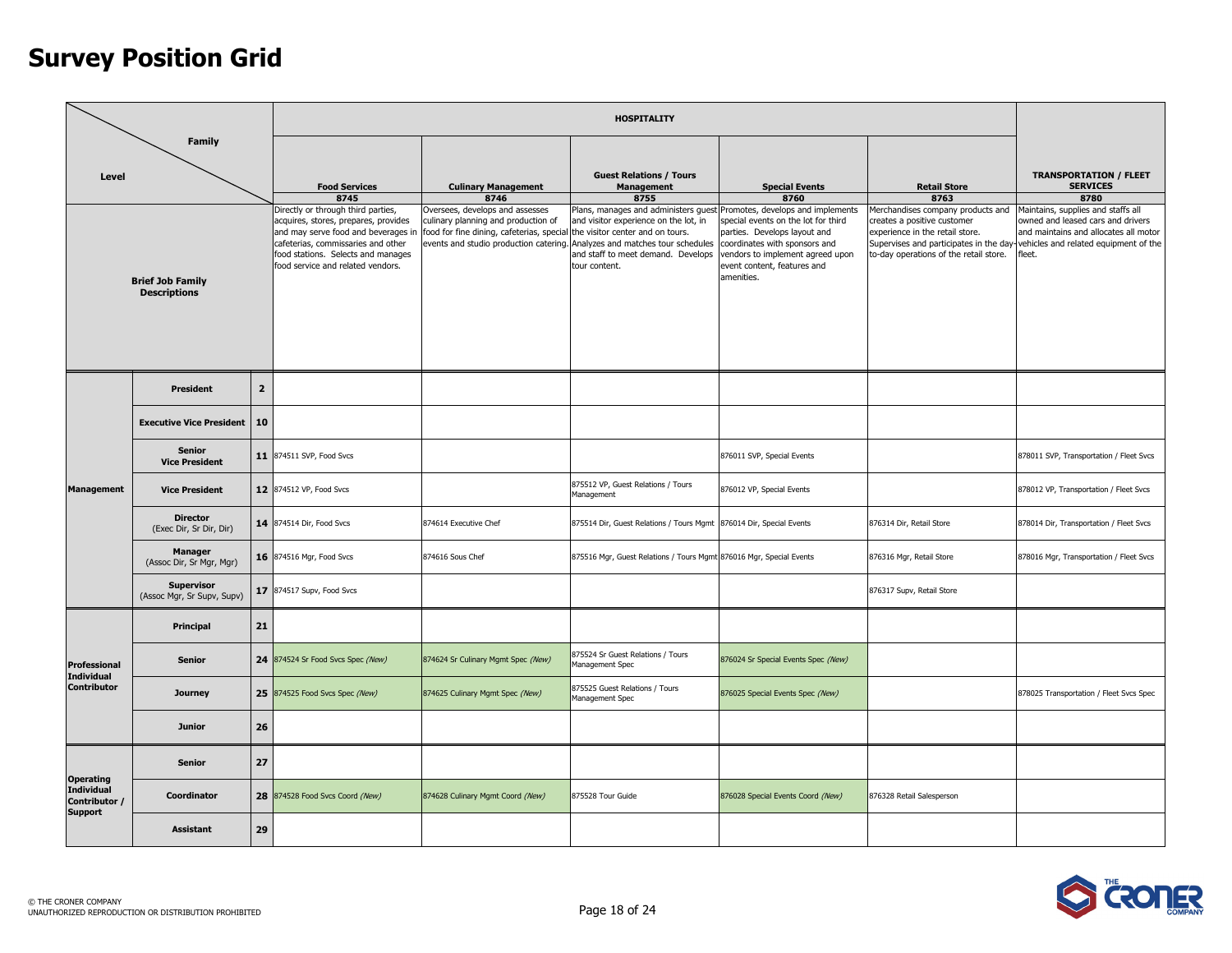|                                                      |                                                                                                                                                   |              |                                                                                                                                                                                                                                                           |                                                                                                                                                                                                       |                                                                                                                                                           | <b>LIBRARY AND ARCHIVES</b>                                                                                                                                                                             |                                                                                                                                 |                                                                                                                                                                                                            |                                                                                                                               |
|------------------------------------------------------|---------------------------------------------------------------------------------------------------------------------------------------------------|--------------|-----------------------------------------------------------------------------------------------------------------------------------------------------------------------------------------------------------------------------------------------------------|-------------------------------------------------------------------------------------------------------------------------------------------------------------------------------------------------------|-----------------------------------------------------------------------------------------------------------------------------------------------------------|---------------------------------------------------------------------------------------------------------------------------------------------------------------------------------------------------------|---------------------------------------------------------------------------------------------------------------------------------|------------------------------------------------------------------------------------------------------------------------------------------------------------------------------------------------------------|-------------------------------------------------------------------------------------------------------------------------------|
| Level                                                | <b>Family</b>                                                                                                                                     |              | <b>Archives</b>                                                                                                                                                                                                                                           | Library                                                                                                                                                                                               | <b>Digital Media Assets</b>                                                                                                                               | <b>Digital Asset Strategy</b>                                                                                                                                                                           | <b>Digital Vault</b>                                                                                                            | <b>Metadata Analysis</b>                                                                                                                                                                                   | <b>Library Restoration</b>                                                                                                    |
|                                                      |                                                                                                                                                   |              | 8800                                                                                                                                                                                                                                                      | 8805                                                                                                                                                                                                  | 8810                                                                                                                                                      | 8813                                                                                                                                                                                                    | 8815                                                                                                                            | 8820                                                                                                                                                                                                       | 8825                                                                                                                          |
|                                                      | <b>Brief Job Family</b><br><b>Descriptions</b><br>President<br><b>Senior</b><br><b>Vice President</b><br><b>Vice President</b><br><b>Director</b> |              | Curates, catalogues, stores,<br>restores, preserves, documents<br>and exhibits film and physical<br>asset collection. Develops and<br>maintains archive policies,<br>procedures and systems to<br>secure collection and preserve<br>collection integrity. | Plans, administers and<br>improves systems that house<br>and ensure timely access to<br>physical and/or digital media<br>assets. Receives, indexes,<br>stores, retrieves and returns<br>media assets. | Plans, administers and<br>improves digital asset<br>management systems.<br>Receives, indexes, stores,<br>protects and distributes digital<br>media files. | Identifies, researches,<br>recommends and manages<br>development or acquisition of<br>systems that enable storage,<br>cataloguing, retrieval and<br>protection of the organization's<br>digital assets. | Maintains a secure applications<br>environment for selected data<br>files / assets. Manages and<br>organizes file-based assets. | Develops and maintains data<br>naming protocols that enable<br>accurate and thorough retrieval<br>of digital assets. Establishes<br>and modifies data definitions.<br>Monitors and audits data<br>quality. | Plans and implements the<br>physical restoration of films and<br>tapes to approximate or exceed<br>their original conditions. |
|                                                      |                                                                                                                                                   | $\mathbf{2}$ |                                                                                                                                                                                                                                                           |                                                                                                                                                                                                       |                                                                                                                                                           |                                                                                                                                                                                                         |                                                                                                                                 |                                                                                                                                                                                                            |                                                                                                                               |
|                                                      | <b>Executive Vice President</b>                                                                                                                   |              | 10 880010 EVP, Archives                                                                                                                                                                                                                                   |                                                                                                                                                                                                       |                                                                                                                                                           |                                                                                                                                                                                                         |                                                                                                                                 |                                                                                                                                                                                                            |                                                                                                                               |
|                                                      |                                                                                                                                                   |              | 11 880011 SVP, Archives                                                                                                                                                                                                                                   |                                                                                                                                                                                                       | 881011 SVP, Digital Media Assets                                                                                                                          |                                                                                                                                                                                                         |                                                                                                                                 | 882011 SVP, Metadata Analysis                                                                                                                                                                              |                                                                                                                               |
| <b>Management</b>                                    |                                                                                                                                                   |              | 12 880012 VP, Archives                                                                                                                                                                                                                                    | 880512 VP, Library                                                                                                                                                                                    | 881012 VP, Digital Media Assets                                                                                                                           | 881312 VP, Digital Asset Strategy                                                                                                                                                                       |                                                                                                                                 | 882012 VP, Metadata Analysis                                                                                                                                                                               |                                                                                                                               |
|                                                      | (Exec Dir, Sr Dir, Dir)                                                                                                                           |              | <b>14</b> 880014 Dir, Archives                                                                                                                                                                                                                            | 880514 Dir, Library                                                                                                                                                                                   | 881014 Dir, Digital Media Assets                                                                                                                          | 881314 Dir, Digital Asset Strategy                                                                                                                                                                      |                                                                                                                                 | 882014 Dir, Metadata Analysis                                                                                                                                                                              | 882514 Dir, Library Restoration                                                                                               |
|                                                      | <b>Manager</b><br>(Assoc Dir, Sr Mgr, Mgr)                                                                                                        |              | 16 880016 Mgr, Archives                                                                                                                                                                                                                                   | 880516 Mgr, Library                                                                                                                                                                                   | 881016 Mgr, Digital Media Assets                                                                                                                          | 881316 Mgr, Digital Asset Strategy                                                                                                                                                                      |                                                                                                                                 | 882016 Mgr, Metadata Analysis                                                                                                                                                                              | 882516 Mgr, Library Restoration                                                                                               |
|                                                      | <b>Supervisor</b><br>(Assoc Mgr, Sr Supv, Supv)                                                                                                   |              | 17 880017 Supv, Archives                                                                                                                                                                                                                                  |                                                                                                                                                                                                       |                                                                                                                                                           | 881317 Supv, Digital Asset Strategy                                                                                                                                                                     |                                                                                                                                 |                                                                                                                                                                                                            |                                                                                                                               |
|                                                      | Principal                                                                                                                                         |              | 21 880021 Princ Archival Rep                                                                                                                                                                                                                              |                                                                                                                                                                                                       |                                                                                                                                                           |                                                                                                                                                                                                         |                                                                                                                                 |                                                                                                                                                                                                            |                                                                                                                               |
| <b>Professional</b><br><b>Individual</b>             | <b>Senior</b>                                                                                                                                     |              | 24 880024 Sr Archival Rep                                                                                                                                                                                                                                 |                                                                                                                                                                                                       | 881024 Sr Digital Media Assets<br>Administrator                                                                                                           | 881324 Sr Digital Asset Strategy<br>Spec                                                                                                                                                                |                                                                                                                                 |                                                                                                                                                                                                            |                                                                                                                               |
| <b>Contributor</b>                                   | <b>Journey</b>                                                                                                                                    |              | 25 880025 Archival Rep                                                                                                                                                                                                                                    | 880525 Librarian                                                                                                                                                                                      | 881025 Digital Media Assets<br>Administrator                                                                                                              | 881325 Digital Asset Strategy Spec                                                                                                                                                                      | 881525 Digital Vault Administrator                                                                                              | 882025 Metadata Analyst                                                                                                                                                                                    | 882525 Library Restoration Spec                                                                                               |
|                                                      | <b>Junior</b>                                                                                                                                     |              | 26 880026 Jr Archival Rep                                                                                                                                                                                                                                 |                                                                                                                                                                                                       | 881026 Jr Digital Media Assets<br>Administrator                                                                                                           |                                                                                                                                                                                                         |                                                                                                                                 |                                                                                                                                                                                                            |                                                                                                                               |
| <b>Operating</b>                                     | <b>Senior</b>                                                                                                                                     | 27           |                                                                                                                                                                                                                                                           | 880527 Sr Library Svcs Coord                                                                                                                                                                          |                                                                                                                                                           |                                                                                                                                                                                                         |                                                                                                                                 |                                                                                                                                                                                                            |                                                                                                                               |
| <b>Individual</b><br>Contributor /<br><b>Support</b> | Coordinator                                                                                                                                       |              | 28 880028 Archive Coord                                                                                                                                                                                                                                   | 880528 Library Svcs Coord                                                                                                                                                                             | 881028 Digital Media Assets Coord                                                                                                                         |                                                                                                                                                                                                         |                                                                                                                                 |                                                                                                                                                                                                            |                                                                                                                               |
|                                                      | <b>Assistant</b>                                                                                                                                  | 29           |                                                                                                                                                                                                                                                           |                                                                                                                                                                                                       |                                                                                                                                                           |                                                                                                                                                                                                         |                                                                                                                                 |                                                                                                                                                                                                            |                                                                                                                               |

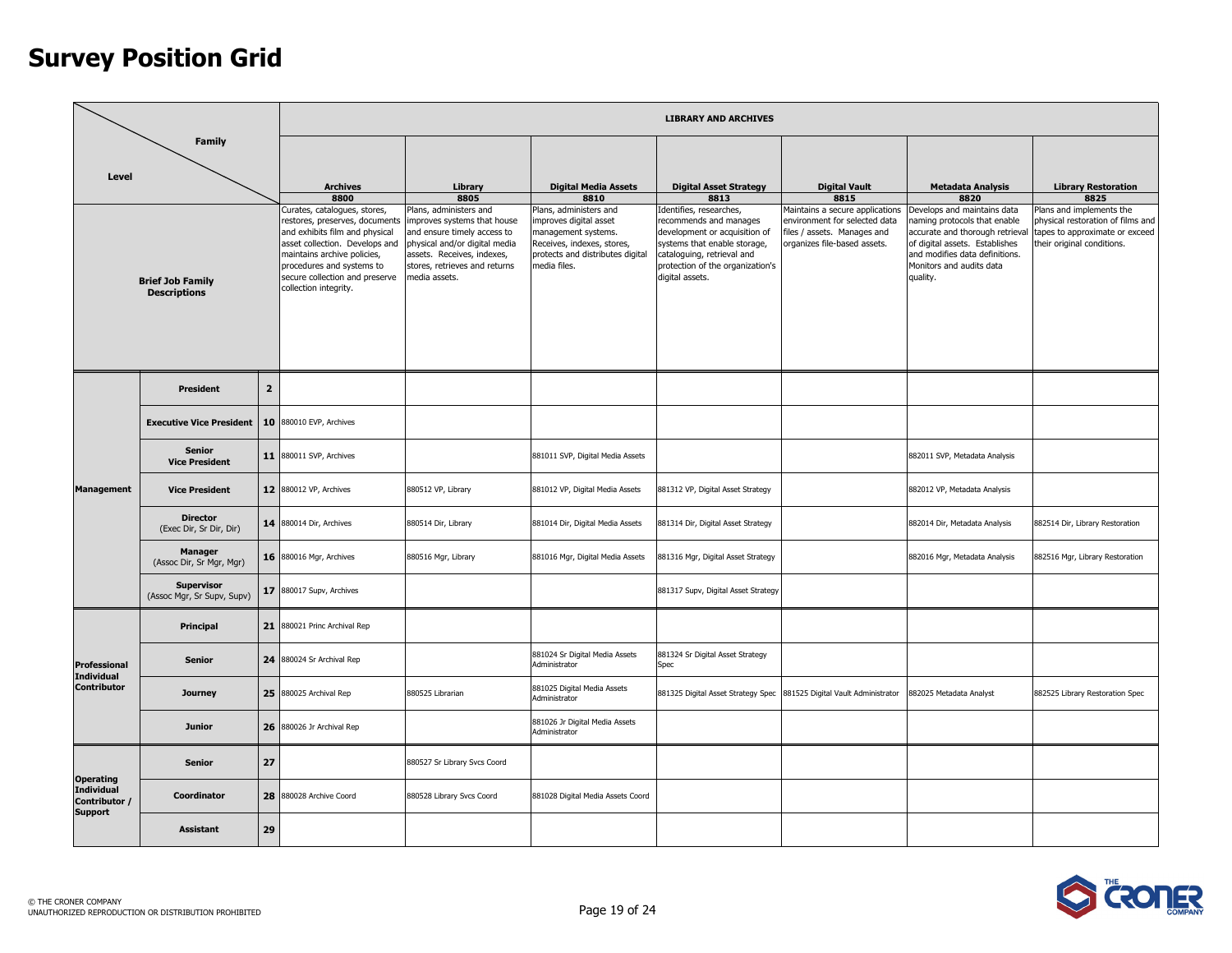|                                                                          |                                                 |                |                                                                                                                                     |                                                                                                                          | <b>FACILITIES AND REAL ESTATE</b>                                                                                                                                                                               |                                                                                                                                                             |                                                                                                                                                                                                                                                |                                                                                                                                                                                                                                                                            | STRATEGIC PLANNING AND CORPORATE DEVELOPMENT                                                                                                                                                                                                       |                                                                                                                                                                                                                                                                          |
|--------------------------------------------------------------------------|-------------------------------------------------|----------------|-------------------------------------------------------------------------------------------------------------------------------------|--------------------------------------------------------------------------------------------------------------------------|-----------------------------------------------------------------------------------------------------------------------------------------------------------------------------------------------------------------|-------------------------------------------------------------------------------------------------------------------------------------------------------------|------------------------------------------------------------------------------------------------------------------------------------------------------------------------------------------------------------------------------------------------|----------------------------------------------------------------------------------------------------------------------------------------------------------------------------------------------------------------------------------------------------------------------------|----------------------------------------------------------------------------------------------------------------------------------------------------------------------------------------------------------------------------------------------------|--------------------------------------------------------------------------------------------------------------------------------------------------------------------------------------------------------------------------------------------------------------------------|
| Level                                                                    | <b>Family</b>                                   |                | <b>Facilities Management</b><br>8830                                                                                                | <b>Facilities Construction</b><br>8835                                                                                   | <b>Capital Project</b><br><b>Management</b><br>8840                                                                                                                                                             | <b>Grounds</b><br>8845                                                                                                                                      | <b>Real Estate</b><br>8850                                                                                                                                                                                                                     | <b>Strategic Planning</b><br>8855                                                                                                                                                                                                                                          | 8857                                                                                                                                                                                                                                               | <b>Corporate Development Business Transformation</b><br>8858                                                                                                                                                                                                             |
|                                                                          | <b>Brief Job Family</b><br><b>Descriptions</b>  |                | Plans, maintains and<br>improves the physical plant<br>equipment, machinery and set construction.<br>other facility infrastructure. | Plans, manages and tracks<br>major facilities construction<br>including buildings, utilities, projects. May also provide | Plans, manages and tracks<br>the design and construction<br>of significant and/or<br>complex capital<br>improvement projects<br>including mechanical,<br>electrical, plumbing,<br>infrastructure and utilities. | Plans, maintains and<br>improves the facility's<br>landscaping including<br>grass, lawns, trees, shrubs,<br>flower beds and other<br>decorative vegetation. | Plans, manages, acquires<br>and divests the<br>organization's real estate<br>portfolio to meet business<br>requirements. Negotiates<br>and manages real estate<br>transactions. Negotiates<br>and administers leases and<br>rental agreements. | Develops and tracks mid-<br>to long-range plans to<br>maximize competitive<br>advantage and long-term<br>sustainability. Identifies<br>potential organizational<br>reconfigurations, mergers,<br>acquisitions and/or<br>partners to expedite<br>achievement of objectives. | Identifies, analyzes,<br>eqotiates for and develops<br>new corporate development organization to optimize<br>opportunities including<br>acquisitions, mergers,<br>divestitures and other<br>strategic alliances that<br>support growth objectives. | Identifies areas of<br>opportunity within an<br>operational efficiency.<br>Develops strategies and<br>implements processes and<br>procedures to drive change.<br>May be deployed to any area<br>and/or initiative in the<br>organization depending on<br>evolving needs. |
|                                                                          | <b>President</b>                                | $\overline{2}$ |                                                                                                                                     |                                                                                                                          |                                                                                                                                                                                                                 |                                                                                                                                                             |                                                                                                                                                                                                                                                |                                                                                                                                                                                                                                                                            |                                                                                                                                                                                                                                                    |                                                                                                                                                                                                                                                                          |
|                                                                          | <b>Executive Vice President</b>                 |                | 10 883010 EVP, Facilities                                                                                                           |                                                                                                                          |                                                                                                                                                                                                                 |                                                                                                                                                             |                                                                                                                                                                                                                                                | 885510 EVP, Strategic<br>Planning                                                                                                                                                                                                                                          | 885710 EVP, Corporate Dev                                                                                                                                                                                                                          | 885810 EVP, Bus Transformation                                                                                                                                                                                                                                           |
|                                                                          | <b>Senior</b><br><b>Vice President</b>          |                | <b>11</b> 883011 SVP, Facilities                                                                                                    | 883511 SVP, Facilities<br>Construction                                                                                   |                                                                                                                                                                                                                 | 884511 SVP, Grounds                                                                                                                                         | 885011 SVP, Real Estate                                                                                                                                                                                                                        | 885511 SVP, Strategic<br>Planning                                                                                                                                                                                                                                          | 885711 SVP, Corporate Dev                                                                                                                                                                                                                          | 885811 SVP, Bus Transformation                                                                                                                                                                                                                                           |
| <b>Management</b>                                                        | <b>Vice President</b>                           |                | 12 883012 VP, Facilities                                                                                                            | 883512 VP, Facilities<br>Construction                                                                                    |                                                                                                                                                                                                                 | 884512 VP, Grounds                                                                                                                                          | 885012 VP, Real Estate                                                                                                                                                                                                                         | 885512 VP, Strategic Planning                                                                                                                                                                                                                                              | 885712 VP, Corporate Dev                                                                                                                                                                                                                           | 885812 VP, Bus Transformation                                                                                                                                                                                                                                            |
|                                                                          | <b>Director</b><br>(Exec Dir, Sr Dir, Dir)      |                | <b>14</b> 883014 Dir, Facilities                                                                                                    | 883514 Dir, Facilities<br>Construction                                                                                   |                                                                                                                                                                                                                 | 884514 Dir, Grounds                                                                                                                                         | 885014 Dir, Real Estate                                                                                                                                                                                                                        | 885514 Dir, Strategic Planning                                                                                                                                                                                                                                             | 885714 Dir, Corporate Dev                                                                                                                                                                                                                          | 885814 Dir, Bus Transformation                                                                                                                                                                                                                                           |
|                                                                          | <b>Manager</b><br>(Assoc Dir, Sr Mgr, Mgr)      |                | 16 883016 Mgr, Facilities                                                                                                           | 883516 Mgr, Facilities<br>Construction                                                                                   | 884016 Capital Project Mgr                                                                                                                                                                                      | 884516 Mgr, Grounds                                                                                                                                         | 885016 Mgr, Real Estate                                                                                                                                                                                                                        | 885516 Mgr, Strategic<br>Planning                                                                                                                                                                                                                                          | 885716 Mgr, Corporate Dev                                                                                                                                                                                                                          |                                                                                                                                                                                                                                                                          |
|                                                                          | <b>Supervisor</b><br>(Assoc Mgr, Sr Supv, Supv) |                | 17 883017 Supv, Facilities                                                                                                          |                                                                                                                          |                                                                                                                                                                                                                 |                                                                                                                                                             |                                                                                                                                                                                                                                                | 885517 Supv, Strategic<br>Planning                                                                                                                                                                                                                                         |                                                                                                                                                                                                                                                    |                                                                                                                                                                                                                                                                          |
|                                                                          | Principal                                       | 21             |                                                                                                                                     |                                                                                                                          |                                                                                                                                                                                                                 |                                                                                                                                                             |                                                                                                                                                                                                                                                |                                                                                                                                                                                                                                                                            | 885721 Princ Corporate Dev<br>Analyst                                                                                                                                                                                                              |                                                                                                                                                                                                                                                                          |
| <b>Professional</b><br><b>Individual</b>                                 | <b>Senior</b>                                   |                | 24 883024 Sr Facilities Spec                                                                                                        |                                                                                                                          |                                                                                                                                                                                                                 |                                                                                                                                                             |                                                                                                                                                                                                                                                | 885524 Sr Strategic Planner                                                                                                                                                                                                                                                |                                                                                                                                                                                                                                                    |                                                                                                                                                                                                                                                                          |
| <b>Contributor</b>                                                       | <b>Journey</b>                                  |                | 25 883025 Facilities Spec                                                                                                           |                                                                                                                          |                                                                                                                                                                                                                 |                                                                                                                                                             |                                                                                                                                                                                                                                                | 885525 Strategic Planner                                                                                                                                                                                                                                                   |                                                                                                                                                                                                                                                    |                                                                                                                                                                                                                                                                          |
|                                                                          | <b>Junior</b>                                   |                | 26 883026 Jr Facilities Spec                                                                                                        |                                                                                                                          |                                                                                                                                                                                                                 |                                                                                                                                                             |                                                                                                                                                                                                                                                |                                                                                                                                                                                                                                                                            |                                                                                                                                                                                                                                                    |                                                                                                                                                                                                                                                                          |
|                                                                          | <b>Senior</b>                                   |                | 27 883027 Sr Facilities Coord                                                                                                       |                                                                                                                          |                                                                                                                                                                                                                 |                                                                                                                                                             |                                                                                                                                                                                                                                                |                                                                                                                                                                                                                                                                            |                                                                                                                                                                                                                                                    |                                                                                                                                                                                                                                                                          |
| <b>Operating</b><br><b>Individual</b><br>Contributor /<br><b>Support</b> | <b>Coordinator</b>                              | 28             | 883028 Facilities Coord                                                                                                             |                                                                                                                          |                                                                                                                                                                                                                 |                                                                                                                                                             |                                                                                                                                                                                                                                                | 885528 Strategic Planning<br>Coord                                                                                                                                                                                                                                         |                                                                                                                                                                                                                                                    |                                                                                                                                                                                                                                                                          |
|                                                                          | <b>Assistant</b>                                | 29             | 883029 Facilities Asst                                                                                                              |                                                                                                                          |                                                                                                                                                                                                                 |                                                                                                                                                             |                                                                                                                                                                                                                                                |                                                                                                                                                                                                                                                                            |                                                                                                                                                                                                                                                    |                                                                                                                                                                                                                                                                          |

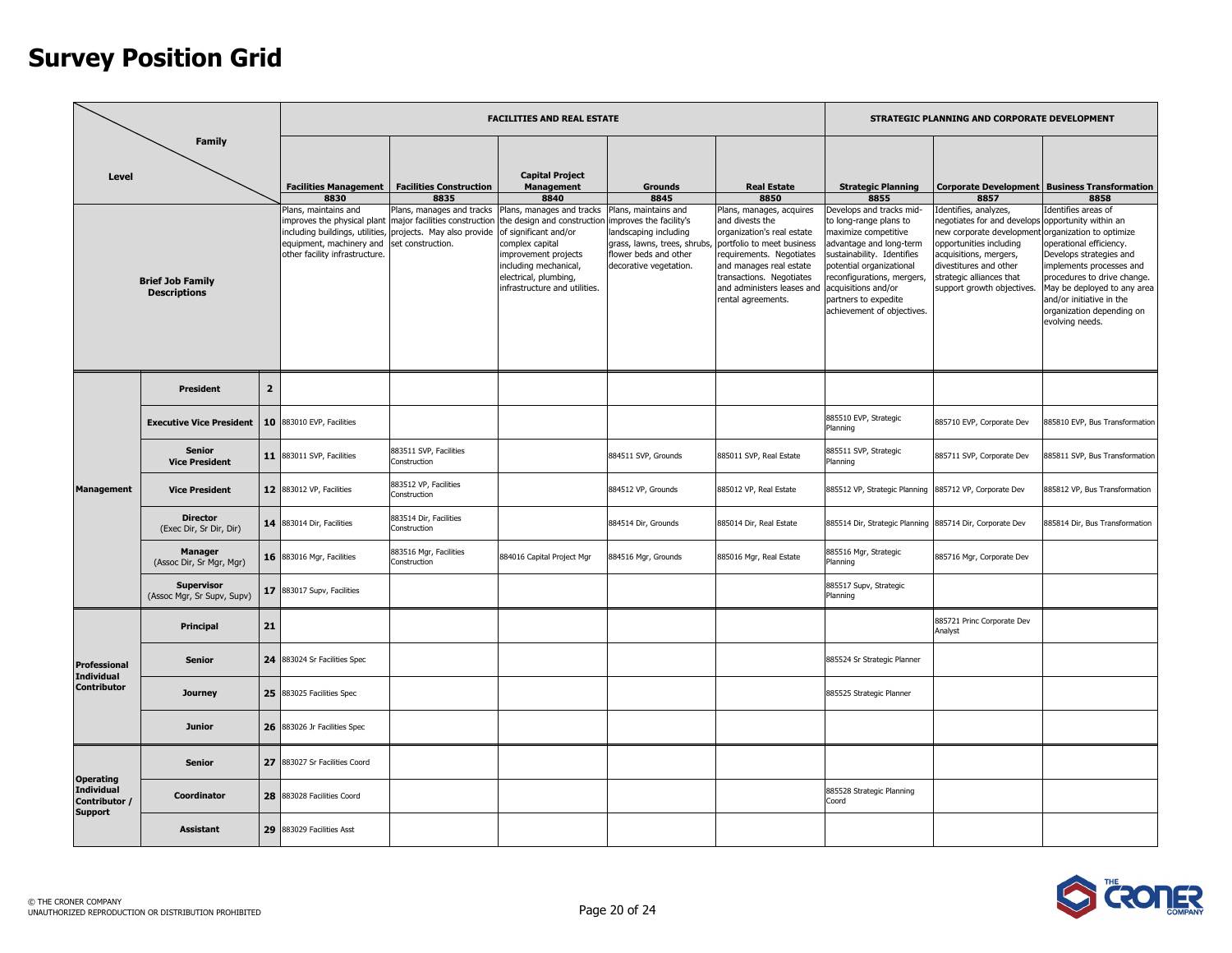|                                                 |                                                                      |                |                                                                                                                                                                                                                                                                                         |                                                                                                                                                                                                                                                            | <b>CORPORATE LEGAL</b>                                                                                                                                                                           |                                                                                                                                           |                                                                                                                                                                                                                                                                                                        |                                                                                                                                                                                                                                                                                                                                                                              | <b>FINANCE AND ACCOUNTING</b>                                                                                                                                          |                                                                                                                                                                                                                                            |                                                                                                                                                            |
|-------------------------------------------------|----------------------------------------------------------------------|----------------|-----------------------------------------------------------------------------------------------------------------------------------------------------------------------------------------------------------------------------------------------------------------------------------------|------------------------------------------------------------------------------------------------------------------------------------------------------------------------------------------------------------------------------------------------------------|--------------------------------------------------------------------------------------------------------------------------------------------------------------------------------------------------|-------------------------------------------------------------------------------------------------------------------------------------------|--------------------------------------------------------------------------------------------------------------------------------------------------------------------------------------------------------------------------------------------------------------------------------------------------------|------------------------------------------------------------------------------------------------------------------------------------------------------------------------------------------------------------------------------------------------------------------------------------------------------------------------------------------------------------------------------|------------------------------------------------------------------------------------------------------------------------------------------------------------------------|--------------------------------------------------------------------------------------------------------------------------------------------------------------------------------------------------------------------------------------------|------------------------------------------------------------------------------------------------------------------------------------------------------------|
| Level                                           | <b>Family</b><br><b>Brief Job Family</b><br><b>Descriptions</b>      |                | Legal (Corporate)<br>8860                                                                                                                                                                                                                                                               | Litigation<br>8865                                                                                                                                                                                                                                         | <b>Intellectual Property</b><br>8870                                                                                                                                                             | <b>Labor Relations</b><br>8875                                                                                                            | Privacy<br>8877                                                                                                                                                                                                                                                                                        | <b>Finance</b><br>8882                                                                                                                                                                                                                                                                                                                                                       | Accounting<br>8883                                                                                                                                                     | <b>Revenue Accounting</b><br>8884                                                                                                                                                                                                          | <b>Treasury</b><br>8888                                                                                                                                    |
|                                                 | <b>President</b><br><b>Executive Vice President</b><br><b>Senior</b> |                | Protects the ordinary and<br>special activities of the<br>business organization.<br>May include employment<br>law and mergers and<br>acquisitions. Provides<br>legal advice and<br>consultation to protect<br>the company when<br>formulating policies,<br>practices and<br>agreements. | Protects the interests of<br>the organization by<br>bringing or contesting a<br>legal action in court.<br>May include employment<br>litigation. Researches,<br>prepares cases,<br>negotiates settlements or<br>takes to trial civil and<br>criminal cases. | Protects the IP of the<br>organization by<br>participating in<br>nvestigations and<br>recommending<br>remediation approaches.<br>Manages and supports<br>litigated IP and anti-<br>piracy cases. | operational viability of<br>the organization by<br>facilitating mutually<br>acceptable employment<br>terms and conditions<br>with unions. | Protects the financial and Provides specialized legal Develops budgets and<br>counsel and protects the<br>interests of the<br>organization by advising<br>on all aspects of privacy<br>law and regulation,<br>including data protection,<br>data retention, data<br>security and data breach<br>rules. | orecasts for client business<br>unit. Monitors costs against<br>budget, reports on variances<br>and provides updated<br>forecasts and models for<br>business unit. Supports<br>client groups in planning and and special audits.<br>decision making with<br>financial and scenario<br>modeling. Develops financial<br>models for new ventures at<br>the business unit level. | Develops, implements<br>and maintains<br>accounting systems and<br>their required entries,<br>reconciliation and<br>reporting. Participates<br>in and supports regular | racks and reviews<br>revenue and deal<br>payments and creates<br>revenue statements.<br>Participates in the<br>revenue accounting<br>cycle, from contract<br>administration to client<br>management to<br>creating revenue<br>projections. | Manages the cash flow<br>of the organization and<br>directs financial<br>planning, procurement,<br>custody and investment<br>of funds and other<br>assets. |
|                                                 |                                                                      | $\overline{2}$ | 886002 Pres, Legal<br>(Corporate)                                                                                                                                                                                                                                                       |                                                                                                                                                                                                                                                            |                                                                                                                                                                                                  |                                                                                                                                           |                                                                                                                                                                                                                                                                                                        | 888202 Pres, Finance, Division<br>CFO                                                                                                                                                                                                                                                                                                                                        | 888302 Pres, Accounting                                                                                                                                                |                                                                                                                                                                                                                                            |                                                                                                                                                            |
|                                                 |                                                                      | 10             | 886010 EVP, Legal<br>Corporate)                                                                                                                                                                                                                                                         | 886510 EVP, Litigation                                                                                                                                                                                                                                     | 87010 EVP, Intellectual<br>Property                                                                                                                                                              | 887510 EVP, Labor Relations 887710 EVP, Privacy                                                                                           |                                                                                                                                                                                                                                                                                                        | 888210 EVP, Finance                                                                                                                                                                                                                                                                                                                                                          | 888310 EVP, Accounting                                                                                                                                                 |                                                                                                                                                                                                                                            | 888810 EVP, Treasury                                                                                                                                       |
|                                                 | <b>Vice President</b>                                                | 11             | 886011 SVP, Legal<br>Corporate)                                                                                                                                                                                                                                                         | 886511 SVP, Litigation                                                                                                                                                                                                                                     | 887011 SVP, Intellectual<br>Property                                                                                                                                                             | 887511 SVP, Labor Relations 887711 SVP, Privacy                                                                                           |                                                                                                                                                                                                                                                                                                        | 888211 SVP, Finance                                                                                                                                                                                                                                                                                                                                                          | 888311 SVP, Accounting                                                                                                                                                 |                                                                                                                                                                                                                                            | 888811 SVP, Treasury                                                                                                                                       |
| <b>Management</b>                               | <b>Vice President</b>                                                | 12             | 886012 VP, Legal<br>(Corporate)                                                                                                                                                                                                                                                         | 886512 VP, Litigation                                                                                                                                                                                                                                      | 887012 VP, Intellectual<br>Property                                                                                                                                                              | 887512 VP, Labor Relations                                                                                                                | 887712 VP, Privacy                                                                                                                                                                                                                                                                                     | 888212 VP, Finance                                                                                                                                                                                                                                                                                                                                                           | 888312 VP, Accounting                                                                                                                                                  |                                                                                                                                                                                                                                            | 888812 VP, Treasury                                                                                                                                        |
|                                                 | <b>Director</b><br>(Exec Dir, Sr Dir, Dir)                           | 14             | 886014 Dir, Legal<br>(Corporate Counsel)                                                                                                                                                                                                                                                | 886514 Dir, Litigation<br>(Counsel)                                                                                                                                                                                                                        | 887014 Dir, Intellectual<br>Property                                                                                                                                                             | 887514 Dir, Labor Relations                                                                                                               | 887714 Dir, Privacy                                                                                                                                                                                                                                                                                    | 888214 Dir, Finance                                                                                                                                                                                                                                                                                                                                                          | 888314 Dir, Accounting                                                                                                                                                 | 388414 Dir, Revenue<br>Accounting                                                                                                                                                                                                          | 888814 Dir, Treasury                                                                                                                                       |
|                                                 | <b>Manager</b><br>(Assoc Dir, Sr Mgr, Mgr)                           | 16             | 886016 Mgr, Legal<br>(Associate Corporate<br>Counsel)                                                                                                                                                                                                                                   | 886516 Mgr, Litigation<br>(Associate Counsel)                                                                                                                                                                                                              | 887016 Mgr, Intellectual<br>Property                                                                                                                                                             | 887516 Mgr, Labor Relations 887716 Mgr, Privacy                                                                                           |                                                                                                                                                                                                                                                                                                        | 888216 Mgr, Finance                                                                                                                                                                                                                                                                                                                                                          | 888316 Mgr, Accounting                                                                                                                                                 | 888416 Mgr, Revenue<br>Accounting                                                                                                                                                                                                          | 888816 Mgr, Treasury                                                                                                                                       |
|                                                 | <b>Supervisor</b><br>(Assoc Mgr, Sr Supv, Supv)                      | 17             |                                                                                                                                                                                                                                                                                         |                                                                                                                                                                                                                                                            |                                                                                                                                                                                                  |                                                                                                                                           |                                                                                                                                                                                                                                                                                                        | 888217 Supv, Finance                                                                                                                                                                                                                                                                                                                                                         | 888317 Supv, Accounting                                                                                                                                                |                                                                                                                                                                                                                                            |                                                                                                                                                            |
|                                                 | Principal                                                            | 21             | 886021 Princ Paralegal /<br>Paralegal Spec                                                                                                                                                                                                                                              | 386521 Princ Litigation<br>Analyst                                                                                                                                                                                                                         |                                                                                                                                                                                                  |                                                                                                                                           | 887721 Princ Privacy Spec                                                                                                                                                                                                                                                                              | 888221 Princ Financial Analyst                                                                                                                                                                                                                                                                                                                                               | 888321 Princ Accountant                                                                                                                                                |                                                                                                                                                                                                                                            |                                                                                                                                                            |
| <b>Professional</b>                             | <b>Senior</b>                                                        | 24             | 886024 Sr Paralegal                                                                                                                                                                                                                                                                     | 386524 Sr Litigation Analyst                                                                                                                                                                                                                               |                                                                                                                                                                                                  |                                                                                                                                           | 887724 Sr Privacy Spec                                                                                                                                                                                                                                                                                 | 888224 Sr Financial Analyst                                                                                                                                                                                                                                                                                                                                                  | 888324 Sr Accountant                                                                                                                                                   | 888424 Sr Revenue<br>Accountant                                                                                                                                                                                                            | 888824 Sr Treasury Spec                                                                                                                                    |
| <b>Individual</b><br><b>Contributor</b>         | <b>Journey</b>                                                       |                | 25 886025 Paralegal                                                                                                                                                                                                                                                                     | 886525 Litigation Analyst                                                                                                                                                                                                                                  | 887025 Intellectual Property<br>Analyst                                                                                                                                                          |                                                                                                                                           | 887725 Privacy Spec                                                                                                                                                                                                                                                                                    | 888225 Financial Analyst                                                                                                                                                                                                                                                                                                                                                     | 888325 Accountant                                                                                                                                                      | 888425 Revenue<br>Accountant                                                                                                                                                                                                               | 888825 Treasury Spec                                                                                                                                       |
|                                                 | <b>Junior</b>                                                        | 26             |                                                                                                                                                                                                                                                                                         |                                                                                                                                                                                                                                                            |                                                                                                                                                                                                  |                                                                                                                                           | 887726 Jr Privacy Spec                                                                                                                                                                                                                                                                                 | 888226 Jr Financial Analyst                                                                                                                                                                                                                                                                                                                                                  | 888326 Jr Accountant                                                                                                                                                   |                                                                                                                                                                                                                                            |                                                                                                                                                            |
|                                                 | <b>Senior</b>                                                        | 27             | 886027 Sr Legal Coord /<br>Asst                                                                                                                                                                                                                                                         |                                                                                                                                                                                                                                                            |                                                                                                                                                                                                  | 887527 Sr Labor Relations<br>Coord                                                                                                        |                                                                                                                                                                                                                                                                                                        | 888227 Sr Financial Coord                                                                                                                                                                                                                                                                                                                                                    |                                                                                                                                                                        |                                                                                                                                                                                                                                            |                                                                                                                                                            |
| <b>Operating</b><br>Individual<br>Contributor / | Coordinator                                                          |                | 28 886028 Legal Coord / Asst                                                                                                                                                                                                                                                            |                                                                                                                                                                                                                                                            |                                                                                                                                                                                                  | 887528 Labor Relations<br>Coord                                                                                                           |                                                                                                                                                                                                                                                                                                        | 888228 Financial Coord                                                                                                                                                                                                                                                                                                                                                       |                                                                                                                                                                        |                                                                                                                                                                                                                                            |                                                                                                                                                            |
| <b>Support</b>                                  | Assistant                                                            | 29             |                                                                                                                                                                                                                                                                                         |                                                                                                                                                                                                                                                            |                                                                                                                                                                                                  |                                                                                                                                           |                                                                                                                                                                                                                                                                                                        |                                                                                                                                                                                                                                                                                                                                                                              |                                                                                                                                                                        |                                                                                                                                                                                                                                            |                                                                                                                                                            |

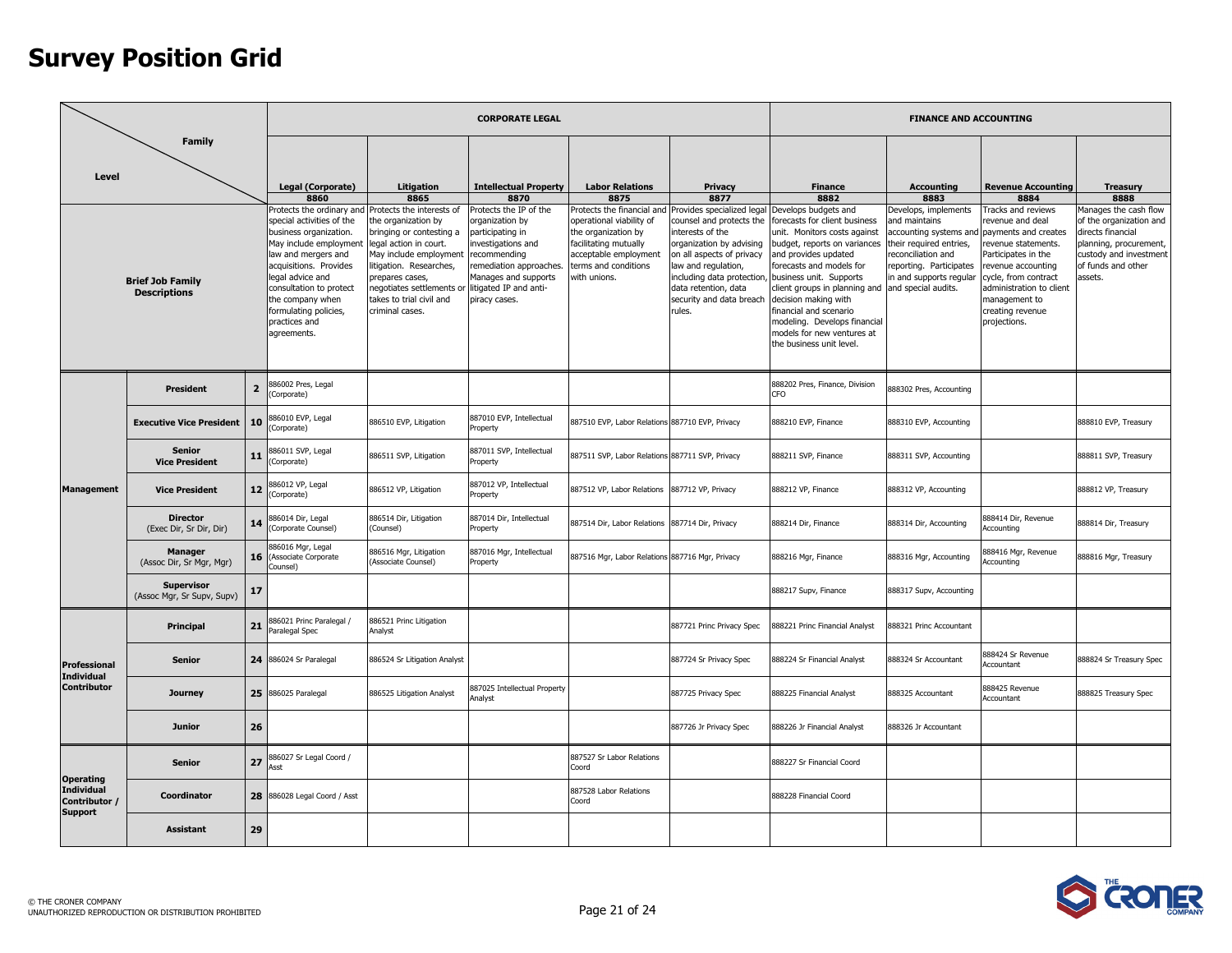|                                                      |                                                 |                |                                                                                                                                                                                                                                                                               |                                                                                                                                                                                                     |                                                                                                                                                                                                                                                 | <b>FINANCE AND ACCOUNTING (CONT'D)</b>                                                                   |                                                                                                                                                                                                           |                                                                                                                                                      |                                                                                                                                                                                                                                                                                                      |                                                                                                                                                                                                                                      |
|------------------------------------------------------|-------------------------------------------------|----------------|-------------------------------------------------------------------------------------------------------------------------------------------------------------------------------------------------------------------------------------------------------------------------------|-----------------------------------------------------------------------------------------------------------------------------------------------------------------------------------------------------|-------------------------------------------------------------------------------------------------------------------------------------------------------------------------------------------------------------------------------------------------|----------------------------------------------------------------------------------------------------------|-----------------------------------------------------------------------------------------------------------------------------------------------------------------------------------------------------------|------------------------------------------------------------------------------------------------------------------------------------------------------|------------------------------------------------------------------------------------------------------------------------------------------------------------------------------------------------------------------------------------------------------------------------------------------------------|--------------------------------------------------------------------------------------------------------------------------------------------------------------------------------------------------------------------------------------|
| <b>Level</b>                                         | <b>Family</b>                                   |                | <b>Accounts Payable</b><br>8889                                                                                                                                                                                                                                               | <b>Accounts Receivable</b><br>8890                                                                                                                                                                  | <b>Tax and Compliance</b><br>8891                                                                                                                                                                                                               | <b>Payroll</b><br>8892                                                                                   | <b>Audit</b><br>8893                                                                                                                                                                                      | <b>Credit and Collections</b><br>8894                                                                                                                | <b>Participation and</b><br><b>Residuals</b><br>8895                                                                                                                                                                                                                                                 | <b>SOURCING AND</b><br><b>PROCUREMENT</b><br>8897                                                                                                                                                                                    |
|                                                      | <b>Brief Job Family</b><br><b>Descriptions</b>  |                | Implements, maintains and<br>enhances accounts payable<br>systems to ensure that<br>funds owed are paid in a<br>timely manner and<br>allocated accurately across<br>projects, functions and<br>departments. Produces<br>regular and special analyses reports.<br>and reports. | Implements, maintains and<br>enhances accounts<br>receivable systems to<br>ensure that funds are<br>collected, recorded and<br>credited accurately.<br>Produces regular and<br>special analyses and | Develops, implements and<br>maintains tax analysis and<br>reporting systems.<br>Participates in and supports pay checks that are in<br>regular and special audits.<br>Complies with approved tax and tax regulations.<br>accounting principles. | Administers payroll and<br>timekeeping process<br>ensuring timely, accurate<br>compliance with reporting | Implements and maintains<br>audit methodologies that<br>review, test, document and<br>report accuracy of<br>transactions and regulatory<br>compliance. Tests financial<br>and computer system<br>records. | Develops and administers<br>policies and processes for<br>extending credit and<br>managing the collections<br>process. Establishes credit<br>limits. | Administers contractual<br>payment obligations to<br>performers in the form of<br>royalties, residuals and<br>other remuneration for<br>multiple broadcasts of<br>material, and for<br>participation shares,<br>typically of movie grosses.<br>Reviews agreement terms<br>and verifies computations. | Plans, implements and<br>administers sourcing<br>projects that meet<br>technical, production and/or<br>administrative business<br>requirements. Identifies.<br>negotiates with and forms<br>major supply agreements<br>with vendors. |
|                                                      | <b>President</b>                                | $\overline{2}$ |                                                                                                                                                                                                                                                                               |                                                                                                                                                                                                     |                                                                                                                                                                                                                                                 |                                                                                                          |                                                                                                                                                                                                           |                                                                                                                                                      |                                                                                                                                                                                                                                                                                                      |                                                                                                                                                                                                                                      |
|                                                      | <b>Executive Vice President</b>                 | 10             |                                                                                                                                                                                                                                                                               |                                                                                                                                                                                                     | 889110 EVP, Tax & Compliance                                                                                                                                                                                                                    |                                                                                                          | 889310 EVP, Audit                                                                                                                                                                                         | 889410 EVP, Credit &<br>Collections                                                                                                                  | 889510 EVP, Participation &<br>Residuals                                                                                                                                                                                                                                                             | 889710 EVP, Sourcing &<br>Procurement                                                                                                                                                                                                |
|                                                      | <b>Senior</b><br><b>Vice President</b>          | 11             |                                                                                                                                                                                                                                                                               |                                                                                                                                                                                                     | 889111 SVP, Tax & Compliance 889211 SVP, Payroll                                                                                                                                                                                                |                                                                                                          | 889311 SVP, Audit                                                                                                                                                                                         | 889411 SVP, Credit &<br>Collections                                                                                                                  | 889511 SVP, Participation &<br>Residuals                                                                                                                                                                                                                                                             | 889711 SVP, Sourcing &<br>Procurement                                                                                                                                                                                                |
| <b>Management</b>                                    | <b>Vice President</b>                           |                | 12 888912 VP, Accts Payable                                                                                                                                                                                                                                                   |                                                                                                                                                                                                     | 889112 VP, Tax & Compliance                                                                                                                                                                                                                     | 889212 VP, Payroll                                                                                       | 889312 VP, Audit                                                                                                                                                                                          | 889412 VP, Credit & Collections                                                                                                                      | 889512 VP, Participation &<br>Residuals                                                                                                                                                                                                                                                              | 889712 VP, Sourcing &<br>Procurement                                                                                                                                                                                                 |
|                                                      | <b>Director</b><br>(Exec Dir, Sr Dir, Dir)      |                | 14 888914 Dir, Accts Payable                                                                                                                                                                                                                                                  | 889014 Dir, Accts Receivable                                                                                                                                                                        | 889114 Dir, Tax & Compliance 889214 Dir, Payroll                                                                                                                                                                                                |                                                                                                          | 889314 Dir, Audit                                                                                                                                                                                         | 889414 Dir. Credit &<br>Collections                                                                                                                  | 889514 Dir, Participation &<br><b>Residuals</b>                                                                                                                                                                                                                                                      | 889714 Dir. Sourcing &<br>Procurement                                                                                                                                                                                                |
|                                                      | <b>Manager</b><br>(Assoc Dir, Sr Mgr, Mgr)      |                | 16 888916 Mgr, Accts Payable                                                                                                                                                                                                                                                  | 889016 Mgr, Accts Receivable                                                                                                                                                                        | 889116 Mgr, Tax & Compliance 889216 Mgr, Payroll                                                                                                                                                                                                |                                                                                                          | 889316 Mgr, Audit                                                                                                                                                                                         | 889416 Mgr, Credit &<br>Collections                                                                                                                  | 889516 Mgr, Participation &<br>Residuals                                                                                                                                                                                                                                                             | 889716 Mgr, Sourcing &<br>Procurement                                                                                                                                                                                                |
|                                                      | <b>Supervisor</b><br>(Assoc Mgr, Sr Supv, Supv) |                | 17 888917 Supv, Accts Payable                                                                                                                                                                                                                                                 |                                                                                                                                                                                                     | 889117 Supv, Tax &<br>Compliance                                                                                                                                                                                                                | 889217 Supv, Payroll                                                                                     |                                                                                                                                                                                                           |                                                                                                                                                      | 889517 Supv, Participation &<br>Residuals                                                                                                                                                                                                                                                            |                                                                                                                                                                                                                                      |
|                                                      | Principal                                       | 21             |                                                                                                                                                                                                                                                                               |                                                                                                                                                                                                     |                                                                                                                                                                                                                                                 |                                                                                                          |                                                                                                                                                                                                           |                                                                                                                                                      | 889521 Princ Participation &<br><b>Residuals Analyst</b>                                                                                                                                                                                                                                             | 889721 Princ Sourcing &<br><b>Procurement Analyst</b>                                                                                                                                                                                |
| Professional<br><b>Individual</b>                    | <b>Senior</b>                                   | 24             | 888924 Sr Accts Payable Spec                                                                                                                                                                                                                                                  | 389024 Sr Accts Receivable<br>Spec                                                                                                                                                                  | 889124 Sr Tax & Compliance<br>Spec                                                                                                                                                                                                              | 889224 Sr Payroll Spec                                                                                   | 889324 Sr Audit Spec                                                                                                                                                                                      | 889424 Sr Credit & Collections<br>Analyst                                                                                                            | 889524 Sr Participation &<br>Residuals Analyst                                                                                                                                                                                                                                                       | 889724 Sr Sourcing &<br>Procurement Analyst                                                                                                                                                                                          |
| Contributor                                          | <b>Journey</b>                                  | 25             | 888925 Accts Payable Spec                                                                                                                                                                                                                                                     | 889025 Accts Receivable Spec                                                                                                                                                                        | 889125 Tax & Compliance Spec 889225 Payroll Spec                                                                                                                                                                                                |                                                                                                          | 889325 Audit Spec                                                                                                                                                                                         | 889425 Credit & Collections<br>Analyst                                                                                                               | 889525 Participation &<br><b>Residuals Analyst</b>                                                                                                                                                                                                                                                   | 889725 Sourcing &<br><b>Procurement Analyst</b>                                                                                                                                                                                      |
|                                                      | Junior                                          | 26             |                                                                                                                                                                                                                                                                               |                                                                                                                                                                                                     |                                                                                                                                                                                                                                                 |                                                                                                          |                                                                                                                                                                                                           | 889426 Jr Credit & Collections<br>Analyst                                                                                                            | 889526 Jr Participation &<br>Residuals Analyst                                                                                                                                                                                                                                                       | 889726 Jr Sourcing &<br>Procurement Analyst                                                                                                                                                                                          |
| <b>Operating</b>                                     | <b>Senior</b>                                   | 27             | 888927 Sr Accts Payable Coord                                                                                                                                                                                                                                                 | 889027 Sr Accts Receivable<br>Coord                                                                                                                                                                 |                                                                                                                                                                                                                                                 | 889227 Sr Payroll Coord                                                                                  |                                                                                                                                                                                                           |                                                                                                                                                      | 889527 Sr Participation &<br>Residuals Coord                                                                                                                                                                                                                                                         |                                                                                                                                                                                                                                      |
| <b>Individual</b><br>Contributor /<br><b>Support</b> | Coordinator                                     | 28             | 888928 Accts Payable Coord                                                                                                                                                                                                                                                    | 889028 Accts Receivable Coord                                                                                                                                                                       |                                                                                                                                                                                                                                                 | 889228 Payroll Coord                                                                                     |                                                                                                                                                                                                           |                                                                                                                                                      | 889528 Participation &<br>Residuals Coord                                                                                                                                                                                                                                                            |                                                                                                                                                                                                                                      |
|                                                      | <b>Assistant</b>                                | 29             |                                                                                                                                                                                                                                                                               |                                                                                                                                                                                                     |                                                                                                                                                                                                                                                 |                                                                                                          |                                                                                                                                                                                                           |                                                                                                                                                      |                                                                                                                                                                                                                                                                                                      |                                                                                                                                                                                                                                      |

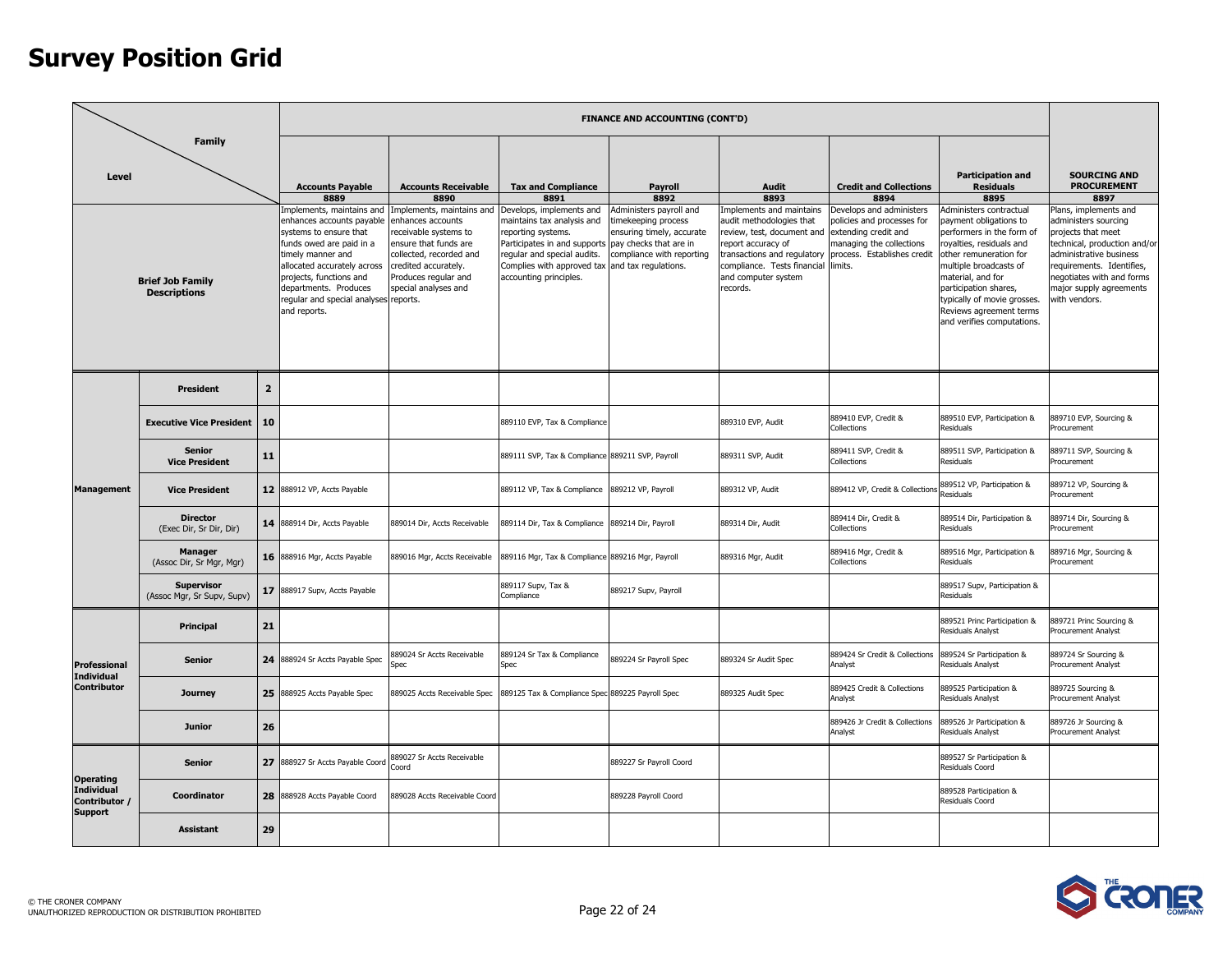| <b>Family</b>                                                      |                                                 |                |                                                                                                                                                                                                                                                                                                                                                                                                                                                                                             |                                                                                                                                                                                          |                                                                                                                                                                                                                                                                  |                                                                                                                                                                                                             |                                                                                                                                                                                                                                                                                                                                                                   | <b>HUMAN RESOURCES</b>                                                                                                                                                                                                                                     |                                                                                                                                                                                       |                                                                                                                                                                                                          |                                                                                                                                                                                   |                                                                                                                                                          |
|--------------------------------------------------------------------|-------------------------------------------------|----------------|---------------------------------------------------------------------------------------------------------------------------------------------------------------------------------------------------------------------------------------------------------------------------------------------------------------------------------------------------------------------------------------------------------------------------------------------------------------------------------------------|------------------------------------------------------------------------------------------------------------------------------------------------------------------------------------------|------------------------------------------------------------------------------------------------------------------------------------------------------------------------------------------------------------------------------------------------------------------|-------------------------------------------------------------------------------------------------------------------------------------------------------------------------------------------------------------|-------------------------------------------------------------------------------------------------------------------------------------------------------------------------------------------------------------------------------------------------------------------------------------------------------------------------------------------------------------------|------------------------------------------------------------------------------------------------------------------------------------------------------------------------------------------------------------------------------------------------------------|---------------------------------------------------------------------------------------------------------------------------------------------------------------------------------------|----------------------------------------------------------------------------------------------------------------------------------------------------------------------------------------------------------|-----------------------------------------------------------------------------------------------------------------------------------------------------------------------------------|----------------------------------------------------------------------------------------------------------------------------------------------------------|
| Level                                                              |                                                 |                | <b>DIVERSITY, EQUITY AND</b><br><b>INCLUSION</b><br>8899                                                                                                                                                                                                                                                                                                                                                                                                                                    | <b>Human Resources</b><br>8900                                                                                                                                                           | Compensation<br>8905                                                                                                                                                                                                                                             | <b>Benefits</b><br>8910                                                                                                                                                                                     | <b>Total Rewards</b><br>8911                                                                                                                                                                                                                                                                                                                                      | <b>Human Resources</b><br><b>Information</b><br><b>Systems</b><br>8915                                                                                                                                                                                     | Recruitment<br>8920                                                                                                                                                                   | <b>Recruitment</b><br><b>Sourcing</b><br>8923                                                                                                                                                            | <b>University</b><br><b>Relations</b><br>8924                                                                                                                                     | <b>Workforce</b><br><b>Analytics</b><br>8927                                                                                                             |
| <b>Brief Job Family</b><br><b>Descriptions</b><br><b>President</b> |                                                 |                | Develops and implements strategic<br>and operational plans to increase<br>diversity, equity and inclusion within<br>the organization's brand, content,<br>marketing, recruitment, people<br>management and culture. Develops<br>programs and initiatives that achieve<br>the organization's diversity<br>strategies, expand content creation<br>for diverse audiences, comply with<br>regulations and promote culture of<br>inclusiveness in its external image<br>and internal operations. | Develops and<br>administers<br>employee policies,<br>programs and<br>processes and<br>ensures alignment<br>with strategic<br>direction of the<br>the development of<br>employee culture. | Develops and<br>administers policies,<br>programs and<br>processes for pay<br>and rewards,<br>typically<br>encompassing base<br>salaries, short-term<br>organization. Drives incentive plans, long-<br>term incentive plans<br>and possibly<br>retirement plans. | Develops and<br>administers the<br>organization's<br>benefits programs<br>including health and<br>protection<br>insurance, wellness<br>programs, time off,<br>retirement and<br>flexible spending<br>plans. | Develops and administers<br>the organization's total<br>rewards programs,<br>including compensation<br>and benefits. Creates<br>programs that support the<br>attraction, motivation and<br>retention of desired<br>employee talent.<br>Negotiates coverage,<br>services and costs with<br>carriers and brokers, and<br>enrolls eligible employees<br>in programs. | Develops and<br>administers enterprise-administers staffing<br>wide employee<br>information systems<br>and related policies,<br>programs and<br>processes typically<br>focused on employee<br>pay, benefits and<br>service data and<br>applicant tracking. | Develops and<br>plans, programs<br>and processes to<br>ensure the<br>organization recruit<br>equired talent.<br>Sources, interviews<br>and supports the<br>selection of<br>employees. | Ensures a<br>continuous talent<br>pipeline through<br>both traditional and<br>innovative sourcing<br>methods.<br>Advocates<br>employment brand<br>and maintains<br>relationships with<br>talent sources. | Develops and<br>naintains<br>relationships with<br>target and/or regional provide information<br>schools to provide<br>access to students<br>and deepen academi<br>relationships. | Manages technology,<br>tools and data<br>visualization to<br>and solutions in the<br>design of human<br>capital strategy,<br>planning and<br>deployment. |
|                                                                    |                                                 | $\overline{2}$ |                                                                                                                                                                                                                                                                                                                                                                                                                                                                                             |                                                                                                                                                                                          |                                                                                                                                                                                                                                                                  |                                                                                                                                                                                                             |                                                                                                                                                                                                                                                                                                                                                                   |                                                                                                                                                                                                                                                            |                                                                                                                                                                                       |                                                                                                                                                                                                          |                                                                                                                                                                                   |                                                                                                                                                          |
|                                                                    | <b>Executive Vice President</b>                 | 10             |                                                                                                                                                                                                                                                                                                                                                                                                                                                                                             | 890010 EVP, HR                                                                                                                                                                           |                                                                                                                                                                                                                                                                  |                                                                                                                                                                                                             |                                                                                                                                                                                                                                                                                                                                                                   |                                                                                                                                                                                                                                                            |                                                                                                                                                                                       |                                                                                                                                                                                                          |                                                                                                                                                                                   |                                                                                                                                                          |
|                                                                    | <b>Senior</b><br><b>Vice President</b>          |                | 11 889911 SVP, Diversity, Equity & Inclusion 890011 SVP, HR                                                                                                                                                                                                                                                                                                                                                                                                                                 |                                                                                                                                                                                          | 390511 SVP,<br>Compensation &<br>Benefits                                                                                                                                                                                                                        |                                                                                                                                                                                                             | 891111 SVP, Total Rewards                                                                                                                                                                                                                                                                                                                                         | 891511 SVP, HR<br><b>Information Systems</b>                                                                                                                                                                                                               | 892011 SVP,<br>Recruitment                                                                                                                                                            |                                                                                                                                                                                                          |                                                                                                                                                                                   | 892711 SVP, Workforce<br>Analytics                                                                                                                       |
| <b>Management</b>                                                  | <b>Vice President</b>                           |                | 12 889912 VP, Diversity, Equity & Inclusion                                                                                                                                                                                                                                                                                                                                                                                                                                                 | 890012 VP, HR                                                                                                                                                                            | 390512 VP,<br>Compensation                                                                                                                                                                                                                                       | 891012 VP, Benefits                                                                                                                                                                                         | 891112 VP, Total Rewards                                                                                                                                                                                                                                                                                                                                          | 891512 VP, HR<br><b>Information Systems</b>                                                                                                                                                                                                                | 892012 VP.<br>Recruitment                                                                                                                                                             |                                                                                                                                                                                                          |                                                                                                                                                                                   | 892712 VP. Workforce<br>Analytics                                                                                                                        |
|                                                                    | <b>Director</b><br>(Exec Dir, Sr Dir, Dir)      |                | 14 889914 Dir, Diversity, Equity & Inclusion                                                                                                                                                                                                                                                                                                                                                                                                                                                | 890014 Dir, HR                                                                                                                                                                           | 390514 Dir,<br>Compensation                                                                                                                                                                                                                                      | 891014 Dir, Benefits                                                                                                                                                                                        |                                                                                                                                                                                                                                                                                                                                                                   | 891514 Dir, HR<br><b>Information Systems</b>                                                                                                                                                                                                               | 892014 Dir,<br>Recruitment                                                                                                                                                            |                                                                                                                                                                                                          | 892414 Dir, University<br>Relations                                                                                                                                               | 892714 Dir, Workforce<br>Analytics                                                                                                                       |
|                                                                    | <b>Manager</b><br>(Assoc Dir, Sr Mgr, Mgr)      |                | 16 889916 Mgr, Diversity, Equity & Inclusion 890016 Mgr, HR                                                                                                                                                                                                                                                                                                                                                                                                                                 |                                                                                                                                                                                          | 390516 Mgr,<br>Compensation                                                                                                                                                                                                                                      | 891016 Mgr, Benefits                                                                                                                                                                                        | 891116 Mgr, Total Rewards                                                                                                                                                                                                                                                                                                                                         | 891516 Mgr, HR<br><b>Information Systems</b>                                                                                                                                                                                                               | 892016 Mgr,<br>Recruitment                                                                                                                                                            |                                                                                                                                                                                                          | 892416 Mgr, University<br>Relations                                                                                                                                               | 392716 Mgr, Workforce<br>Analytics                                                                                                                       |
|                                                                    | <b>Supervisor</b><br>(Assoc Mgr, Sr Supv, Supv) | 17             |                                                                                                                                                                                                                                                                                                                                                                                                                                                                                             |                                                                                                                                                                                          |                                                                                                                                                                                                                                                                  |                                                                                                                                                                                                             |                                                                                                                                                                                                                                                                                                                                                                   |                                                                                                                                                                                                                                                            |                                                                                                                                                                                       |                                                                                                                                                                                                          |                                                                                                                                                                                   |                                                                                                                                                          |
|                                                                    | Principal                                       | 21             |                                                                                                                                                                                                                                                                                                                                                                                                                                                                                             | 890021 Princ HR Spec                                                                                                                                                                     |                                                                                                                                                                                                                                                                  |                                                                                                                                                                                                             |                                                                                                                                                                                                                                                                                                                                                                   | 891521 Princ HR<br><b>Information Systems</b><br>Analyst                                                                                                                                                                                                   | 892021 Princ Recruiter                                                                                                                                                                |                                                                                                                                                                                                          |                                                                                                                                                                                   |                                                                                                                                                          |
| Professional<br><b>Individual</b>                                  | <b>Senior</b>                                   | 24             | 889924 Sr Diversity Equity & Inclusion<br>Analyst                                                                                                                                                                                                                                                                                                                                                                                                                                           | 390024 Sr HR Spec                                                                                                                                                                        | 390524 Sr<br>Compensation Analyst                                                                                                                                                                                                                                | 891024 Sr Benefits<br>Analyst                                                                                                                                                                               |                                                                                                                                                                                                                                                                                                                                                                   | 891524 Sr HR<br><b>Information Systems</b><br>Analyst                                                                                                                                                                                                      | 892024 Sr Recruiter                                                                                                                                                                   | 892324 Sr Recruitment 892424 Sr University<br>Sourcer                                                                                                                                                    | Relations Spec                                                                                                                                                                    | 892724 Sr Workforce<br>Analyst                                                                                                                           |
| <b>Contributor</b>                                                 | <b>Journey</b>                                  | 25             | 889925 Diversity Equity & Inclusion<br>Analyst                                                                                                                                                                                                                                                                                                                                                                                                                                              | 890025 HR Spec                                                                                                                                                                           | 390525 Compensation<br>Analyst                                                                                                                                                                                                                                   | 891025 Benefits<br>Analyst                                                                                                                                                                                  | 391125 Total Rewards Analys                                                                                                                                                                                                                                                                                                                                       | 891525 HR Information<br><b>Systems Analyst</b>                                                                                                                                                                                                            | 892025 Recruiter                                                                                                                                                                      | 892325 Recruitment<br>Sourcer                                                                                                                                                                            | 392425 University<br><b>Relations Spec</b>                                                                                                                                        | 892725 Workforce<br>Analyst                                                                                                                              |
|                                                                    | Junior                                          | 26             |                                                                                                                                                                                                                                                                                                                                                                                                                                                                                             |                                                                                                                                                                                          |                                                                                                                                                                                                                                                                  |                                                                                                                                                                                                             |                                                                                                                                                                                                                                                                                                                                                                   | 891526 Jr HR<br><b>Information Systems</b><br>Analyst                                                                                                                                                                                                      |                                                                                                                                                                                       |                                                                                                                                                                                                          |                                                                                                                                                                                   |                                                                                                                                                          |
| <b>Operating</b>                                                   | <b>Senior</b>                                   | 27             | 389927 Sr Diversity Equity & Inclusion<br>Coord                                                                                                                                                                                                                                                                                                                                                                                                                                             | 890027 Sr HR Coord                                                                                                                                                                       | 90527 Sr<br>Compensation Coord                                                                                                                                                                                                                                   | 891027 Sr Benefits<br>Coord                                                                                                                                                                                 |                                                                                                                                                                                                                                                                                                                                                                   | 891527 Sr HR<br><b>Information Systems</b><br>Coord                                                                                                                                                                                                        | 392027 Sr Recruitmer<br>Coord                                                                                                                                                         | 892327 Sr Recruitment<br>Sourcing Coord                                                                                                                                                                  |                                                                                                                                                                                   | 892727 Sr Workforce<br>Coord                                                                                                                             |
| <b>Individual</b><br>Contributor /<br><b>Support</b>               | Coordinator                                     | 28             | 889928 Diversity Equity & Inclusion<br>Coord                                                                                                                                                                                                                                                                                                                                                                                                                                                | 890028 HR Coord                                                                                                                                                                          | 390528 Compensation<br>Coord                                                                                                                                                                                                                                     | 891028 Benefits Coord                                                                                                                                                                                       |                                                                                                                                                                                                                                                                                                                                                                   | 891528 HR Information<br>Systems Coord                                                                                                                                                                                                                     | 892028 Recruitment<br>Coord                                                                                                                                                           | 892328 Recruitment<br>Sourcing Coord                                                                                                                                                                     |                                                                                                                                                                                   | 892728 Workforce Coord                                                                                                                                   |
|                                                                    | <b>Assistant</b>                                | 29             |                                                                                                                                                                                                                                                                                                                                                                                                                                                                                             | 890029 HR Asst                                                                                                                                                                           |                                                                                                                                                                                                                                                                  |                                                                                                                                                                                                             |                                                                                                                                                                                                                                                                                                                                                                   |                                                                                                                                                                                                                                                            |                                                                                                                                                                                       |                                                                                                                                                                                                          |                                                                                                                                                                                   |                                                                                                                                                          |